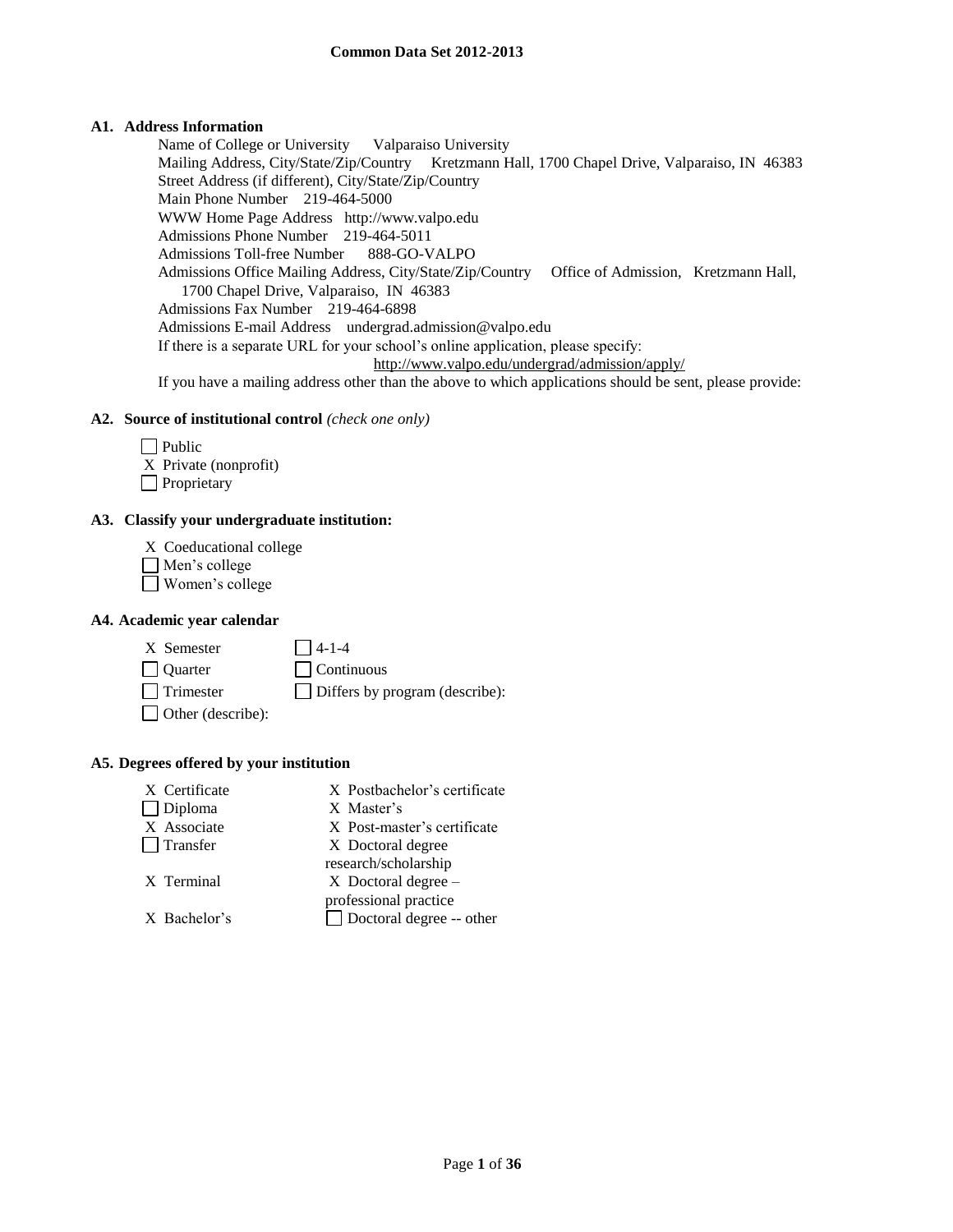## **B. ENROLLMENT AND PERSISTENCE**

**B1. Institutional Enrollment—Men and Women** Provide numbers of students for each of the following categories as of the institution's official fall reporting date or as of October 15, 2012. Note: Report students formerly designated as "first professional" in the graduate cells.

|                              |      | <b>FULL-TIME</b> |                  | <b>PART-TIME</b> |
|------------------------------|------|------------------|------------------|------------------|
|                              | Men  | Women            | Men              | Women            |
| <b>Undergraduates</b>        |      |                  |                  |                  |
|                              |      |                  |                  |                  |
| Degree-seeking, first-time   |      |                  |                  |                  |
| freshmen                     | 411  | 360              | 1                | $\mathbf{0}$     |
| Other first-year, degree-    |      |                  |                  |                  |
| seeking                      | 49   | 15               | $\boldsymbol{0}$ | 2                |
| All other degree-seeking     |      |                  |                  |                  |
|                              | 879  | 1116             | 40               | 57               |
| Total degree-seeking         |      |                  |                  |                  |
|                              | 1339 | 1491             | 41               | 59               |
| All other undergraduates     |      |                  |                  |                  |
| enrolled in credit courses   |      |                  |                  |                  |
|                              | 15   | 10               | 6                | 19               |
| Total undergraduates         |      |                  |                  |                  |
|                              | 1354 | 1501             | 47               | 78               |
| <b>Graduate</b>              |      |                  |                  |                  |
|                              |      |                  |                  |                  |
| Degree-seeking, first-time   |      |                  |                  |                  |
|                              | 140  | 169              | 26               | 44               |
| All other degree-seeking     |      |                  |                  |                  |
|                              | 245  | 245              | 74               | 129              |
| All other graduates enrolled |      |                  |                  |                  |
| in credit courses            |      | 6                | 6                | 13               |
| Total graduate               |      |                  |                  |                  |
|                              | 386  | 420              | 106              | 186              |

Total all undergraduates: \_\_\_\_\_\_2980\_\_\_\_\_\_\_

Total all graduate: \_\_\_\_1098\_\_\_\_\_\_\_

GRAND TOTAL ALL STUDENTS: \_\_\_\_4078\_\_\_\_\_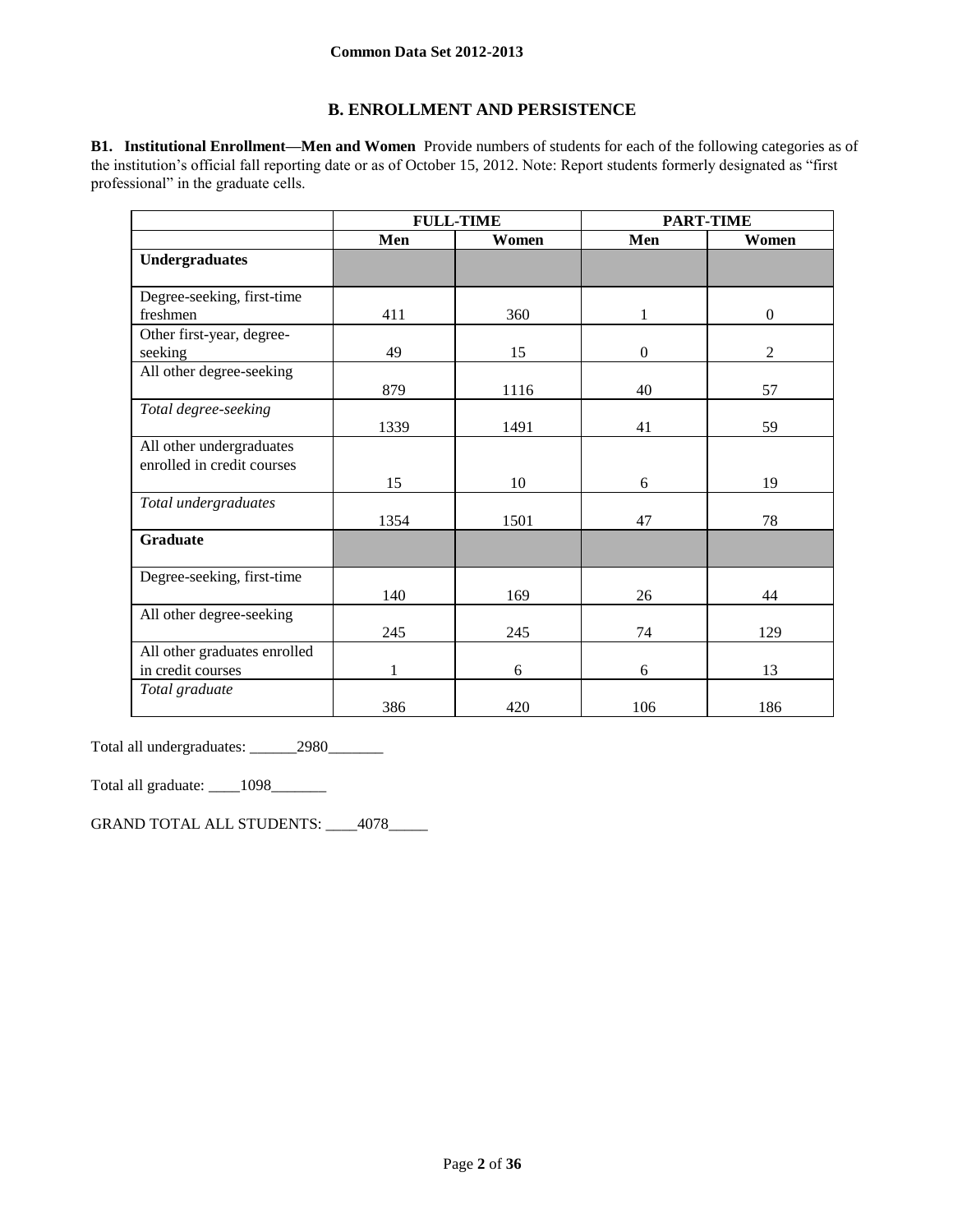**B2. Enrollment by Racial/Ethnic Category.** Provide numbers of undergraduate students for each of the following categories as of the institution's official fall reporting date or as of October 15, 2012. Include international students only in the category "Nonresident aliens." Complete the "Total Undergraduates" column only if you cannot provide data for the first two columns. Report as your institution reports to IPEDS: persons who are Hispanic should be reported only on the Hispanic line, not under any race, and persons who are non-Hispanic multi-racial should be reported only under "Two or more races."

|                                        | Degree-seeking<br><b>First-time First year</b> | Degree-seeking<br><b>Undergraduates</b> | <b>Total</b><br><b>Undergraduates</b> |
|----------------------------------------|------------------------------------------------|-----------------------------------------|---------------------------------------|
|                                        |                                                | (include first-time                     | (both degree- and non-                |
|                                        |                                                | first-year)                             | degree-seeking)                       |
| Nonresident aliens                     | 65                                             | 202                                     |                                       |
| Hispanic                               |                                                |                                         |                                       |
|                                        | 68                                             | 194                                     |                                       |
| Black or African American, non-        |                                                |                                         |                                       |
| Hispanic                               | 28                                             | 143                                     |                                       |
| White, non-Hispanic                    | 567                                            | 2234                                    |                                       |
| American Indian or Alaska Native, non- |                                                |                                         |                                       |
| Hispanic                               | $\overline{0}$                                 | 5                                       |                                       |
| Asian, non-Hispanic                    |                                                |                                         |                                       |
|                                        | 14                                             | 46                                      |                                       |
| Native Hawaiian or other Pacific       |                                                |                                         |                                       |
| Islander, non-Hispanic                 | $\theta$                                       | 2                                       |                                       |
| Two or more races, non-Hispanic        | 23                                             | 72                                      |                                       |
| Race and/or ethnicity unknown          | 7                                              | 32                                      |                                       |
| Total                                  | 772                                            | 2930                                    |                                       |

## **Persistence**

## **B3. Number of degrees awarded by your institution from July 1, 2011, to June 30, 2012.**

| Certificate/diploma                      |       |
|------------------------------------------|-------|
| Associate degrees                        |       |
| Bachelor's degrees                       | 632   |
| Postbachelor's certificates              | 17    |
| Master's degrees                         | 252   |
| Post-master's certificates               |       |
| Doctoral degrees - research/scholarship  |       |
| Doctoral degrees – professional practice | - 190 |
| Doctoral degrees – other                 |       |

## **Graduation Rates**

The items in this section correspond to data elements collected by the IPEDS Web-based Data Collection System's Graduation Rate Survey (GRS). For complete instructions and definitions of data elements, see the IPEDS GRS instructions and glossary on the 2012 Web-based survey.

#### **For Bachelor's or Equivalent Programs**

Please provide data for the Fall 2006 cohort if available. If Fall 2006 cohort data are not available, provide data for the Fall 2005 cohort.

|  | Fall 2005 Cohort |
|--|------------------|
|  |                  |

Report for the cohort of full-time first-time bachelor's (or equivalent) degree-seeking undergraduate students who entered in Fall **2005**. Include in the cohort those who

#### **Fall 2005 Cohort Fall 2006 Cohort**

Report for the cohort of full-time first-time bachelor's (or equivalent) degree-seeking undergraduate students who entered in Fall **2006**. Include in the cohort those who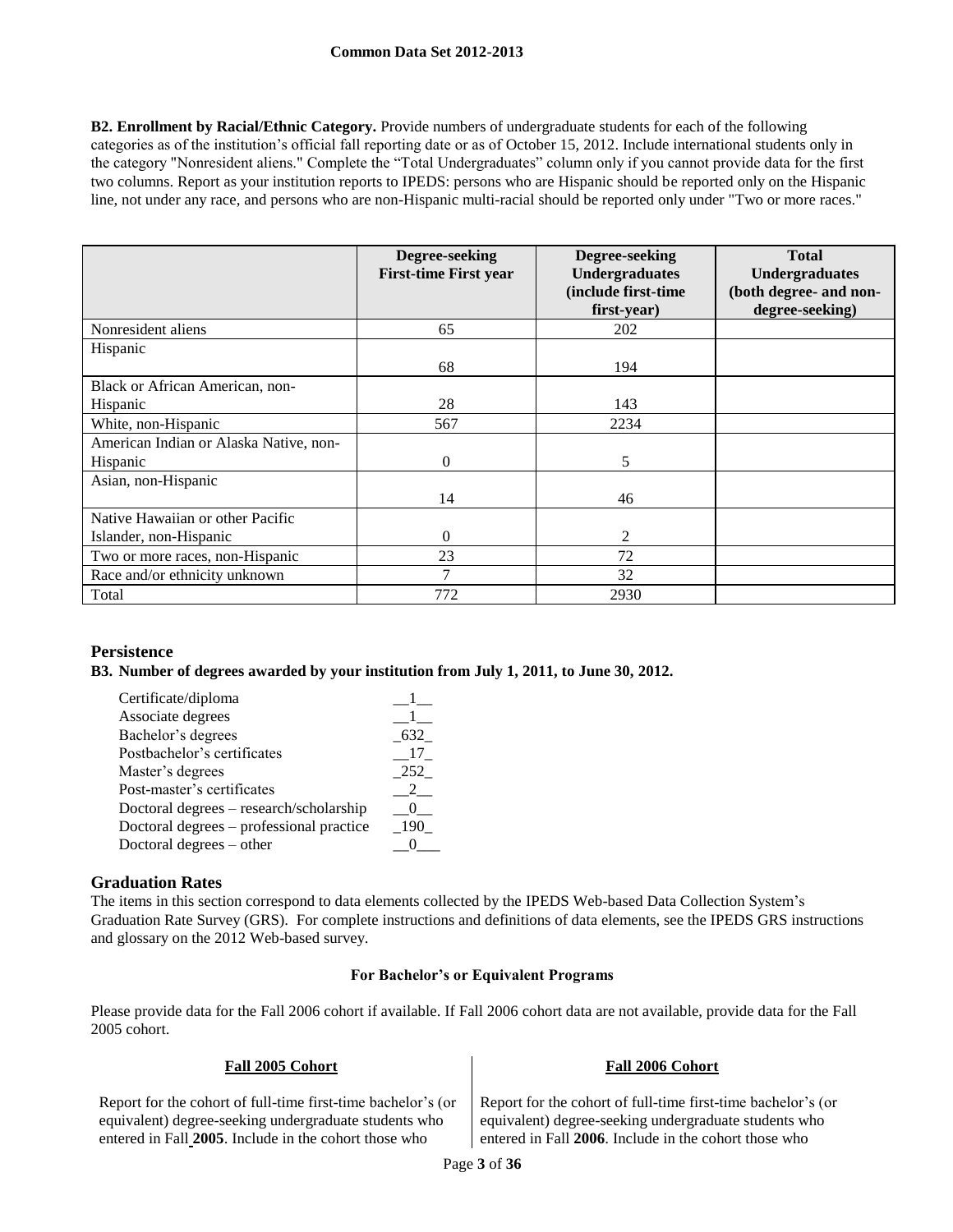| entered your institution during the summer term preceding                                                                                                                                                                                                                                        | entered your institution during the summer term preceding                                                                                                                                                                                                                                                                                                       |
|--------------------------------------------------------------------------------------------------------------------------------------------------------------------------------------------------------------------------------------------------------------------------------------------------|-----------------------------------------------------------------------------------------------------------------------------------------------------------------------------------------------------------------------------------------------------------------------------------------------------------------------------------------------------------------|
| Fall 2005.                                                                                                                                                                                                                                                                                       | Fall 2006.                                                                                                                                                                                                                                                                                                                                                      |
| <b>B4.</b> Initial 2005 cohort of first-time, full-time bachelor's                                                                                                                                                                                                                               | <b>B4.</b> Initial 2006 cohort of first-time, full-time bachelor's                                                                                                                                                                                                                                                                                              |
| (or equivalent) degree-seeking undergraduate students;                                                                                                                                                                                                                                           | (or equivalent) degree-seeking undergraduate students;                                                                                                                                                                                                                                                                                                          |
|                                                                                                                                                                                                                                                                                                  |                                                                                                                                                                                                                                                                                                                                                                 |
| <b>B5.</b> Of the initial 2005 cohort, how many did not persist<br>and did not graduate for the following reasons: death,<br>permanent disability, or service in the armed forces,<br>foreign aid service of the federal government, or official<br>church missions; total allowable exclusions: | <b>B5.</b> Of the initial 2006 cohort, how many did not persist<br>and did not graduate for the following reasons: death,<br>permanent disability, or service in the armed forces,<br>foreign aid service of the federal government, or official<br>church missions; total allowable exclusions:<br>$\underbrace{\hspace{2.5cm}} 0 \underbrace{\hspace{2.5cm}}$ |
| B6. Final 2005cohort, after adjusting for allowable                                                                                                                                                                                                                                              | <b>B6.</b> Final 2006 cohort, after adjusting for allowable                                                                                                                                                                                                                                                                                                     |
|                                                                                                                                                                                                                                                                                                  | exclusions: $\frac{760}{\ }$                                                                                                                                                                                                                                                                                                                                    |
| (Subtract question B5 from question B4)                                                                                                                                                                                                                                                          | (Subtract question B5 from question B4)                                                                                                                                                                                                                                                                                                                         |
| <b>B7.</b> Of the initial 2005 cohort, how many completed the<br>program in four years or less (by August 31, 2009):                                                                                                                                                                             | B7. Of the initial 2006 cohort, how many completed the<br>program in four years or less (by August 31, 2010):<br>$-469$                                                                                                                                                                                                                                         |
| <b>B8</b> . Of the initial 2005 cohort, how many completed the<br>program in more than four years but in five years or less<br>(after August 31, 2009 and by August 31, 2010):                                                                                                                   | <b>B8</b> . Of the initial 2006 cohort, how many completed the<br>program in more than four years but in five years or less<br>(after August 31, 2010 and by August 31, 2011):<br>$\frac{82}{\sqrt{2}}$                                                                                                                                                         |
| <b>B9.</b> Of the initial 2005 cohort, how many completed the<br>program in more than five years but in six years or less<br>(after August 31, 2010 and by August 31, 2011):                                                                                                                     | <b>B9.</b> Of the initial 2006 cohort, how many completed the<br>program in more than five years but in six years or less<br>(after August 31, 2011 and by August 31, 2012):<br>$-9$                                                                                                                                                                            |
| <b>B10</b> . Total graduating within six years (sum of questions                                                                                                                                                                                                                                 | <b>B10</b> . Total graduating within six years (sum of questions                                                                                                                                                                                                                                                                                                |
|                                                                                                                                                                                                                                                                                                  | B7, B8, and B9): ______560_______                                                                                                                                                                                                                                                                                                                               |
| B11. Six-year graduation rate for 2005 cohort (question                                                                                                                                                                                                                                          | B11. Six-year graduation rate for 2006 cohort (question                                                                                                                                                                                                                                                                                                         |
| B10 divided by question B6): _____________%                                                                                                                                                                                                                                                      | B10 divided by question B6): _____73.7_______ %                                                                                                                                                                                                                                                                                                                 |

# **For Two-Year Institutions**

Please provide data for the 2009 cohort if available. If 2009 cohort data are not available, provide data for the 2008 cohort.

| 2008 Cohort                                                      | 2009 Cohort                                                      |
|------------------------------------------------------------------|------------------------------------------------------------------|
| <b>B12.</b> Initial 2008 cohort, total of first-time, full-time  | B12. Initial 2009 cohort, total of first-time, full-time         |
| degree/certificate-seeking students:                             | degree/certificate-seeking students:                             |
| <b>B13.</b> Of the initial 2008 cohort, how many did not persist | <b>B13.</b> Of the initial 2009 cohort, how many did not persist |
| and did not graduate for the following reasons: death,           | and did not graduate for the following reasons: death,           |
| permanently disability, or service in the armed forces,          | permanently disability, or service in the armed forces,          |
| foreign aid service of the federal government, or official       | foreign aid service of the federal government, or official       |
| church missions; total allowable exclusions:                     | church missions; total allowable exclusions:                     |
| <b>B14.</b> Final 2008 cohort, after adjusting for allowable     | <b>B14.</b> Final 2009 cohort, after adjusting for allowable     |
| exclusions                                                       | exclusions                                                       |
| (Subtract question B13 from question B12)                        | (Subtract question B13 from question B12)                        |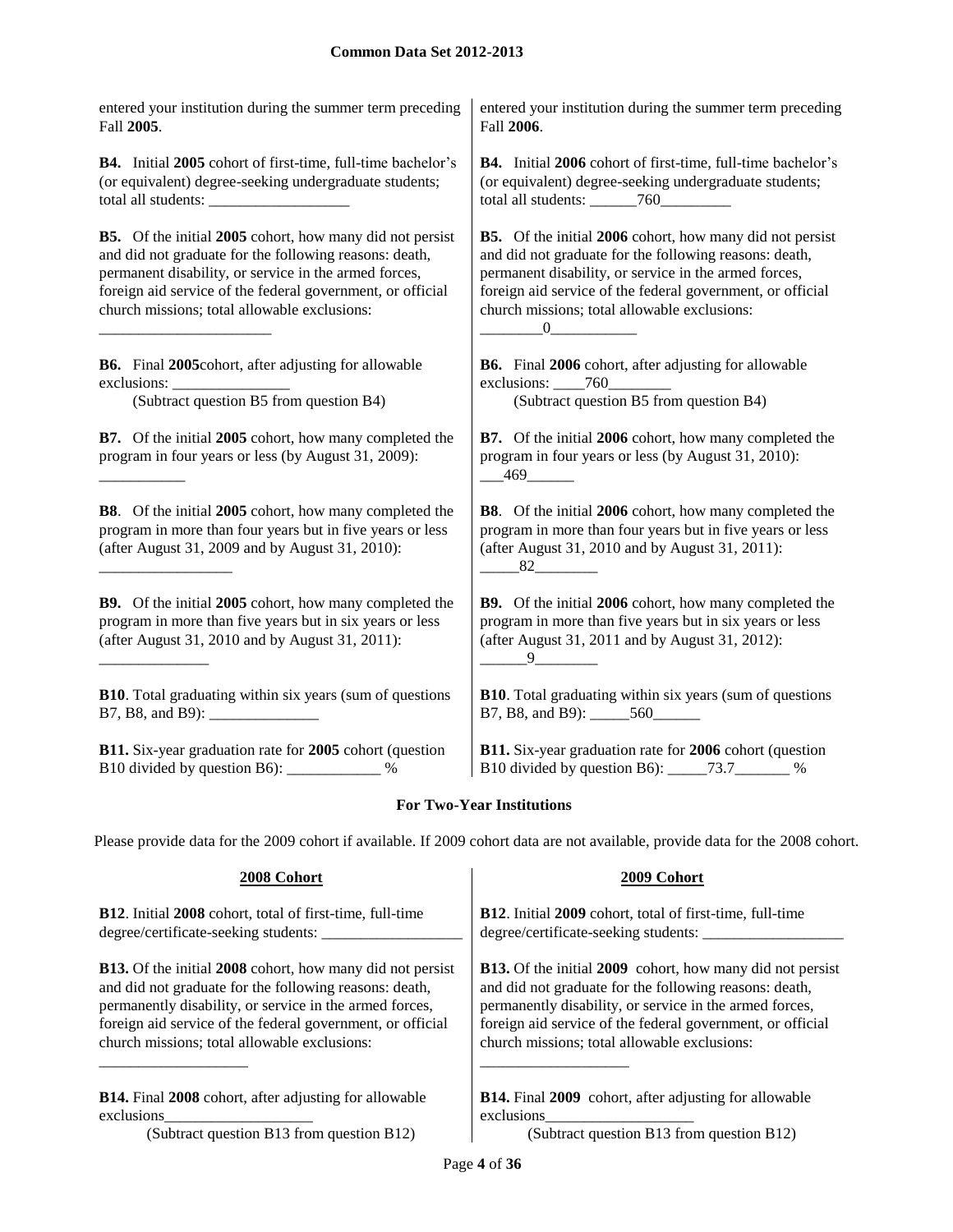| <b>B15.</b> Completers of programs of less than two years                                                                                                                                                                                                                                         | <b>B15.</b> Completers of programs of less than two years        |
|---------------------------------------------------------------------------------------------------------------------------------------------------------------------------------------------------------------------------------------------------------------------------------------------------|------------------------------------------------------------------|
| duration (total):                                                                                                                                                                                                                                                                                 | duration (total):                                                |
| <b>B16.</b> Completers of programs of less than two years                                                                                                                                                                                                                                         | <b>B16.</b> Completers of programs of less than two years        |
|                                                                                                                                                                                                                                                                                                   |                                                                  |
| <b>B17.</b> Completers of programs of at least two but less than                                                                                                                                                                                                                                  | <b>B17.</b> Completers of programs of at least two but less than |
| four years (total): $\frac{1}{2}$ = $\frac{1}{2}$ = $\frac{1}{2}$ = $\frac{1}{2}$ = $\frac{1}{2}$ = $\frac{1}{2}$ = $\frac{1}{2}$ = $\frac{1}{2}$ = $\frac{1}{2}$ = $\frac{1}{2}$ = $\frac{1}{2}$ = $\frac{1}{2}$ = $\frac{1}{2}$ = $\frac{1}{2}$ = $\frac{1}{2}$ = $\frac{1}{2}$ = $\frac{1}{2}$ |                                                                  |
| <b>B18.</b> Completers of programs of at least two but less than                                                                                                                                                                                                                                  | <b>B18.</b> Completers of programs of at least two but less than |
| four-years within 150 percent of normal time:                                                                                                                                                                                                                                                     | four-years within 150 percent of normal time:                    |
| <b>B19.</b> Total transfers-out (within three years) to other                                                                                                                                                                                                                                     | <b>B19.</b> Total transfers-out (within three years) to other    |
|                                                                                                                                                                                                                                                                                                   |                                                                  |
| <b>B20.</b> Total transfers to two-year institutions:                                                                                                                                                                                                                                             | <b>B20.</b> Total transfers to two-year institutions:            |
|                                                                                                                                                                                                                                                                                                   |                                                                  |
| <b>B21.</b> Total transfers to four-year institutions:                                                                                                                                                                                                                                            | <b>B21.</b> Total transfers to four-year institutions:           |
|                                                                                                                                                                                                                                                                                                   |                                                                  |

 $\overline{1}$ 

## **Retention Rates**

Report for the cohort of all full-time, first-time bachelor's (or equivalent) degree-seeking undergraduate students who entered in Fall 2011 (or the preceding summer term). The initial cohort may be adjusted for students who departed for the following reasons: death, permanent disability, or service in the armed forces, foreign aid service of the federal government or official church missions. No other adjustments to the initial cohort should be made.

**B22.** For the cohort of all full-time bachelor's (or equivalent) degree-seeking undergraduate students who entered your institution as freshmen in Fall 2011 (or the preceding summer term), what percentage was enrolled at your institution as of the date your institution calculates its official enrollment in Fall 2012? \_\_\_\_86.5\_\_\_\_ %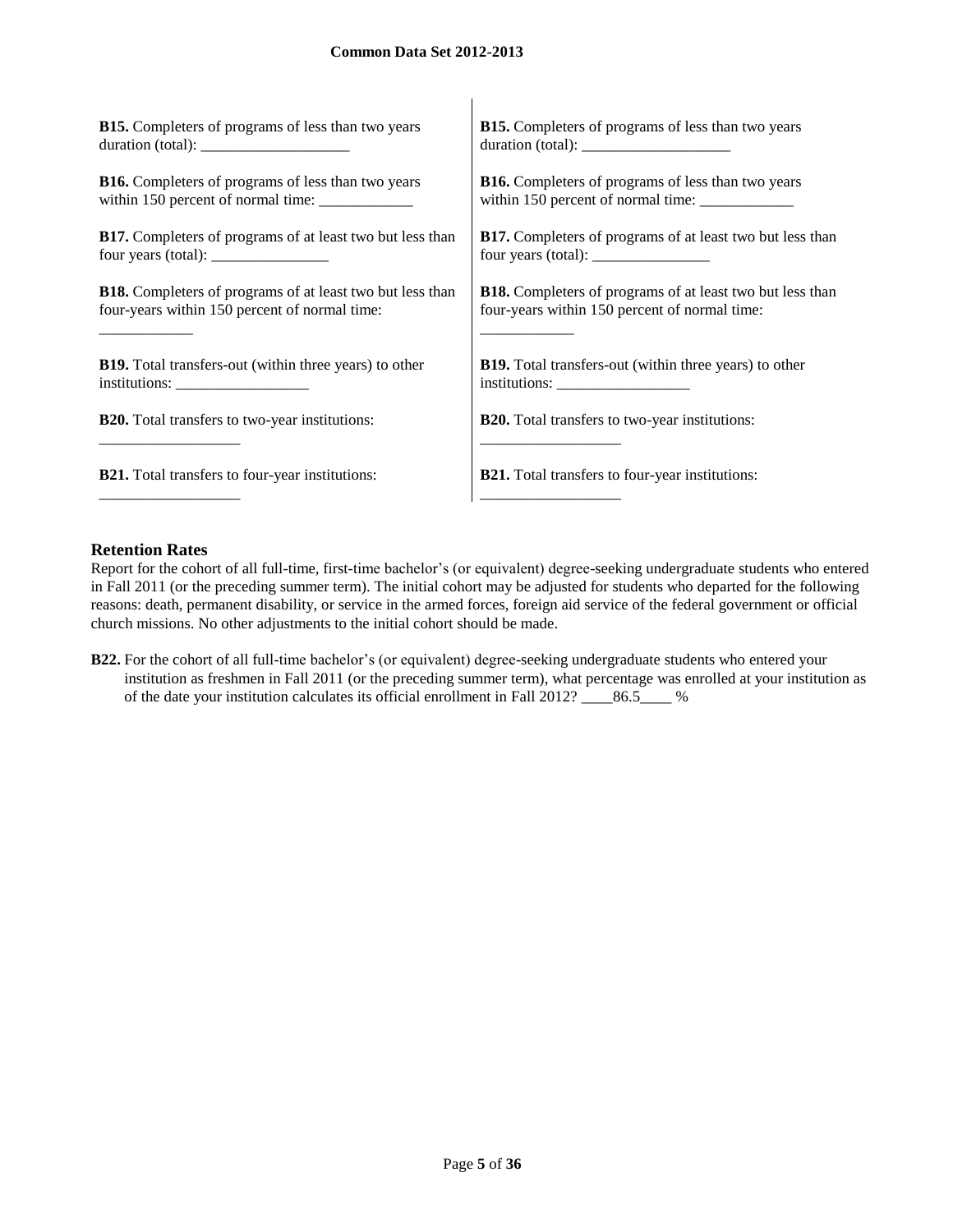# **C. FIRST-TIME, FIRST-YEAR (FRESHMAN) ADMISSION**

## **Applications**

**C1. First-time, first-year (freshman) students:** Provide the number of degree-seeking, first-time, first-year students who applied, were admitted, and enrolled (full- or part-time) in Fall 2012. Include early decision, early action, and students who began studies during summer in this cohort. Applicants should include only those students who fulfilled the requirements for consideration for admission (i.e., who completed actionable applications) and who have been notified of one of the following actions: admission, non-admission, placement on waiting list, or application withdrawn (by applicant or institution). Admitted applicants should include wait-listed students who were subsequently offered admission.

| Total first-time, first-year (freshman) men who applied<br>Total first-time, first-year (freshman) women who applied                           | 2643<br>2912       |     |
|------------------------------------------------------------------------------------------------------------------------------------------------|--------------------|-----|
| Total first-time, first-year (freshman) men who were admitted<br>Total first-time, first-year (freshman) women who were admitted               | 2092<br>2331       |     |
| Total full-time, first-time, first-year (freshman) men who enrolled<br>Total part-time, first-time, first-year (freshman) men who enrolled     | $411$ <sub>—</sub> |     |
| Total full-time, first-time, first-year (freshman) women who enrolled<br>Total part-time, first-time, first-year (freshman) women who enrolled |                    | 360 |

#### **C2. Freshman wait-listed students (students who met admission requirements but whose final admission was contingent on space availability)**

| Do you have a policy of placing students on a waiting list? $\Box$ Yes X No |  |
|-----------------------------------------------------------------------------|--|
| If yes, please answer the questions below for Fall 2012 admissions:         |  |

| Number of qualified applicants offered a place on waiting list |  |
|----------------------------------------------------------------|--|
| Number accepting a place on the waiting list                   |  |
| Number of wait-listed students admitted                        |  |

Is your waiting list ranked?

If yes, do you release that information to students? Do you release that information to school counselors?

## **Admission Requirements**

## **C3. High school completion requirement**

Check the appropriate box to identify your high school completion requirement for degree-seeking entering students:

X High school diploma is required and GED is accepted

 $\Box$  High school diploma is required and GED is not accepted

 $\Box$  High school diploma or equivalent is not required

## **C4. Does your institution require or recommend a general college-preparatory program for degree-seeking students?**

- $\Box$  Require
- X Recommend

Neither require nor recommend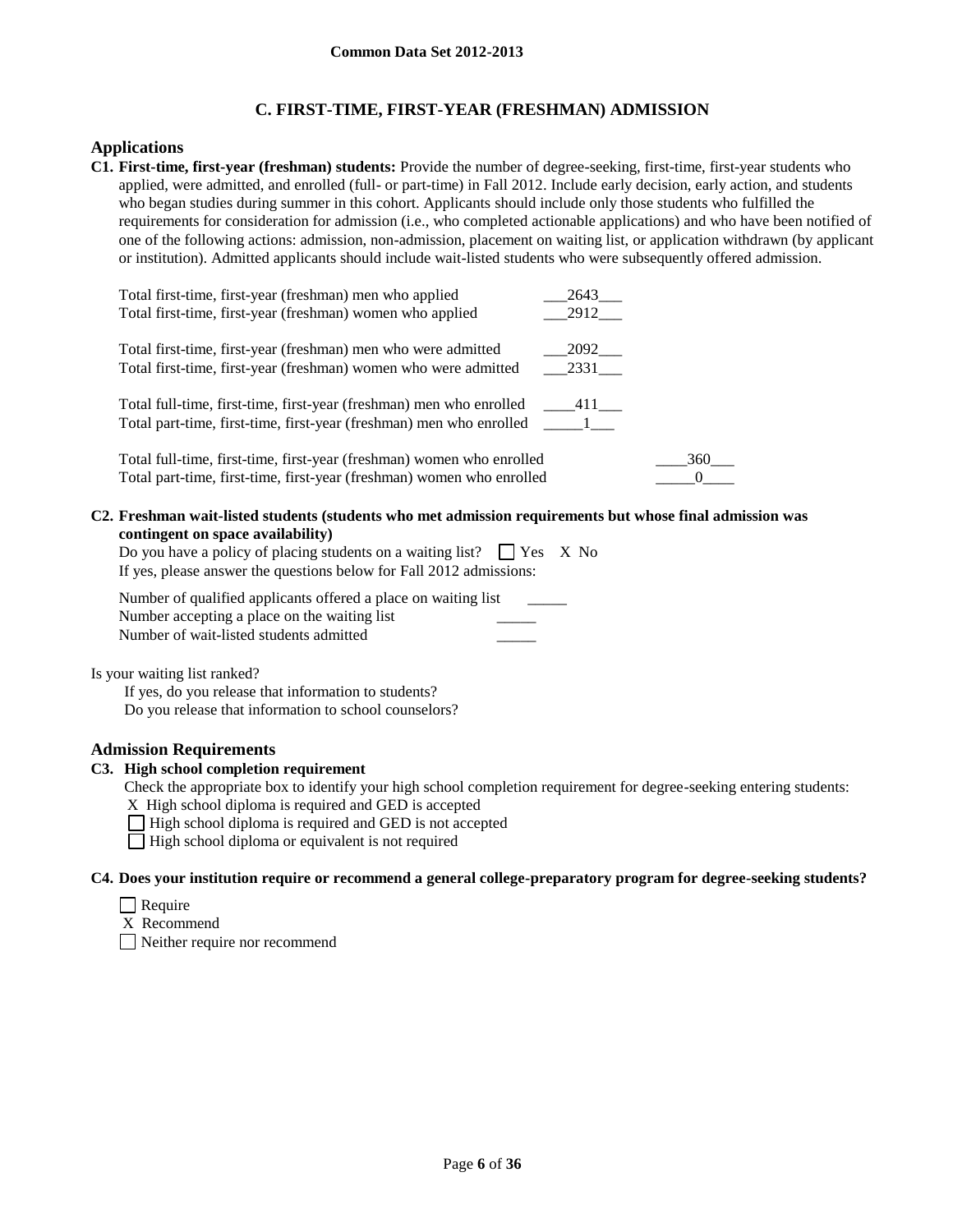**C5. Distribution of high school units required and/or recommended.** Specify the distribution of academic high school course units required and/or recommended of all or most degree-seeking students using Carnegie units (one unit equals one year of study or its equivalent). If you use a different system for calculating units, please convert.

|                                  | <b>Units Required</b> | <b>Units Recommended</b> |
|----------------------------------|-----------------------|--------------------------|
| Total academic units             | 16                    | 19                       |
| English                          | 4                     | 4                        |
| Mathematics                      | 3                     | 4                        |
| Science                          | $\mathfrak{D}$        | 3                        |
| Of these, units that must be lab | $\mathfrak{D}$        | 3                        |
| Foreign language                 | $\mathfrak{D}$        | っ                        |
| Social studies                   |                       |                          |
| <b>History</b>                   | $\mathfrak{D}$        | $\mathfrak{D}$           |
| Academic electives               | 3                     | 3                        |
| <b>Computer Science</b>          |                       |                          |
| Visual/Performing Arts           |                       |                          |
| Other (specify)                  |                       |                          |

## **Basis for Selection**

**C6.** Do you have an open admission policy, under which virtually all secondary school graduates or students with GED equivalency diplomas are admitted without regard to academic record, test scores, or other qualifications? If so, check which applies:

Open admission policy as described above for all students \_\_\_

Open admission policy as described above for most students, but

selective admission for out-of-state students \_\_\_

selective admission to some programs \_\_\_

 $other (explain)$ 

#### **C7. Relative importance of each of the following academic and nonacademic factors in your first-time, first-year, degree-seeking (freshman) admission decisions.**

|                                  | <b>Very Important</b> | Important      | <b>Considered</b> | <b>Not Considered</b>     |
|----------------------------------|-----------------------|----------------|-------------------|---------------------------|
| Academic                         |                       |                |                   |                           |
| Rigor of secondary school record | X                     |                |                   |                           |
| Class rank                       |                       | X              |                   |                           |
| Academic GPA                     | X                     |                |                   |                           |
| Standardized test scores         | X                     |                |                   |                           |
| <b>Application Essay</b>         |                       |                | X                 |                           |
| Recommendation                   |                       |                | X                 |                           |
| Nonacademic                      |                       |                |                   |                           |
| Interview                        |                       |                | X                 |                           |
| Extracurricular activities       |                       | X              |                   |                           |
| Talent/ability                   |                       | X              |                   |                           |
| Character/personal qualities     |                       | X              |                   |                           |
| First generation                 |                       |                | X                 |                           |
| Alumni/ae relation               |                       | $\overline{X}$ |                   |                           |
| Geographical residence           |                       |                |                   | $\boldsymbol{\mathrm{X}}$ |
| State residency                  |                       |                |                   | X                         |
| Religious affiliation/commitment |                       |                | X                 |                           |
| Racial/ethnic status             |                       |                | X                 |                           |
| Volunteer work                   |                       |                | X                 |                           |
| Work experience                  |                       |                |                   | X                         |
| Level of applicant's interest    |                       |                | X                 |                           |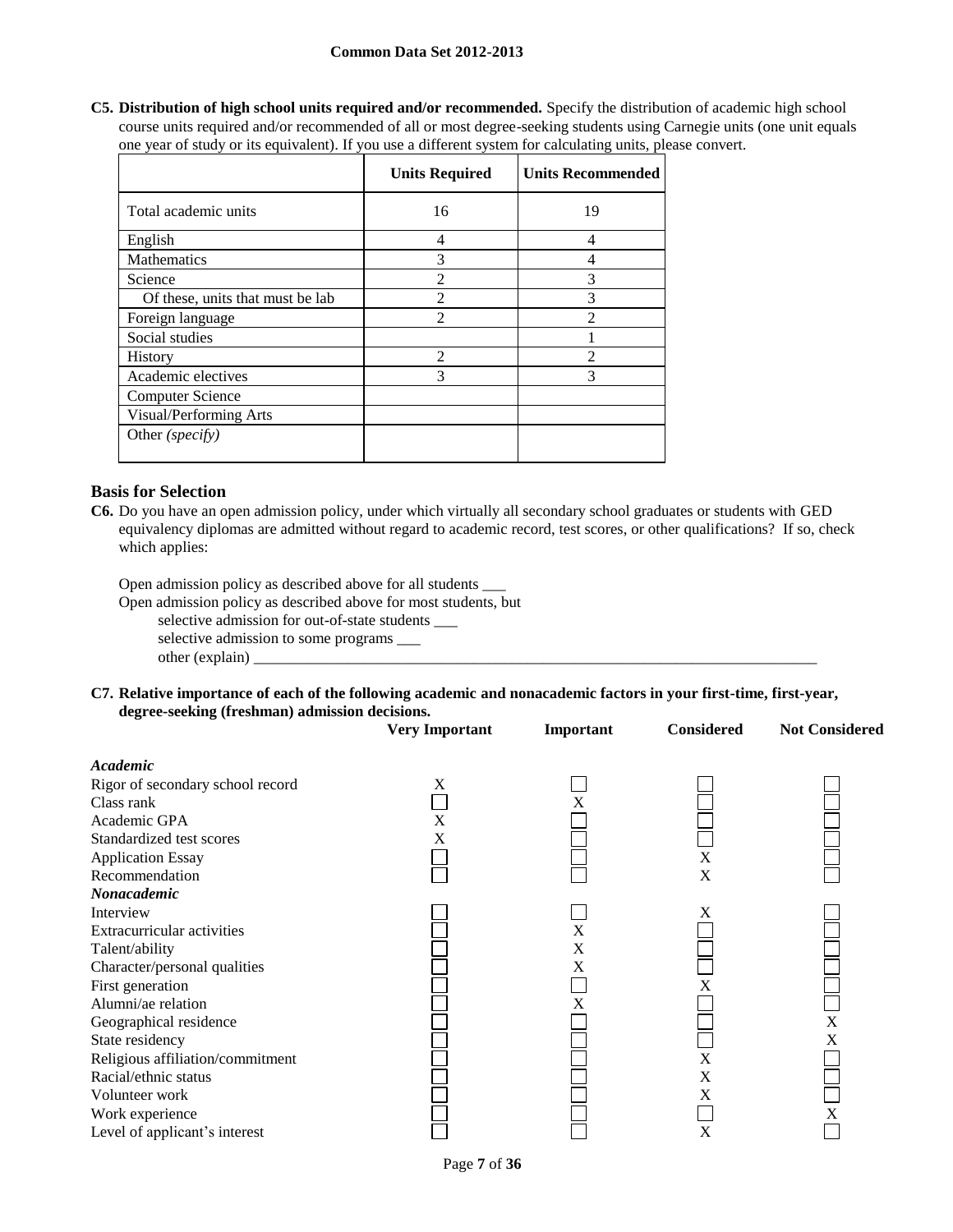## **SAT and ACT Policies**

## **C8. Entrance exams**

A. Does your institution make use of SAT, ACT, or SAT Subject Test scores in **admission** decisions for first-time, first-year, degree-seeking applicants?  $X Yes \tN$ 

If yes, place check marks in the appropriate boxes below to reflect your institution's policies for use in admission for **Fall 2014.**



B. If your institution will make use of the ACT in admission decisions for first-time, first-year, degree-seeking applicants for Fall 2014, please indicate which ONE of the following applies (regardless of whether the writing score will be used in the admissions process):

ACT with Writing component required

\_X\_ ACT with Writing component recommended.

\_\_\_ ACT with or without Writing component accepted

C. Please indicate how your institution will use the SAT or ACT essay component; check all that apply.

|                                              | SAT essay | ACT essay |
|----------------------------------------------|-----------|-----------|
| For admission                                |           |           |
| For placement                                |           |           |
| For advising                                 |           |           |
| In place of an application essay             |           |           |
| As a validity check on the application essay |           |           |
| No college policy as of now                  |           |           |
| Not using essay component                    |           |           |

- D. In addition, does your institution use applicants' test scores for academic advising?  $\rule{1em}{0.15mm}$  yes  $X$  no
- E. Latest date by which SAT or ACT scores must be received for fall-term admission Latest date by which SAT Subject Test scores must be received for fall-term admission\_
- F. If necessary, use this space to clarify your test policies (e.g., if tests are recommended for some students, or if tests are not required of some students):
- G. Please indicate which tests your institution uses for **placement (e.g., state tests):**

| <b>SAT</b>                |   |
|---------------------------|---|
| ACT                       |   |
| <b>SAT Subject Tests</b>  |   |
| AP                        | X |
| <b>CLEP</b>               | X |
| <b>Institutional Exam</b> | Y |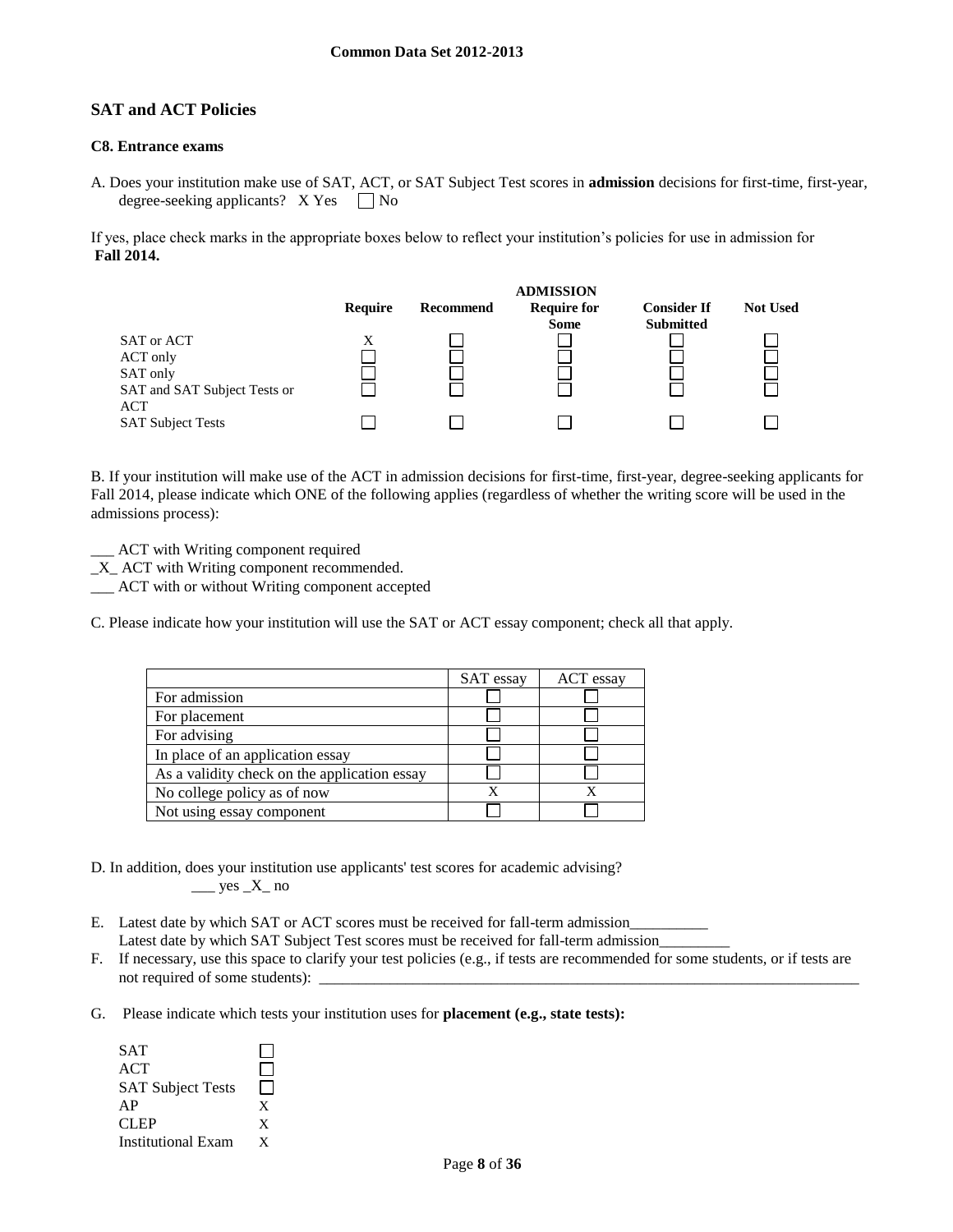State Exam (specify):\_\_\_\_\_\_\_\_\_\_\_\_\_\_\_\_\_\_\_\_\_\_\_\_\_\_\_\_\_\_\_\_\_\_\_\_\_\_\_\_\_\_\_\_\_\_\_\_\_\_\_\_\_\_\_\_\_\_\_\_

## **Freshman Profile**

Provide percentages for **ALL enrolled, degree-seeking, full-time and part-time, first-time, first-year (freshman) students**  enrolled in Fall 2012, including students who began studies during summer, international students/nonresident aliens, and students admitted under special arrangements.

**C9. Percent and number of first-time, first-year (freshman) students enrolled in Fall 2012 who submitted national standardized (SAT/ACT) test scores.** Include information for **ALL enrolled, degree-seeking, first-time, first-year (freshman) students who submitted test scores**. Do not include partial test scores (e.g., mathematics scores but not critical reading for a category of students) or combine other standardized test results (such as TOEFL) in this item. Do not convert SAT scores to ACT scores and vice versa.

The 25th percentile is the score that 25 percent scored at or below; the 75th percentile score is the one that 25 percent scored at or above.

| Percent submitting SAT scores | 44 | Number submitting SAT scores |  |
|-------------------------------|----|------------------------------|--|
| Percent submitting ACT scores |    | Number submitting ACT scores |  |

|                             | 25th Percentile | <b>75th Percentile</b> |
|-----------------------------|-----------------|------------------------|
| <b>SAT Critical Reading</b> | 500             | 600                    |
| <b>SAT Math</b>             | 510             | 620                    |
| <b>SAT Writing</b>          | 480             | 580                    |
| <b>SAT Essay</b>            |                 |                        |
| <b>ACT</b> Composite        | 23              | 29                     |
| <b>ACT Math</b>             | 22              | 29                     |
| <b>ACT</b> English          | 23              | 28                     |
| <b>ACT Writing</b>          |                 |                        |

Percent of first-time, first-year (freshman) students with scores in each range:

|         | <b>SAT Critical Reading</b> | <b>SAT Math</b> | <b>SAT Writing</b> |
|---------|-----------------------------|-----------------|--------------------|
| 700-800 |                             |                 |                    |
| 600-699 |                             | 30              |                    |
| 500-599 | 50                          | 46              | 48                 |
| 400-499 | 21                          |                 | 30                 |
| 300-399 |                             |                 |                    |
| 200-299 |                             |                 |                    |
|         | 100%                        | 100%            | 100%               |

|           | <b>ACT</b><br>Composite | <b>ACT English</b> | <b>ACT Math</b> |
|-----------|-------------------------|--------------------|-----------------|
| $30 - 36$ | 21                      | 21                 | 18              |
| 24-29     | 48                      | 43                 | 53              |
| 18-23     | 29                      | 33                 | 25              |
| $12 - 17$ |                         |                    |                 |
| $6 - 11$  |                         |                    |                 |
| Below 6   |                         |                    |                 |
|           | 100%                    | 100%               | 100%            |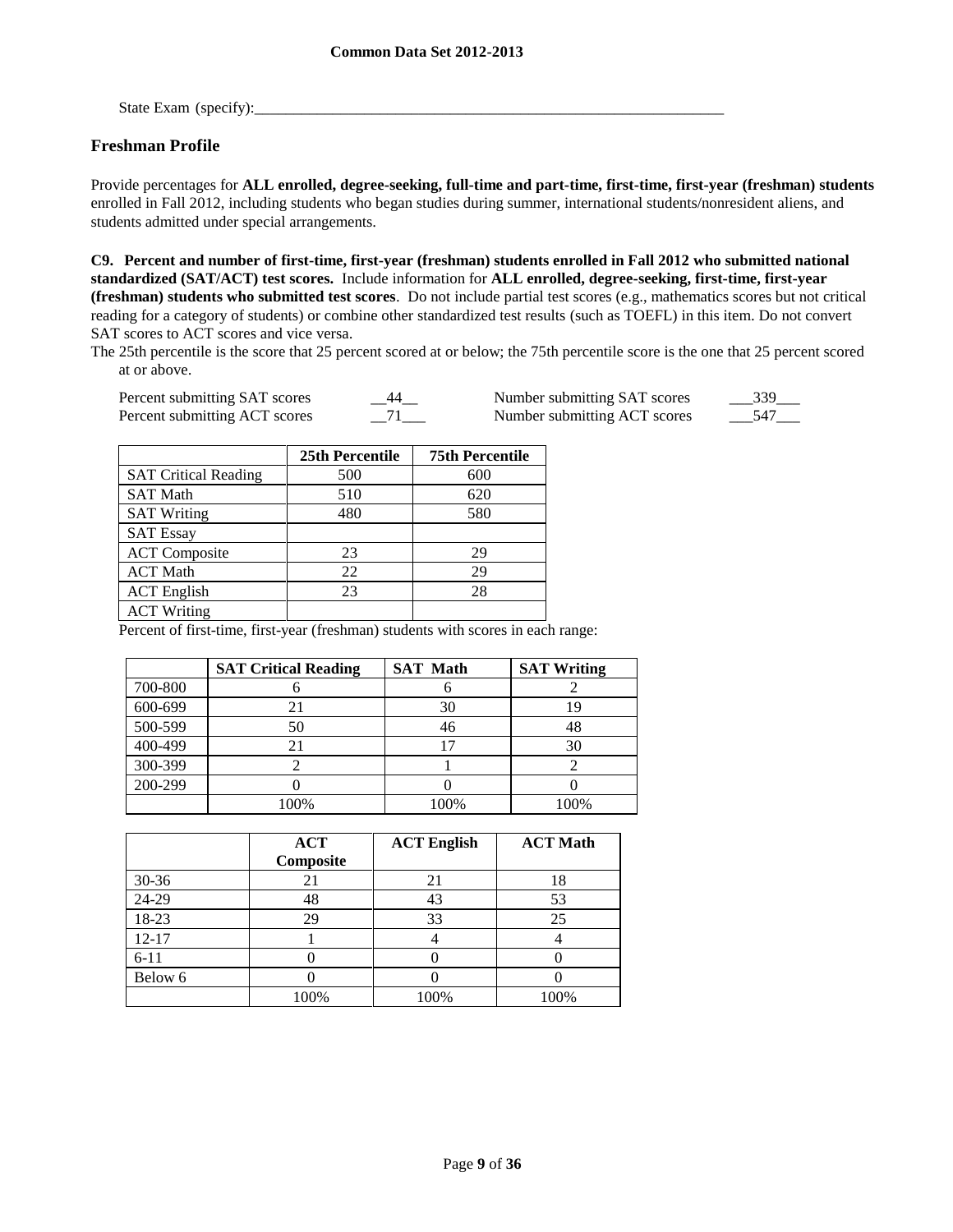## **C10. Percent of all degree-seeking, first-time, first-year (freshman) students who had high school class rank within each of the following ranges (report information for those students from whom you collected high school rank information).**

Percent in top tenth of high school graduating class \_\_\_\_\_\_\_\_\_\_\_\_\_\_\_\_\_\_\_\_\_\_\_\_\_\_\_\_ Percent in top quarter of high school graduating class \_\_66 \_ Percent in top half of high school graduating class \_\_93 \_\_<br>Percent in bottom half of high school graduating class \_\_\_\_\_\_7\_ Percent in bottom half of high school graduating class Percent in bottom quarter of high school graduating class \_\_\_0 \_ Percent of total first-time, first-year (freshman) students who submitted high school class rank:  $-64$  $\}$  Top half + bottom half = 100%.

**C11. Percentage of all enrolled, degree-seeking, first-time, first-year (freshman) students who had high school gradepoint averages within each of the following ranges (using 4.0 scale). Report information only for those students from whom you collected high school GPA.**

| Percent who had GPA of 3.75 and higher    |       |
|-------------------------------------------|-------|
| Percent who had GPA between 3.50 and 3.74 | 19    |
| Percent who had GPA between 3.25 and 3.49 | 18    |
| Percent who had GPA between 3.00 and 3.24 | 13    |
| Percent who had GPA between 2.50 and 2.99 | $7 -$ |
| Percent who had GPA between 2.0 and 2.49  |       |
| Percent who had GPA between 1.0 and 1.99  |       |
| Percent who had GPA below 1.0             |       |
|                                           |       |

### **C12. Average high school GPA of all degree-seeking, first-time, first-year (freshman) students who submitted GPA:**  $-3.60$

Percent of total first-time, first-year (freshman) students who submitted high school GPA:  $\_\_100\_\_%$ 

## **Admission Policies**

#### **C13. Application fee**

| Does your institution have an application fee?       | $\Box$ Yes $X$ No    |  |
|------------------------------------------------------|----------------------|--|
| Amount of application fee:                           |                      |  |
| Can it be waived for applicants with financial need? | $\Box$ Yes $\Box$ No |  |

## **If you have an application fee and an on-line application option, please indicate policy for students who apply on-line: Same fee: \_\_\_\_**

**Free: \_\_\_\_\_ Reduced: \_\_\_\_**

## **Can on-line application fee be waived for applicants with financial need? Yes/no**

#### **C14. Application closing date**

| Does your institution have an application closing date?                           | $\blacksquare$ $\blacksquare$ $\mathbf{Yes}$ $\blacksquare$ $\mathbf{XNo}$ |  |
|-----------------------------------------------------------------------------------|----------------------------------------------------------------------------|--|
| Application closing date (fall):                                                  |                                                                            |  |
| Priority date: $\frac{12}{1}$                                                     |                                                                            |  |
| Ang Carl Carl Carl moon stadents opposited for tening others than the CellO V Ver |                                                                            |  |

## **C15.** Are first-time, first-year students accepted for terms other than the fall?  $X$  Yes  $\Box$  No

#### **C16. Notification to applicants of admission decision sent** *(fill in one only)*

| On a rolling basis beginning (date): $\_\$ 10/1 |
|-------------------------------------------------|
| $By$ (date):                                    |
| Other:                                          |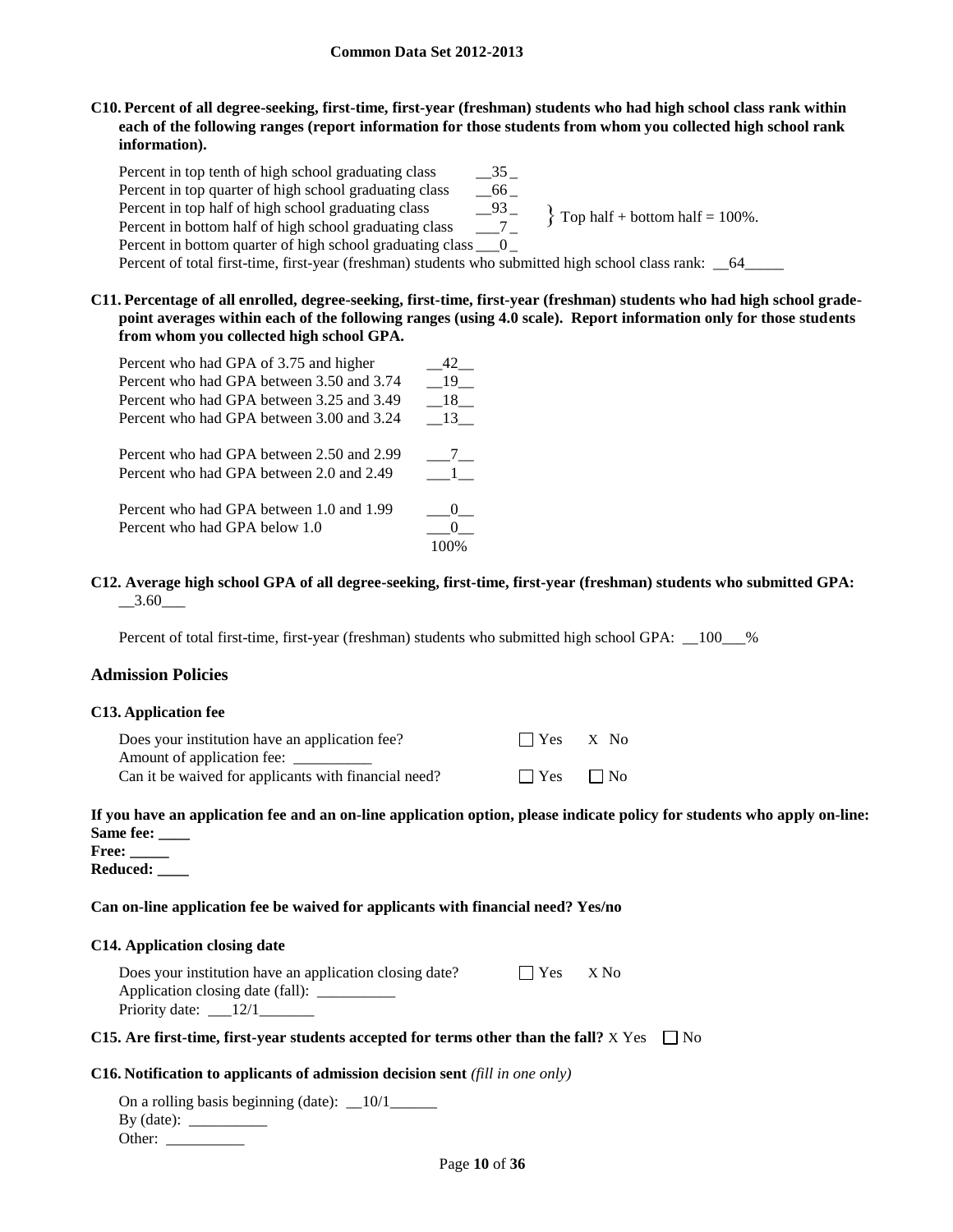**C17. Reply policy for admitted applicants** *(fill in one only)*

Must reply by (date):  $\overline{\phantom{a}}$ No set date: Must reply by May 1 or within \_\_\_4\_ weeks if notified thereafter Other: Deadline for housing deposit (MMDD): \_\_\_\_\_5/1\_\_\_\_\_ Amount of housing deposit: \_\_\_\$100\_\_\_\_\_\_\_\_\_\_\_ Refundable if student does not enroll? \_X\_ Yes, in full

| $\Lambda$ res, in Tuit |  |
|------------------------|--|
| Yes, in part           |  |
| No                     |  |

**C18. Deferred admission:** Does your institution allow students to postpone enrollment after admission?

 $X$  Yes  $\Box$  No

If yes, maximum period of postponement: \_1 year\_\_

**C19. Early admission of high school students:** Does your institution allow high school students to enroll as full-time, firsttime, first-year (freshman) students one year or more before high school graduation?  $\Box$  Yes X No

**C20. Common Application:** Question removed from CDS. (Initiated during 2006-2007 cycle)

#### **Early Decision and Early Action Plans**

| <b>C21. Early decision:</b> Does your institution offer an early decision plan (an admission plan that permits students to apply and |                 |
|--------------------------------------------------------------------------------------------------------------------------------------|-----------------|
| be notified of an admission decision well in advance of the regular notification date and that asks students to commit to            |                 |
| attending if accepted) for first-time, first-year (freshman) applicants for fall enrollment?                                         | $\Box$ Yes X No |

| If "yes," please complete the following:                                                              |  |
|-------------------------------------------------------------------------------------------------------|--|
| First or only early decision plan closing date<br>First or only early decision plan notification date |  |
| Other early decision plan closing date<br>Other early decision plan notification date                 |  |

|  |  |  |  | For the Fall 2012 entering class: |  |
|--|--|--|--|-----------------------------------|--|
|--|--|--|--|-----------------------------------|--|

| Number of early decision applications received by your institution<br>Number of applicants admitted under early decision plan |  |
|-------------------------------------------------------------------------------------------------------------------------------|--|
| Please provide significant details about your early decision plan:                                                            |  |

\_\_\_\_\_\_\_\_\_\_\_\_\_\_\_\_\_\_\_\_\_\_\_\_\_\_\_\_\_\_\_\_\_\_\_\_\_\_\_\_\_\_\_\_\_\_\_\_\_\_\_\_\_\_\_\_\_\_\_\_\_\_\_\_\_\_\_\_\_\_\_\_\_\_\_\_\_\_\_\_\_\_\_\_\_\_\_\_\_

**C22. Early action:** Do you have a nonbinding early action plan whereby students are notified of an admission decision well in advance of the regular notification date but do not have to commit to attending your college?

Yes X No

If "yes," please complete the following:

Early action closing date Early action notification date \_\_\_\_\_\_\_\_\_\_

Is your early action plan a "restrictive" plan under which you limit students from applying to other early plans?

 $\Box$  Yes  $\Box$  No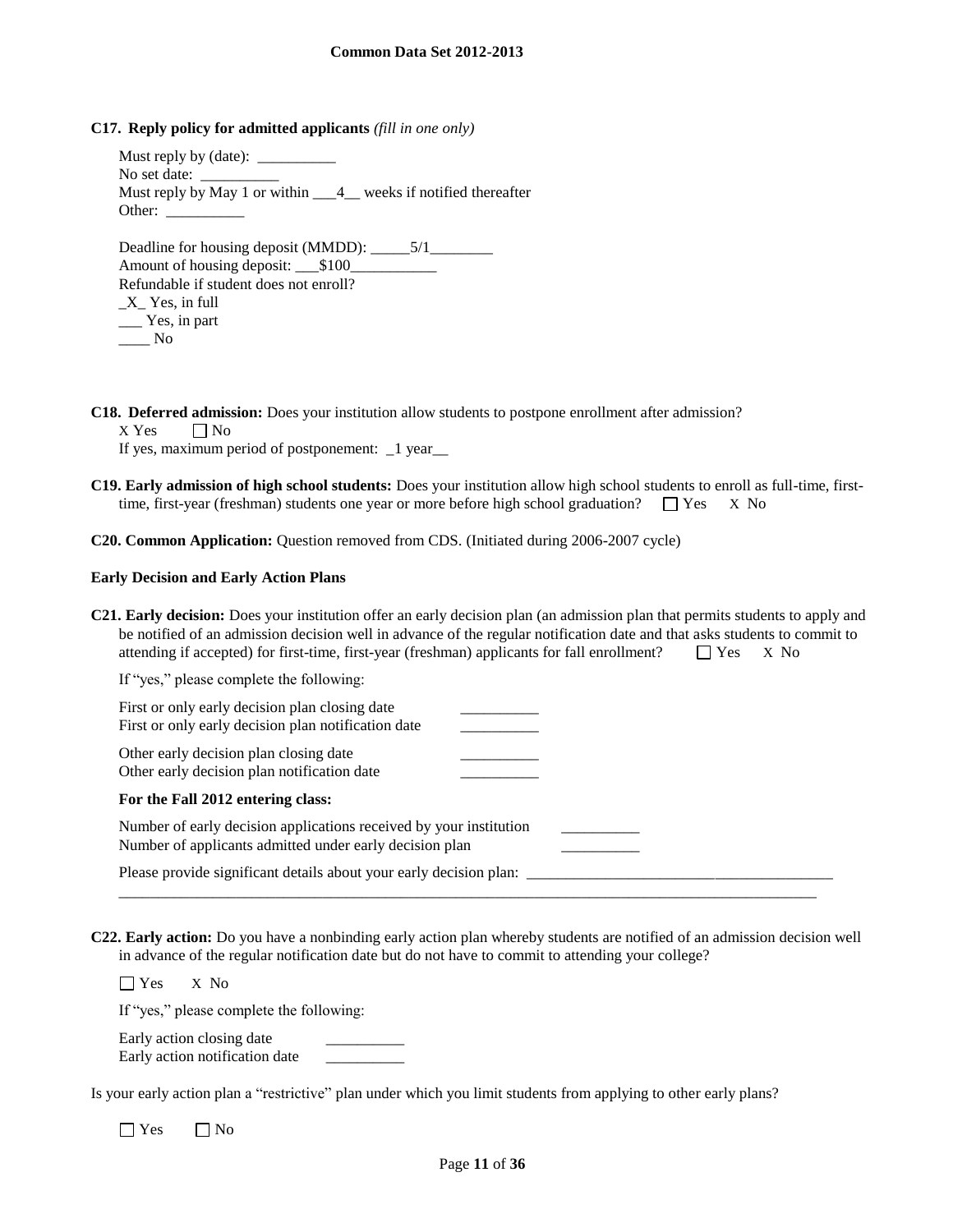# **D. TRANSFER ADMISSION**

# **Fall Applicants**

**D1.** Does your institution enroll transfer students?  $X$  Yes  $\Box$  No (If no, please skip to Section E) If yes, may transfer students earn advanced standing credit by transferring credits earned from course work completed at other colleges/universities?  $X$  Yes  $\Box$  No

**D2.** Provide the number of students who applied, were admitted, and enrolled as degree-seeking transfer students in Fall 2012.

|       | <b>Applicants</b> | <b>Admitted Applicants</b> | <b>Enrolled Applicants</b> |
|-------|-------------------|----------------------------|----------------------------|
| Men   |                   |                            |                            |
| Women | 289               | 243                        |                            |
| Total |                   | 394                        | 192                        |

## **Application for Admission**

- **D3.** Indicate terms for which transfers may enroll: X Fall  $\Box$  Winter X Spring X Summer
- **D4.** Must a transfer applicant have a minimum number of credits completed or else must apply as an entering freshman? **T** Yes X No

If yes, what is the minimum number of credits and the unit of measure?

**D5.** Indicate all items required of transfer students to apply for admission:

|                               | <b>Required</b><br>of All | Recommended<br>of All | <b>Recommended</b><br>of Some | <b>Required of</b><br><b>Some</b> | Not required |
|-------------------------------|---------------------------|-----------------------|-------------------------------|-----------------------------------|--------------|
| High school transcript        |                           |                       |                               | X                                 |              |
| College transcript $(s)$      | X                         |                       |                               |                                   |              |
| Essay or personal statement   | X                         |                       |                               |                                   |              |
| Interview                     |                           | v                     |                               |                                   |              |
| Standardized test scores      |                           |                       |                               | X                                 |              |
| Statement of good standing    | X                         |                       |                               |                                   |              |
| from prior institution( $s$ ) |                           |                       |                               |                                   |              |

- **D6.** If a minimum high school grade point average is required of transfer applicants, specify (on a 4.0 scale):  $\_\_$
- **D7**. If a minimum college grade point average is required of transfer applicants, specify (on a 4.0 scale): \_\_\_\_\_2.5\_\_\_\_\_\_\_
- **D8**. List any other application requirements specific to transfer applicants: \_\_\_Certain programs may require a higher GPA for transfer admission. \_\_\_\_\_\_\_\_\_\_\_\_\_\_\_\_\_\_\_\_\_\_\_\_\_\_\_\_\_\_\_\_\_\_

\_\_\_\_\_\_\_\_\_\_\_\_\_\_\_\_\_\_\_\_\_\_\_\_\_\_\_\_\_\_\_\_\_\_\_\_\_\_\_\_\_\_\_\_\_\_\_\_\_\_\_\_\_\_\_\_\_\_\_\_\_\_\_\_\_\_\_\_\_\_\_\_\_\_\_\_\_\_\_\_\_\_\_\_\_\_\_\_\_\_\_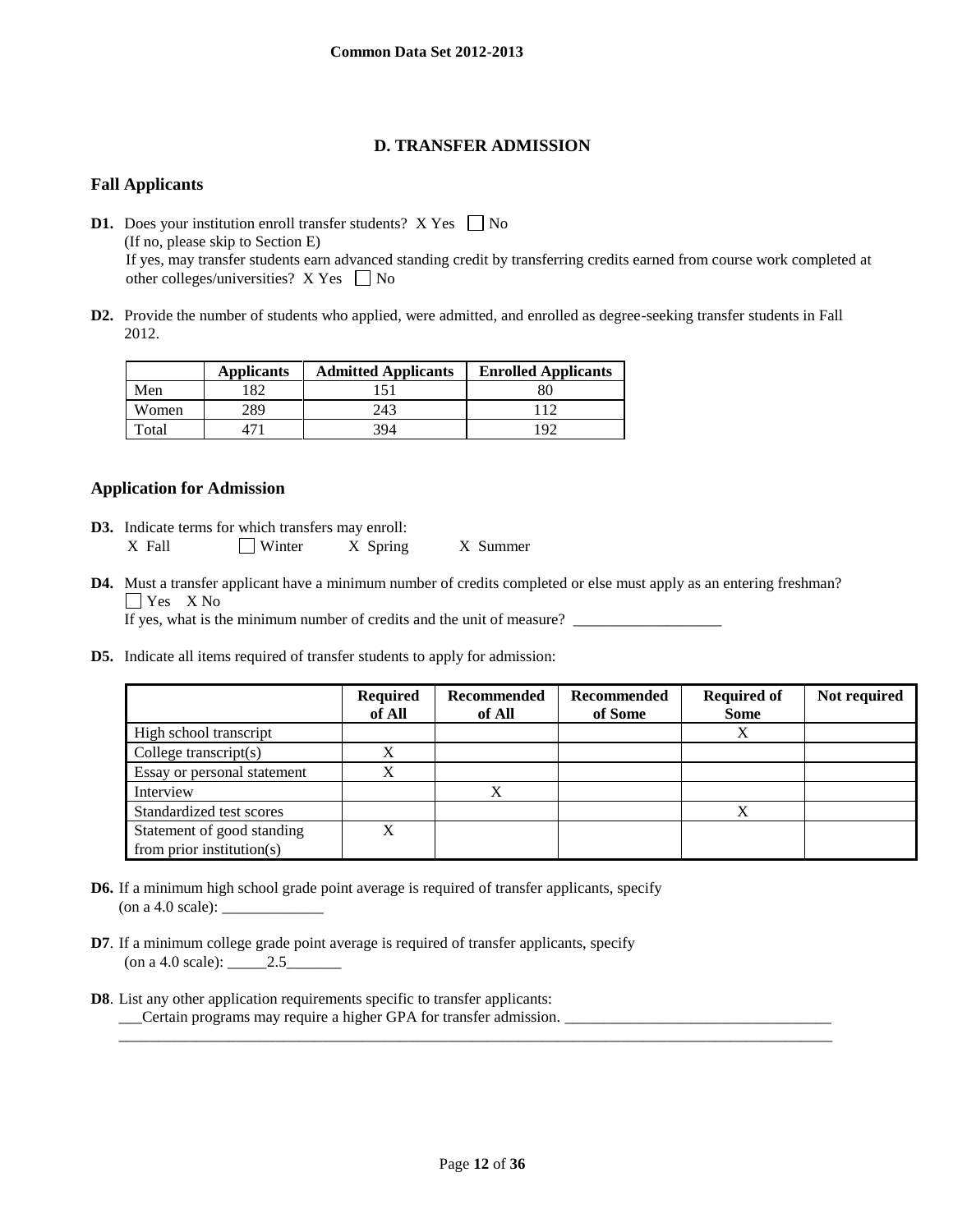**D9.** List application priority, closing, notification, and candidate reply dates for transfer students. If applications are reviewed on a continuous or rolling basis, place a check mark in the "Rolling admission" column.

|        | <b>Priority Date</b> | <b>Closing Date</b> | <b>Notification Date</b> | <b>Reply Date</b> | <b>Rolling</b><br><b>Admission</b> |
|--------|----------------------|---------------------|--------------------------|-------------------|------------------------------------|
| Fall   | 3/1                  |                     |                          |                   |                                    |
| Winter |                      |                     |                          |                   |                                    |
| Spring |                      |                     |                          |                   |                                    |
| Summer |                      |                     |                          |                   |                                    |

\_\_\_\_\_\_\_\_\_\_\_\_\_\_\_\_\_\_\_\_\_\_\_\_\_\_\_\_\_\_\_\_\_\_\_\_\_\_\_\_\_\_\_\_\_\_\_\_\_\_\_\_\_\_\_\_\_\_\_\_\_\_\_\_\_\_\_\_\_\_\_\_\_\_\_\_\_\_\_\_\_\_\_\_\_\_\_\_\_

| <b>D10.</b> Does an open admission policy, if reported, apply to transfer students? $\Box$ Yes X No |  |  |
|-----------------------------------------------------------------------------------------------------|--|--|
|-----------------------------------------------------------------------------------------------------|--|--|

**D11**. Describe additional requirements for transfer admission, if applicable: \_\_\_\_\_\_\_\_\_Recent academic work is most important. \_\_\_\_\_\_\_\_\_\_\_\_\_\_\_\_\_\_\_\_\_\_\_\_\_\_\_\_\_\_\_\_\_\_\_\_\_\_\_\_\_\_\_\_\_\_\_

## **Transfer Credit Policies**

- **D12.** Report the lowest grade earned for any course that may be transferred for credit: \_\_\_\_\_C-\_\_\_\_\_\_\_\_
- **D13.** Maximum number of credits or courses that may be transferred from a two-year institution: Number <u>94</u> Unit type
- **D14**. Maximum number of credits or courses that may be transferred from a four-year institution: Number \_\_\_94\_\_\_ Unit type \_\_\_\_\_\_\_\_\_\_\_\_
- **D15.** Minimum number of credits that transfers must complete at your institution to earn an associate degree:  $\frac{30}{2}$
- **D16.** Minimum number of credits that transfers must complete at your institution to earn a bachelor's degree: \_\_\_\_\_30\_\_\_\_\_\_\_
- **D17.** Describe other transfer credit policies:

\_30 of the last 40 credits earned for the degree and half the credits for any major or minor must be in residence. Maximum 4 credits physical education, 12 credits applied music, 4 credits ensemble music transferable. Students enrolled in the College of Engineering may transfer 102 credits maximum. One course in theology must be taken in residence at VU. Credits earned more than 15 years before application for admission are accepted toward graduation on a provisional basis, subject to validation by the first 30 semester hours completed in residence at VU with a 2.0 (C) grade point average.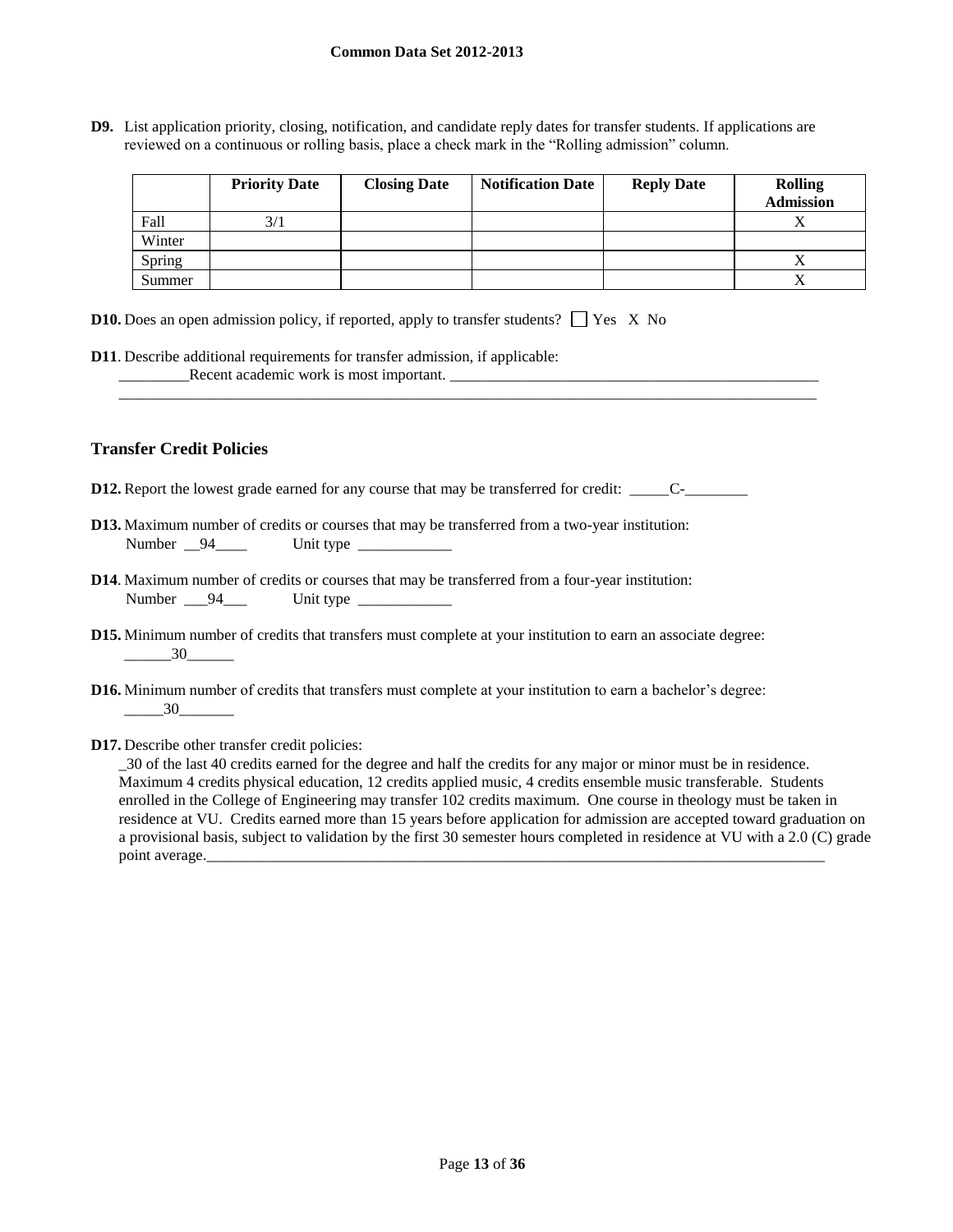# **E. ACADEMIC OFFERINGS AND POLICIES**

**E1. Special study options:** Identify those programs available at your institution. Refer to the glossary for definitions.

- X Accelerated program X Honors program
- X Cooperative education program X Independent study
- X Cross-registration X Internships
- 
- 
- Dual enrollment X Study abroad
- X English as a Second Language (ESL) X Teacher certification program
- $X$  Exchange student program (domestic) Weekend college
- External degree program
- Other (specify):

- 
- 
- X Distance learning X Liberal arts/career combination
- X Double major X Student-designed major
	-
	-
	-

## **E2. Has been removed from the CDS.**

## **E3. Areas in which all or most students are required to complete some course work prior to graduation:**

Arts/fine arts X Humanities Computer literacy Mathematics English (including composition) Philosophy X Foreign languages X Sciences (biological or physical) History X Social science X Other (describe): Theology,

Cultural Diversity, Valpo Core, Quantitative Analysis

## **Library Collections: The CDS publishers will collect library data again when a new Academic Libraries Survey is in place.**

# **F. STUDENT LIFE**

### **F1. Percentages of first-time, first-year (freshman) degree-seeking students and degree-seeking undergraduates enrolled in Fall 2012 who fit the following categories:**

|                                                                      | First-time, first-year<br>(freshman) students | Undergraduates |
|----------------------------------------------------------------------|-----------------------------------------------|----------------|
| Percent who are from out of state (exclude international/nonresident |                                               |                |
| aliens from the numerator and denominator)                           | 60                                            | 59             |
| Percent of men who join fraternities                                 | $-25$                                         | 20             |
| Percent of women who join sororities                                 | $-20$                                         | $-17$          |
| Percent who live in college-owned, -operated, or -affiliated housing | $-84$                                         | $-65$          |
| Percent who live off campus or commute                               | $-16$                                         | $-35$          |
| Percent of students age 25 and older                                 |                                               | 6              |
| Average age of full-time students                                    | $-18$                                         | 20             |
| Average age of all students (full- and part-time)                    | - 18                                          | 21             |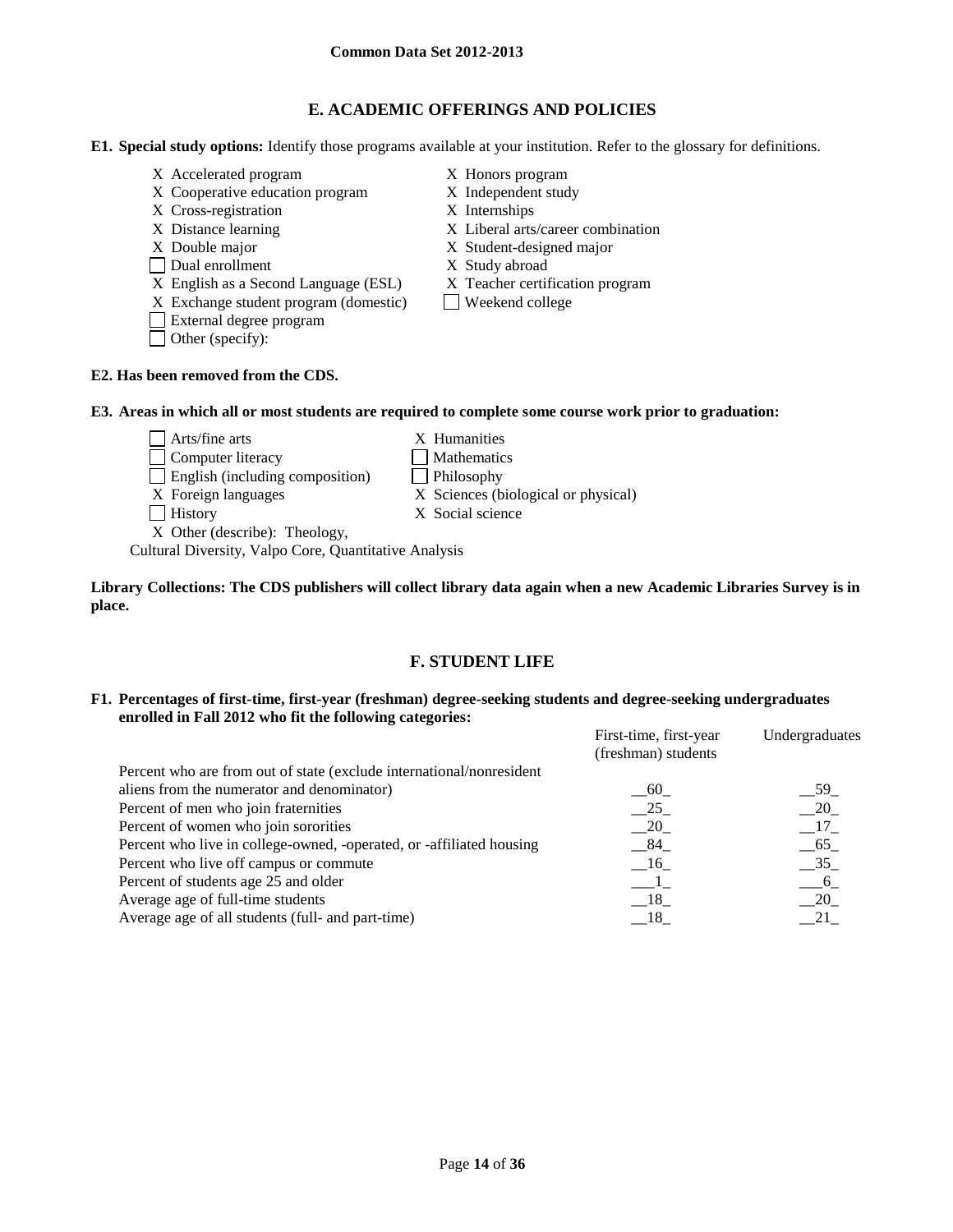| F2. Activities offered Identify those programs available at your institution. |
|-------------------------------------------------------------------------------|
|-------------------------------------------------------------------------------|

| X Campus Ministries<br>X Choral groups<br>X Concert band<br>X Dance<br>X Drama/theater<br>X International Student<br>Organization<br>X Jazz band | X Literary magazine<br>Marching band<br>Model UN<br>X Music ensembles<br>X Musical theater<br>$\Box$ Opera<br>X Pep band | X Radio station<br>X Student government<br>X Student newspaper<br>$\Box$ Student-run film society<br>X Symphony orchestra<br>$\Box$ Television station<br>X Yearbook  |  |
|--------------------------------------------------------------------------------------------------------------------------------------------------|--------------------------------------------------------------------------------------------------------------------------|-----------------------------------------------------------------------------------------------------------------------------------------------------------------------|--|
| F3. ROTC (program offered in cooperation with Reserve Officers' Training Corps)                                                                  |                                                                                                                          |                                                                                                                                                                       |  |
| Army ROTC is offered:<br>$\Box$ On campus<br>$VU$ .                                                                                              |                                                                                                                          | X At cooperating institution (name): __University of Notre Dame but some courses are held at                                                                          |  |
| Naval ROTC is offered:<br>On campus<br>$\blacksquare$                                                                                            |                                                                                                                          |                                                                                                                                                                       |  |
| Air Force ROTC is offered:<br>$\Box$ On campus<br>$VU$ .                                                                                         |                                                                                                                          | X At cooperating institution (name): _____University of Notre Dame but some courses are held at                                                                       |  |
| institution.                                                                                                                                     |                                                                                                                          | F4. Housing: Check all types of college-owned, -operated, or -affiliated housing available for undergraduates at your                                                 |  |
| X Coed dorms<br>Men's dorms<br>X Women's dorms<br>Apartments for married students<br>X Apartments for single students                            |                                                                                                                          | Special housing for disabled students<br>Special housing for international students<br>X Fraternity/sorority housing<br>$\Box$ Cooperative housing<br>X Theme housing |  |

 $X$  Theme housing<br> $\Box$  Wellness housing

 $\Box$  Other housing options (specify):  $\Box$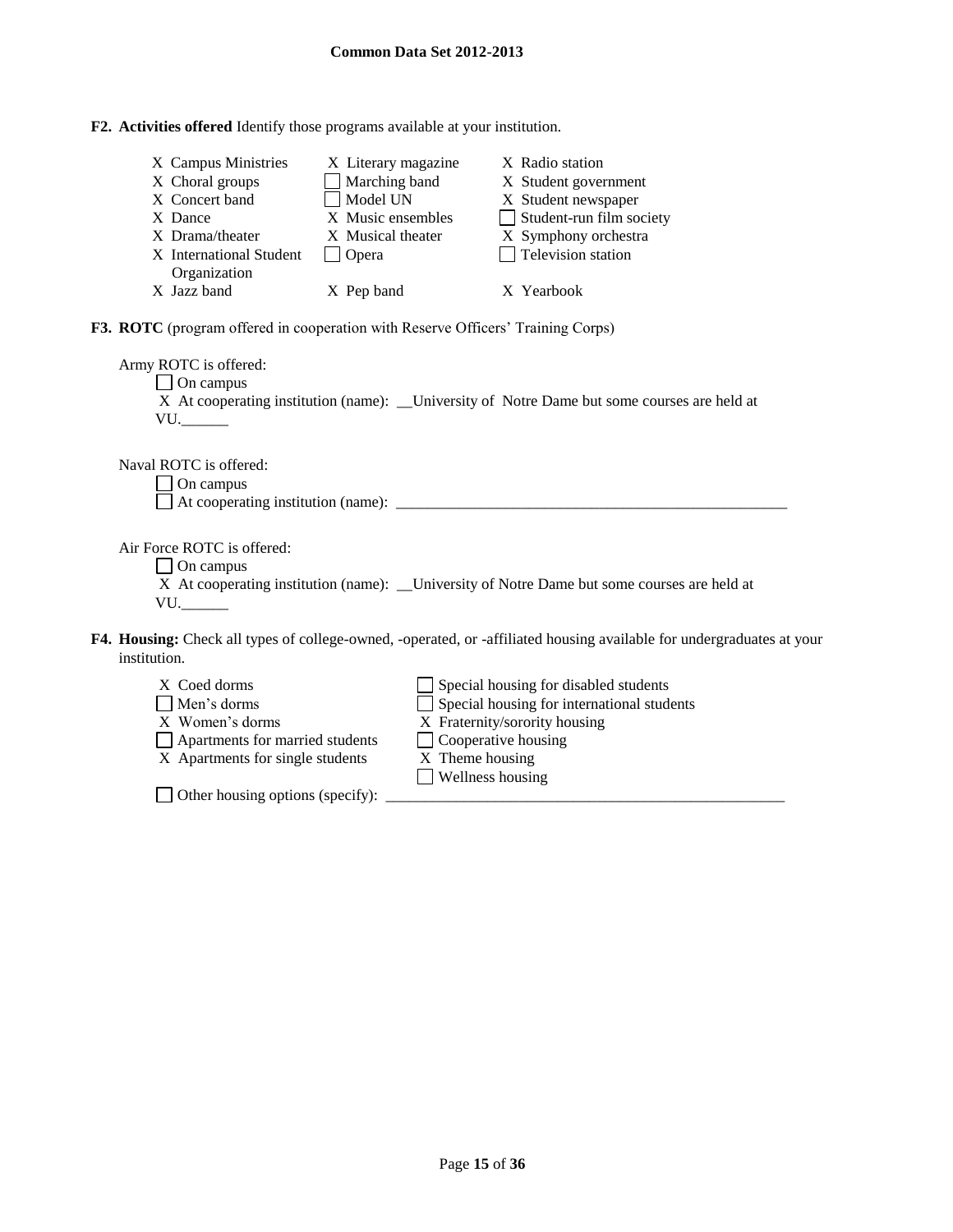# **G. ANNUAL EXPENSES**

#### **G0. Please provide the URL of your institution's net price calculator:** <http://www.valpo.edu/financialaid/netpricecalculator.php>

### **Provide 2013-2014 academic year costs of attendance for the following categories that are applicable to your institution.**

Check here if your institution's 2013-2014 academic year costs of attendance are not available at this time and provide an approximate date (i.e., month/day) when your institution's final 2013-2014 academic year costs of attendance will be available: \_\_\_\_\_\_\_\_

#### **G1. Undergraduate full-time tuition, required fees, room and board**

List the typical tuition, required fees, and room and board for a full-time undergraduate student for the FULL 2013-2014 academic year (30 semester hours or 45 quarter hours for institutions that derive annual tuition by multiplying credit hour cost by number of credits). A full academic year refers to the period of time generally extending from September to June; usually equated to two semesters, two trimesters, three quarters, or the period covered by a four-one-four plan. Room and board is defined as double occupancy and 19 meals per week or the maximum meal plan. **Required fees** include only charges that all full-time students must pay that are *not* included in tuition (e.g., registration, health, or activity fees.) Do *not* include optional fees (e.g., parking, laboratory use).

|                             | <b>FIRST-YEAR</b> | <b>UNDERGRADUATES</b> |
|-----------------------------|-------------------|-----------------------|
| PRIVATE INSTITUTION         |                   |                       |
| Tuition:                    | 32,400            | 32,400                |
| PUBLIC INSTITUTION          |                   |                       |
| Tuition:                    |                   |                       |
| In-district:                |                   |                       |
| In-state (out-of-district): |                   |                       |
| Out-of-state:               |                   |                       |
| NONRESIDENT ALIEN:          |                   |                       |
| Tuition:                    | 32,400            | 32,400                |
| <b>REQUIRED FEES:</b>       |                   |                       |
|                             | 1,080             | 1,080                 |
| <b>ROOM AND BOARD:</b>      |                   |                       |
| (on-campus)                 |                   |                       |
| <b>ROOM ONLY:</b>           |                   |                       |
| (on-campus)                 | 5,820             | 5,820                 |
| <b>BOARD ONLY:</b>          |                   |                       |
| (on-campus meal plan)       | 3,740             | 3,170-3,370           |

Comprehensive tuition and room and board fee (if your college cannot provide separate tuition and room and board fees): \_\_\_\_\_\_\_\_\_\_\_\_\_\_\_\_\_\_\_\_\_\_\_

Other: \_\_\_\_\_\_\_\_\_\_\_\_\_\_\_\_\_\_\_\_\_\_\_\_\_\_\_\_\_\_\_\_\_\_\_\_\_\_\_\_\_\_\_\_\_\_\_\_\_\_\_\_\_\_\_\_\_\_\_\_\_\_\_\_\_\_\_\_\_\_\_\_\_\_\_\_\_\_\_\_\_\_\_\_\_

**G2. Number of credits per term a student can take for the stated full-time tuition** \_12\_\_minimum \_19\_maximum

G3. Do tuition and fees vary by year of study (e.g., sophomore, junior, senior)?  $\Box$  Yes X No

G4. Do tuition and fees vary by undergraduate instructional program?  $X$  Yes **If yes, what percentage of full-time undergraduates pay more than the tuition and fees reported in G1?** College of Engineering students pay an additional fee of \$740. (12% of full-time undergraduates are in the College of Engineering.)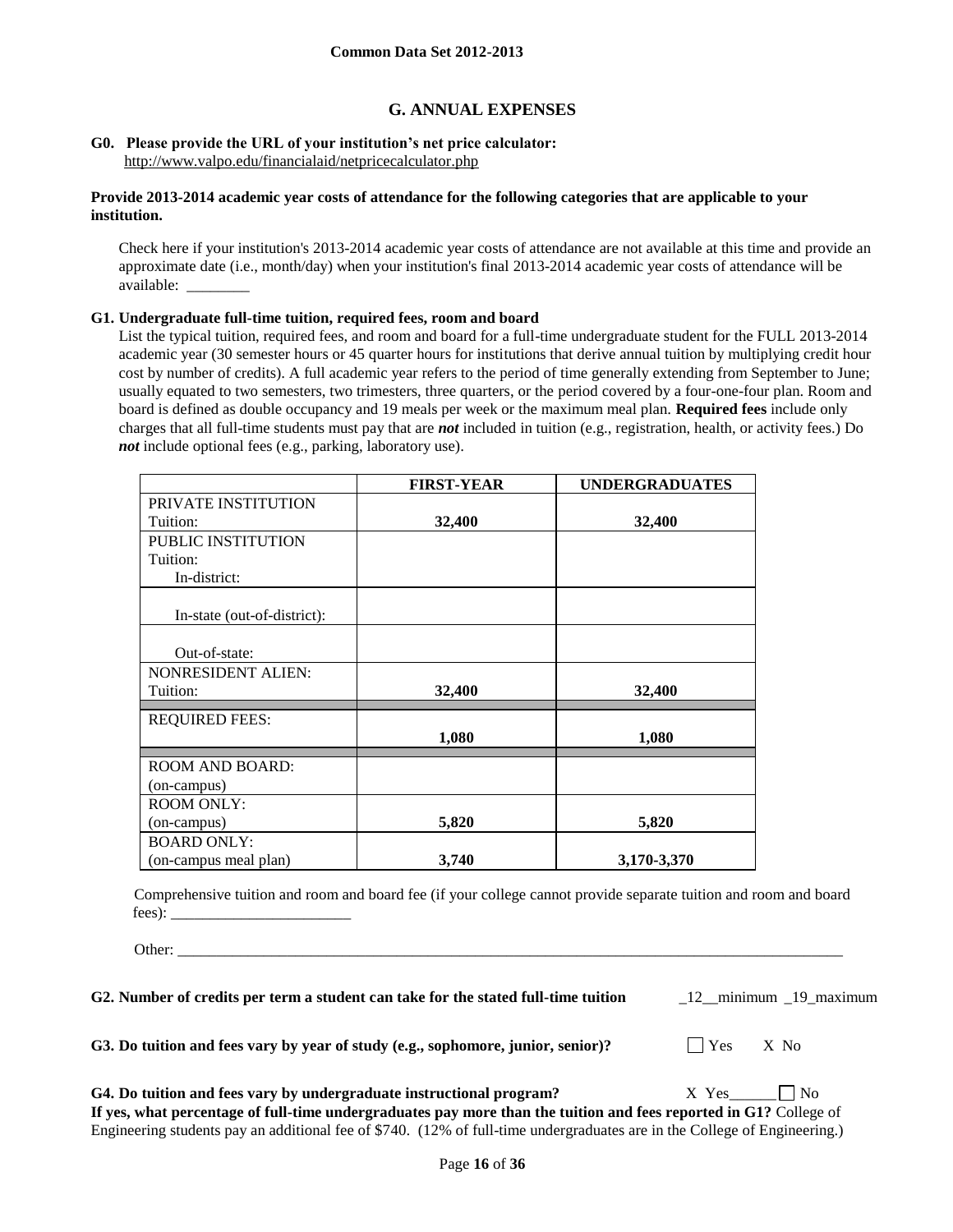# **G5. Provide the estimated expenses for a typical full-time undergraduate student:**

|                                                                                                                                     | <b>Residents</b> | <b>Commuters</b><br>(living at home) | <b>Commuters</b><br>(not living at home) |
|-------------------------------------------------------------------------------------------------------------------------------------|------------------|--------------------------------------|------------------------------------------|
| Books and supplies:                                                                                                                 | 1,200            | 1,200                                | 1,200                                    |
| Room only:                                                                                                                          |                  |                                      | 5,150                                    |
| Board only:                                                                                                                         |                  | 2,000                                | 2,000                                    |
| Room and board total (if<br>your college cannot provide<br>separate room and board<br>figures for commuters not<br>living at home): |                  |                                      |                                          |
| Transportation:                                                                                                                     | 750              | 750                                  | 750                                      |
| Other expenses:                                                                                                                     | 870              | 870                                  | 870                                      |

# **G6. Undergraduate per-credit-hour charges (tuition only):**

| <b>PRIVATE INSTITUTIONS:</b>        | 1,455 |
|-------------------------------------|-------|
| PUBLIC INSTITUTIONS<br>In-district: |       |
| In-state (out-of-district):         |       |
| Out-of-state:                       |       |
| <b>NONRESIDENT ALIENS:</b>          |       |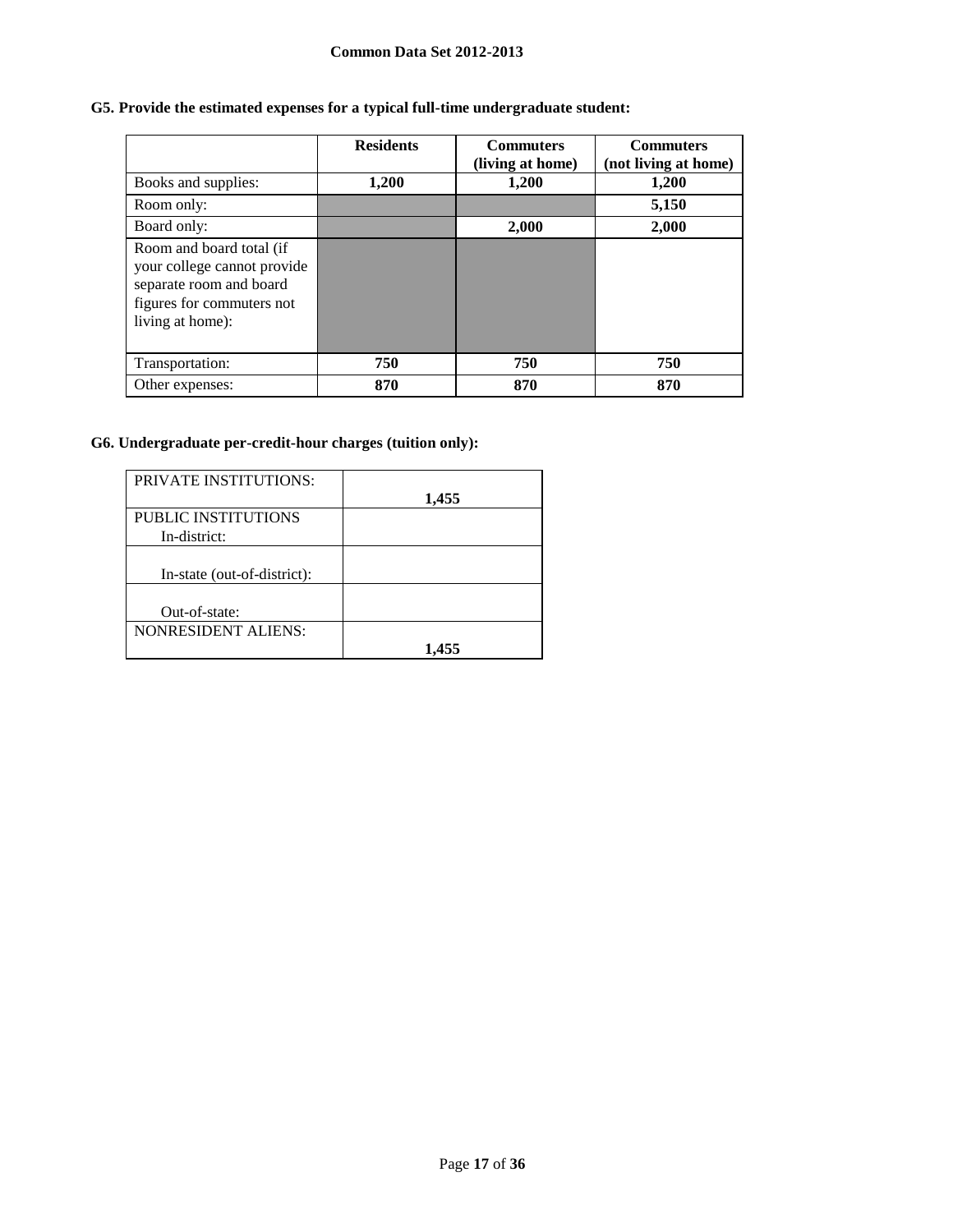# **H. FINANCIAL AID**

## **Please refer to the following financial aid definitions when completing Section H.**

**Awarded aid:** The dollar amounts offered to financial aid applicants.

**Financial aid applicant:** Any applicant who submits **any one of** the institutionally required financial aid applications/forms, such as the FAFSA.

**Indebtedness:** Aggregate dollar amount borrowed through any loan program (federal, state, subsidized, unsubsidized, private, etc.; excluding parent loans) while the student was enrolled at an institution. Student loans co-signed by a parent are assumed to be the responsibility of the student and **should** be included.

**Institutional scholarships and grants**: Endowed scholarships, annual gifts and tuition funded grants for which the institution determines the recipient.

**Financial need:** As determined by your institution using the federal methodology and/or your institution's own standards.

**Need-based aid:** College-funded or college-administered award from institutional, state, federal, or other sources for which a student must have financial need to qualify. This includes both institutional and non-institutional student aid (grants, jobs, and loans).

**Need-based scholarship or grant aid:** Scholarships and grants from institutional, state, federal, or other sources for which a student must have financial need to qualify.

**Need-based self-help aid:** Loans and jobs from institutional, state, federal, or other sources for which a student must demonstrate financial need to qualify.

**Non-need-based scholarship or grant aid:** Scholarships and grants, gifts, or merit-based aid from institutional, state, federal, or other sources (including unrestricted funds or gifts and endowment income) awarded solely on the basis of academic achievement, merit, or any other non-need-based reason. When reporting questions H1 and H2, non-need-based aid that is used to meet need should be counted as need-based aid.

**Note: Suggested order of precedence for counting non-need money as need-based:**

Non-need institutional grants Non-need tuition waivers Non-need athletic awards Non-need federal grants Non-need state grants Non-need outside grants Non-need student loans Non-need parent loans Non-need work

**Non-need-based self-help aid:** Loans and jobs from institutional, state, or other sources for which a student need not demonstrate financial need to qualify.

**External scholarships and grants:** Scholarships and grants received from outside (private) sources that students bring with them (e.g., Kiwanis, National Merit scholarships). The institution may process paperwork to receive the dollars, but it has no role in determining the recipient or the dollar amount awarded.

**Work study and employment**: Federal and state work study aid, and any employment packaged by your institution in financial aid awards.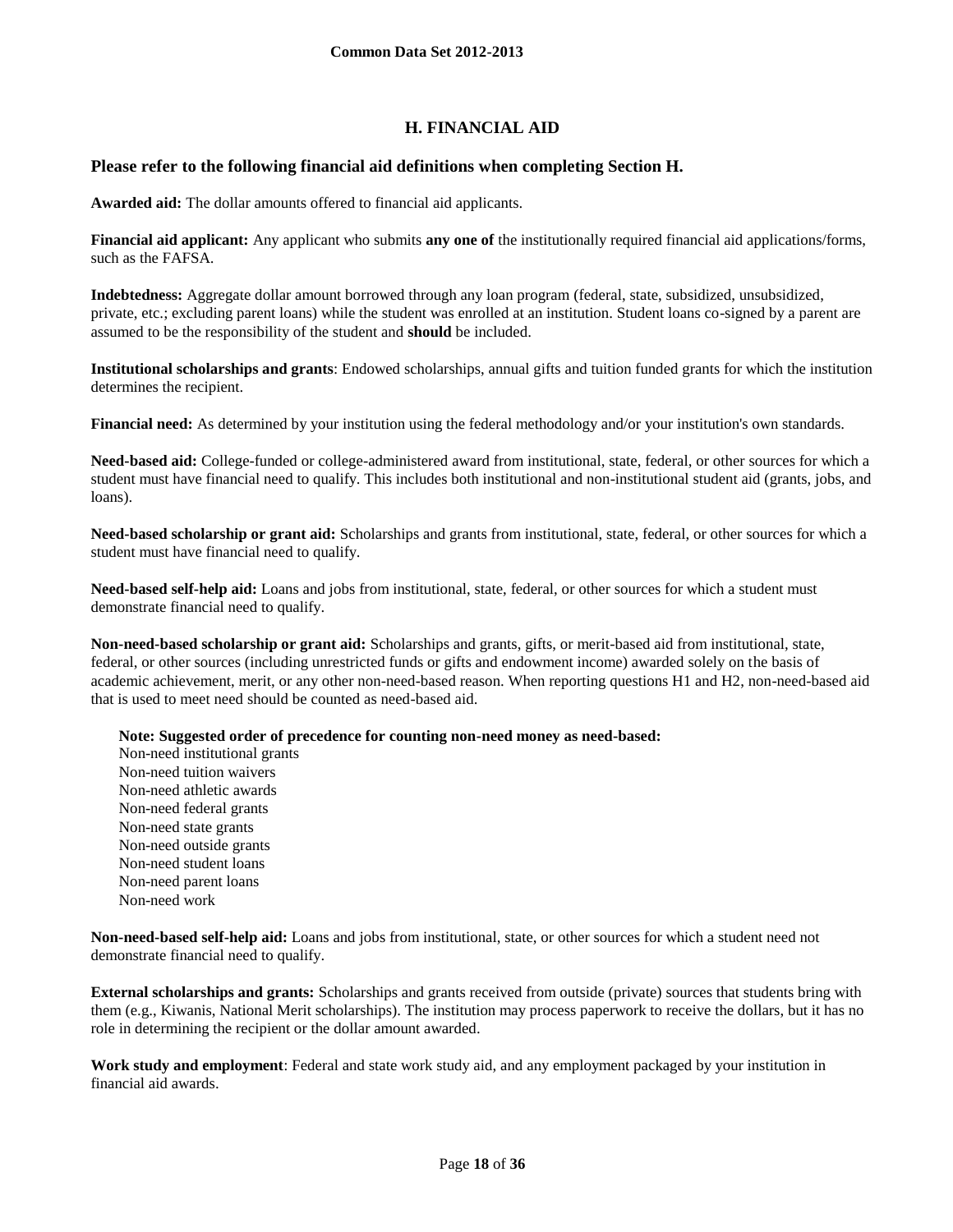## **Aid Awarded to Enrolled Undergraduates**

**H1.** Enter total dollar amounts **awarded** to enrolled full-time and less than full-time degree-seeking undergraduates **(using the same cohort reported in CDS Question B1, "total degree-seeking" undergraduates)** in the following categories. (Note: If the data being reported are final figures for the 2011-2012 academic year (see the next item below), use the 2011-2012 academic year's CDS Question B1 cohort.) Include aid awarded to international students (i.e., those not qualifying for federal aid). **Aid that is non-need-based but that was used to meet need should be reported in the need-based aid column. (For a suggested order of precedence in assigning categories of aid to cover need, see the entry for "non-need-based scholarship or grant aid" on the last page of the definitions section.)**

Indicate the academic year for which data are reported for **items H1**, **H2**, **H2A**, and **H6** below: 2012-2013 estimated or X 2011-2012 final

Which needs-analysis methodology does your institution use in awarding institutional aid? **(Formerly H3)** \_\_\_ Federal methodology (FM)

\_\_\_ Institutional methodology (IM)

\_X\_ Both FM and IM

|                                                                                                                                                                                         | Need-based<br>(Include non-need-based<br>aid use to meet need.) | Non-need-based<br>(Exclude non-need-based<br>aid use to meet need.) |
|-----------------------------------------------------------------------------------------------------------------------------------------------------------------------------------------|-----------------------------------------------------------------|---------------------------------------------------------------------|
|                                                                                                                                                                                         | \$                                                              | \$                                                                  |
| <b>Scholarships/Grants</b>                                                                                                                                                              |                                                                 |                                                                     |
| Federal                                                                                                                                                                                 | 4,841,304                                                       | 499,398                                                             |
| State (i.e., all states, not only the state in<br>which your institution is located)                                                                                                    | 1,808,515                                                       | $\theta$                                                            |
| Institutional: Endowed scholarships,<br>annual gifts and tuition funded grants,<br>awarded by the college, excluding athletic<br>aid and tuition waivers (which are<br>reported below). | 24,628,659                                                      | 10,144,966                                                          |
| Scholarships/grants from external sources<br>(e.g., Kiwanis, National Merit) not<br>awarded by the college                                                                              | 833,615                                                         | 765,261                                                             |
| <b>Total Scholarships/Grants</b>                                                                                                                                                        | 32,112,093                                                      | 11,409,625                                                          |
| <b>Self-Help</b>                                                                                                                                                                        |                                                                 |                                                                     |
| Student loans from all sources (excluding<br>parent loans)                                                                                                                              | 14,788,411                                                      | 2,750,105                                                           |
| Federal Work-Study                                                                                                                                                                      | 644,909                                                         |                                                                     |
| State and other (e.g., institutional) work-<br>study/employment (Note: Excludes Federal<br>Work-Study captured above.)                                                                  | 829,948                                                         | 343,316                                                             |
| <b>Total Self-Help</b>                                                                                                                                                                  | 16,263,268                                                      | 3,093,421                                                           |
| <b>Parent Loans</b>                                                                                                                                                                     | 2,277,328                                                       | 3,712,450                                                           |
| <b>Tuition Waivers</b><br>Note: Reporting is optional. Report tuition<br>waivers in this row if you choose to report<br>them. Do not report tuition waivers<br>elsewhere.               | 935,217                                                         | 1,558,693                                                           |
| <b>Athletic Awards</b>                                                                                                                                                                  | 1,375,731                                                       | 2,266,634                                                           |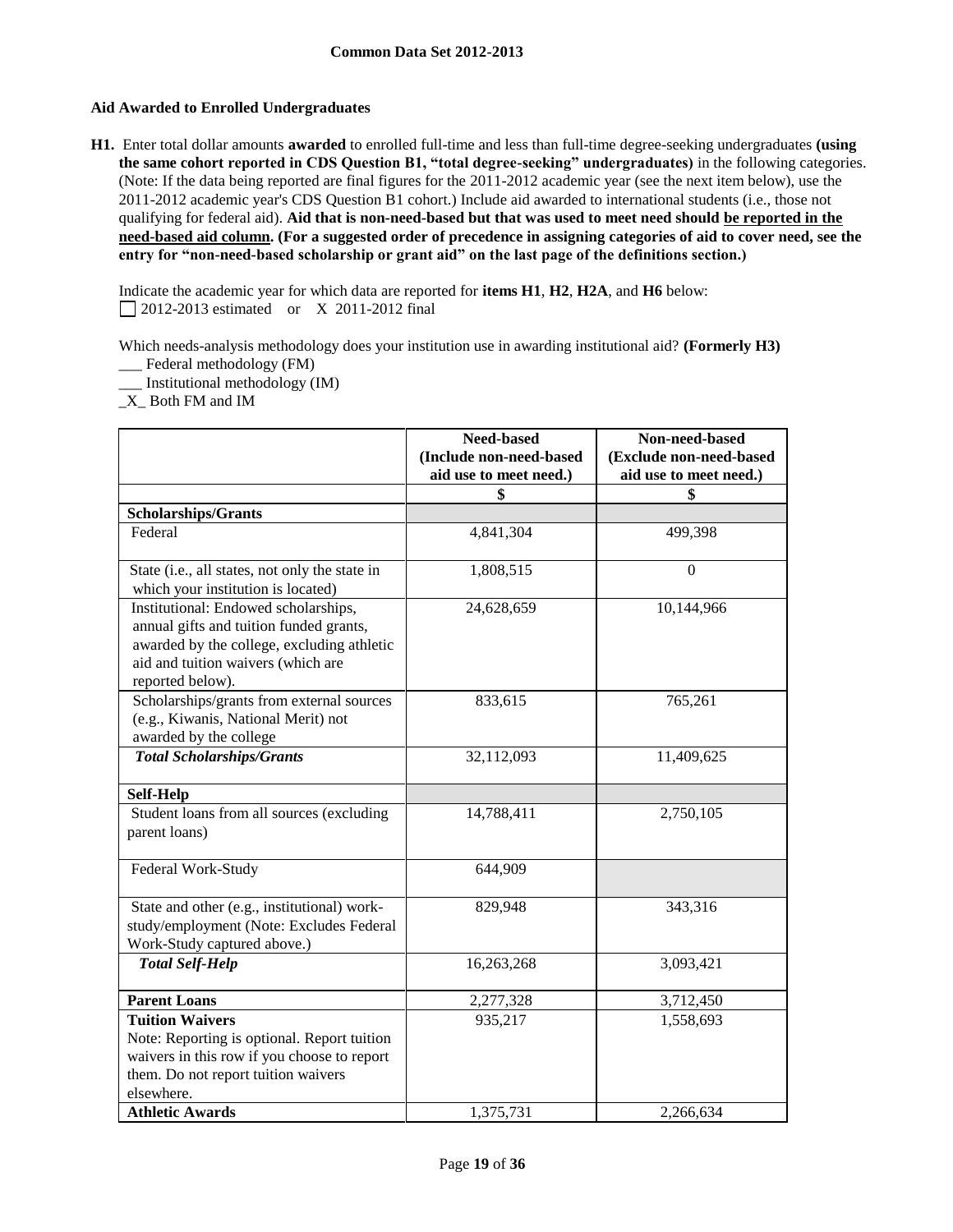**H2. Number of Enrolled Students Awarded Aid:** List the number of degree-seeking full-time and less-than-full-time undergraduates who applied for and were awarded financial aid from any source. **Aid that is non-need-based but that**  was used to meet need should be counted as need-based aid. Numbers should reflect the cohort awarded the dollars reported in H1. Note: In the chart below, students may be counted in more than one row, and full-time freshmen should also be counted as full-time undergraduates.

|               |                                                                                | <b>First-time</b> | <b>Full-time</b> | <b>Less Than</b> |
|---------------|--------------------------------------------------------------------------------|-------------------|------------------|------------------|
|               |                                                                                | <b>Full-time</b>  | Undergrad        | <b>Full-time</b> |
|               |                                                                                | Freshmen          | (Incl. Fresh)    | Undergrad        |
| a)            | Number of degree-seeking undergraduate students (CDS Item B1 if                | 698               | 2,681            | 103              |
|               | reporting on Fall 2012 cohort)                                                 |                   |                  |                  |
| b)            | Number of students in line a who applied for need-based financial aid          | 632               | 2,245            | 71               |
| $\mathbf{c})$ | Number of students in line <b>b</b> who were determined to have financial need | 570               | 2,054            | 60               |
|               |                                                                                |                   |                  |                  |
| $\mathbf{d}$  | Number of students in line c who were awarded any financial aid                | 569               | 2,045            | 58               |
|               |                                                                                |                   |                  |                  |
| e)            | Number of students in line d who were awarded any need-based                   | 569               | 2,045            | 58               |
|               | scholarship or grant aid                                                       |                   |                  |                  |
| f)            | Number of students in line d who were awarded any need-based self-help         | 482               | 1,756            | 45               |
|               | aid                                                                            |                   |                  |                  |
| g)            | Number of students in line d who were awarded any non-need-based               | 106               | 561              | $\overline{7}$   |
|               | scholarship or grant aid                                                       |                   |                  |                  |
| h)            | Number of students in line d whose need was fully met (exclude PLUS            | 150               | 499              | 5                |
|               | loans, unsubsidized loans, and private alternative loans)                      |                   |                  |                  |
| $\mathbf{i}$  | On average, the percentage of need that was met of students who were           |                   |                  |                  |
|               | awarded any need-based aid. Exclude any aid that was awarded in excess         |                   |                  |                  |
|               | of need as well as any resources that were awarded to replace EFC (PLUS        | 80%               | 77%              | 67%              |
|               | loans, unsubsidized loans, and private alternative loans)                      |                   |                  |                  |
| j)            | The average financial aid package of those in line <b>d.</b> Exclude any       |                   |                  |                  |
|               | resources that were awarded to replace EFC (PLUS loans, unsubsidized           |                   |                  |                  |
|               | loans, and private alternative loans)                                          | \$24,998          | \$22,150         | \$8,861          |
| k)            | Average need-based scholarship or grant award of those in line e               |                   |                  |                  |
|               |                                                                                | \$21,795          | \$19,174         | \$7,806          |
| 1)            | Average need-based self-help award (excluding PLUS loans,                      |                   |                  |                  |
|               | unsubsidized loans, and private alternative loans) of those in line f          | \$4,802           | \$5,557          | \$4,505          |
| m)            | Average need-based loan (excluding PLUS loans, unsubsidized loans,             |                   |                  |                  |
|               | and private alternative loans) of those in line f who were awarded a need-     |                   |                  |                  |
|               | based loan                                                                     | \$4,587           | \$5,133          | \$4,399          |

**H2A. Number of Enrolled Students Awarded Non-need-based Scholarships and Grants:** List the number of degreeseeking full-time and less-than-full-time undergraduates who had no financial need and who were awarded institutional non-need-based scholarship or grant aid. Numbers should reflect the cohort awarded the dollars reported in H1. Note: In the chart below, students may be counted in more than one row, and full-time freshmen should also be counted as full-time undergraduates.

|          |                                                                            | <b>First-time</b> | <b>Full-time</b> | <b>Less Than</b> |
|----------|----------------------------------------------------------------------------|-------------------|------------------|------------------|
|          |                                                                            | <b>Full-time</b>  | Undergrad        | <b>Full-time</b> |
|          |                                                                            | Freshmen          | (Incl. Fresh)    | <b>Undergrad</b> |
| n)       | Number of students in line <b>a</b> who had no financial need and who were | 115               | 529              |                  |
|          | awarded institutional non-need-based scholarship or grant aid (exclude     |                   |                  |                  |
|          | those who were awarded athletic awards and tuition benefits)               |                   |                  |                  |
| $\Omega$ | Average dollar amount of institutional non-need-based scholarship and      |                   |                  |                  |
|          | grant aid awarded to students in line <b>n</b>                             | \$15,226          | \$13,880         | \$2,565          |
| p)       | Number of students in line a who were awarded an institutional non-need-   | 18                | 77               |                  |
|          | based athletic scholarship or grant                                        |                   |                  |                  |
| q)       | Average dollar amount of institutional non-need-based athletic             |                   |                  |                  |
|          | scholarships and grants awarded to students in line <b>p</b>               | \$20,875          | \$24,412         | \$10,243         |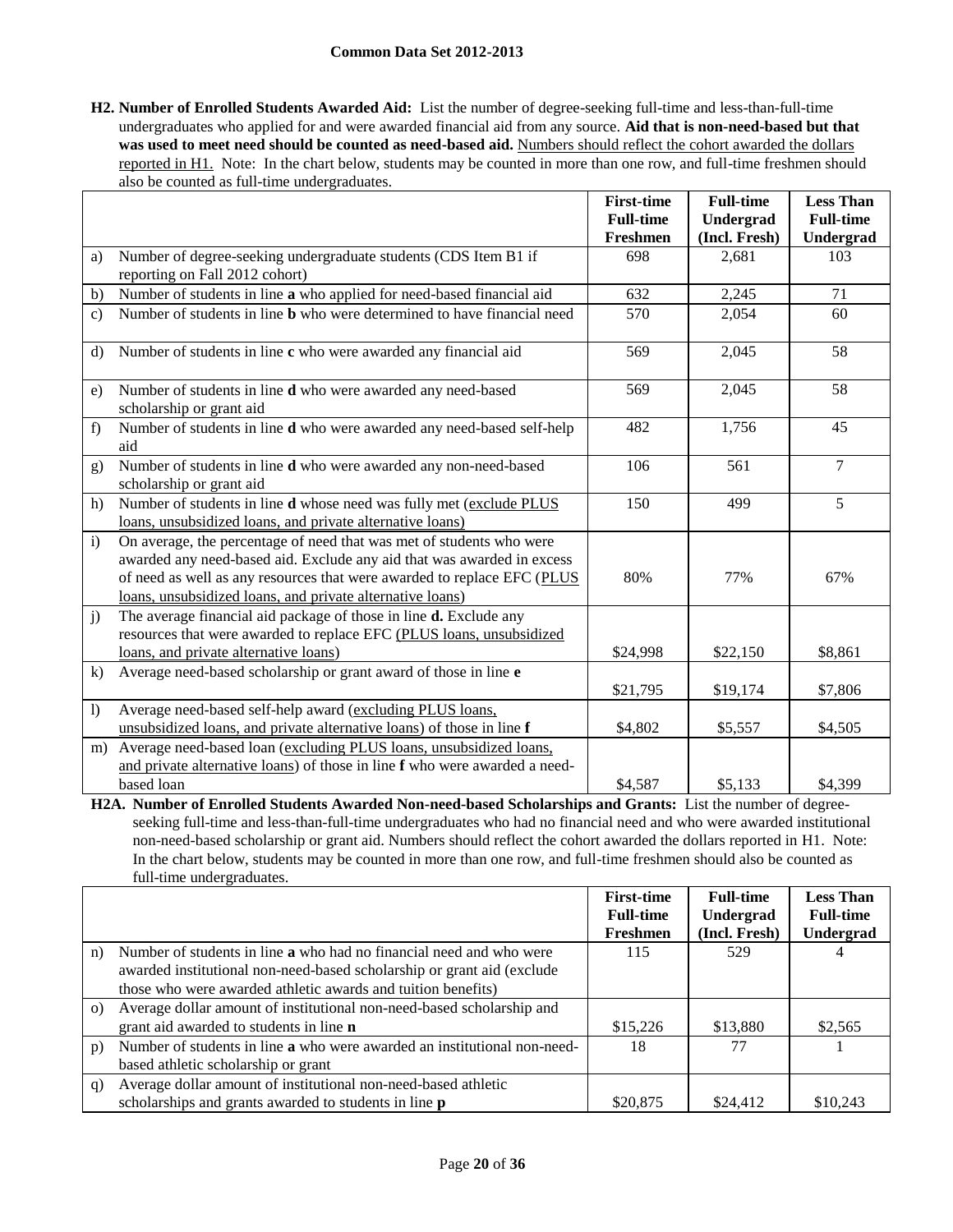**Note:** These are the graduates and loan types to include and exclude in order to fill out CDS H4, H4a, H5 and H5a.

Include:

- \* 2012 undergraduate class who graduated between July 1, 2011 and June 30, 2012 who started at your institution as first-time students and received a bachelor's degree between July 1, 2011 and June 30, 2012.
- \* only loans made to students who borrowed while enrolled at your institution.
- \* co-signed loans.

Exclude:

- \* those who transferred in.
- money borrowed at other institutions.

H4. Provide the percentage of the class (defined above) who borrowed at any time through any loan programs (institutional, state, Federal Perkins, Federal Stafford Subsidized and Unsubsidized, private loans that were certified by your institution, etc.; exclude parent loans). Include both Federal Direct Student Loans and Federal Family Education Loans.  $-$  72  $\frac{9}{6}$ 

H4a. Provide the percentage of the class (defined above) who borrowed at any time through federal loan programs--Federal Perkins, Federal Stafford Subsidized and Unsubsidized. Include both Federal Direct Student Loans and Federal Family Education Loans. NOTE: exclude all institutional, state, private alternative loans and parent loans.  $\, 60\quad \, \%$ 

H5. Report the average per-undergraduate-borrower cumulative principal borrowed of those in line H4. \$21,957

H5a. Report the average per-undergraduate-borrower cumulative principal borrowed, of those in H4a, through federal loan programs--Federal Perkins, Federal Stafford Subsidized and Unsubsidized. Include both Federal Direct Student Loans and Federal Family Education Loans. These are listed in line H4a. NOTE: exclude all institutional, state, private alternative loans and exclude parent loans. \$  $30,700$ 

**Aid to Undergraduate Degree-seeking Nonresident Aliens** (Note: Report numbers and dollar amounts for the same academic year checked in item H1.)

**H6.** Indicate your institution's policy regarding institutional scholarship and grant aid for undergraduate degree-seeking nonresident aliens:

- $\Box$ Institutional need-based scholarship or grant aid is available
- X Institutional non-need-based scholarship or grant aid is available
- $\Box$ Institutional scholarship and grant aid is not available

If institutional financial aid is available for undergraduate degree-seeking nonresident aliens, provide the number of undergraduate degree-seeking nonresident aliens who were awarded need-based or non-need-based aid: 92\_\_\_\_\_\_

Average dollar amount of institutional financial aid awarded to undergraduate degree-seeking nonresident aliens: \$13,243

Total dollar amount of institutional financial aid awarded to undergraduate degree-seeking nonresident aliens: \$1,205,140

**H7.** Check off all financial aid forms nonresident alien first-year financial aid applicants must submit:

|                  | Institution's own financial aid form              |
|------------------|---------------------------------------------------|
|                  | CSS/Financial Aid PROFILE                         |
|                  | International Student's Financial Aid Application |
| $\boldsymbol{X}$ | International Student's Certification of Finances |
|                  | Other:                                            |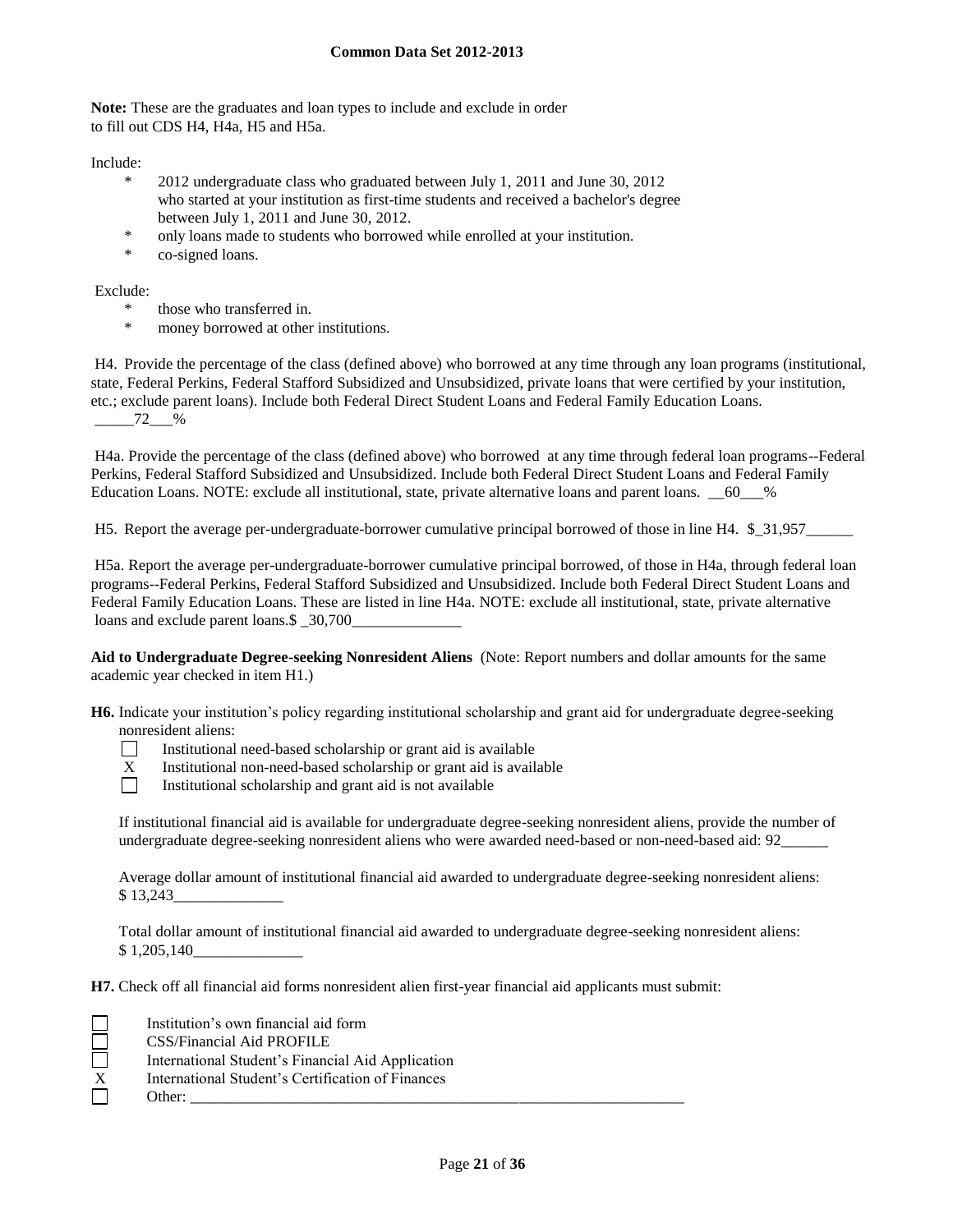#### **Process for First-Year/Freshman Students**

**H8.** Check off all financial aid forms domestic first-year (freshman) financial aid applicants must submit:

| X | <b>FAFSA</b>                         |
|---|--------------------------------------|
|   | Institution's own financial aid form |
|   | CSS/Financial Aid PROFILE            |
|   | State aid form                       |
|   | Noncustodial PROFILE                 |
|   | <b>Business/Farm Supplement</b>      |
|   | Other:                               |

**H9.** Indicate filing dates for first-year (freshman) students:

Priority date for filing required financial aid forms: \_\_\_\_3/1\_\_\_\_\_\_\_\_\_\_\_\_\_\_\_\_\_\_\_ Deadline for filing required financial aid forms: \_\_\_\_\_\_\_\_\_\_\_\_\_\_\_\_\_\_\_\_\_\_\_\_\_\_\_\_\_\_\_ No deadline for filing required forms (applications processed on a rolling basis): \_\_\_\_\_\_\_\_\_\_\_\_\_\_\_\_

**H10.** Indicate notification dates for first-year (freshman) students (answer a or b):

a.) Students notified on or about (date): \_\_\_\_\_\_\_\_\_\_\_\_\_

b.) Students notified on a rolling basis: yes/no If yes, starting date: \_\_\_3/1\_\_\_

## **H11.** Indicate reply dates:

Students must reply by (date): \_\_\_\_\_\_\_\_\_\_\_\_\_\_\_\_\_\_ or within \_\_\_\_\_\_\_\_\_ weeks of notification.

## **Types of Aid Available**

Please check off all types of aid available to undergraduates at your institution:

## **H12.** Loans

## FEDERAL DIRECT STUDENT LOAN PROGRAM (DIRECT LOAN)

- X Direct Subsidized Stafford Loans
- X Direct Unsubsidized Stafford Loans
- X Direct PLUS Loans
- X Federal Perkins Loans
- $\Box$ Federal Nursing Loans
- $\Box$ State Loans
- X College/university loans from institutional funds
- X Other (specify): \_Private Alternative\_\_\_\_\_\_\_\_\_\_\_\_\_\_\_\_\_\_\_\_\_\_\_\_\_\_\_\_\_\_\_\_\_\_\_\_\_\_\_\_\_\_\_\_\_

**H13.** Scholarships and Grants

#### NEED-BASED:

- X Federal Pell
- X SEOG
- X State scholarships/grants<br>X Private scholarships
- 
- X Private scholarships<br>
X College/university so<br>
United Negro College<br>
Federal Nursing Sch College/university scholarship or grant aid from institutional funds
- United Negro College Fund
- Federal Nursing Scholarship
	- Other (specify):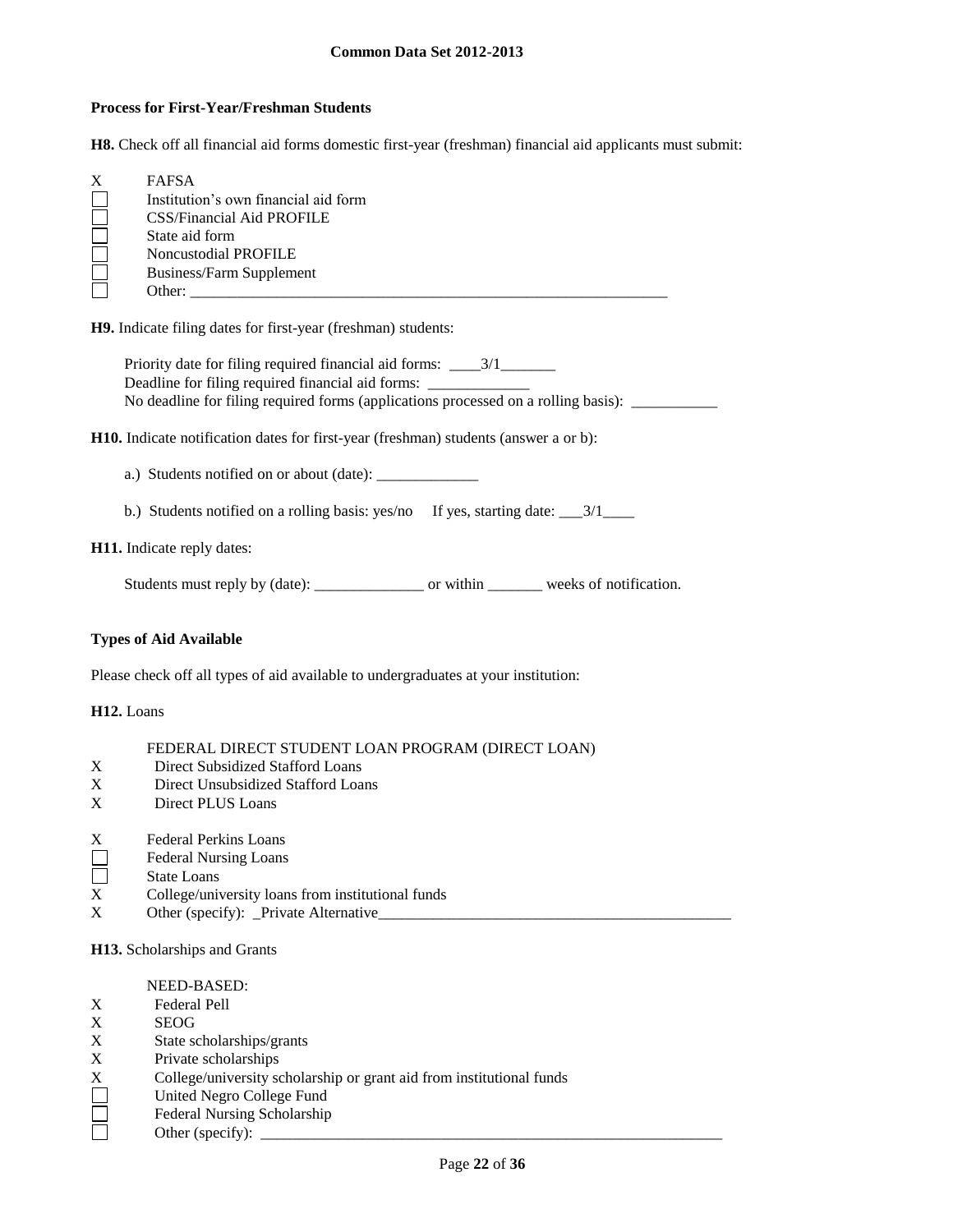| Non-need | <b>Need-based</b> |                    | Non-need  | <b>Need-based</b> |                          |
|----------|-------------------|--------------------|-----------|-------------------|--------------------------|
| X        |                   | Academics          | $\Lambda$ |                   | Leadership               |
|          |                   | Alumni affiliation |           |                   | Minority status          |
|          |                   | Art                |           |                   | Music/drama              |
|          |                   | Athletics          |           |                   | Religious affiliation    |
|          |                   | Job skills         |           | $\Lambda$         | State/district residency |
|          |                   | <b>ROTC</b>        |           |                   |                          |

**H14.** Check off criteria used in awarding institutional aid. Check all that apply.

**H15**. If your institution has recently implemented any major financial aid policy, program, or initiative to make your institution more affordable to incoming students such as replacing loans with grants, or waiving costs for families below a certain income level please provide details below: \_\_\_\_\_\_\_\_\_\_\_\_\_\_\_\_\_\_\_\_\_\_\_\_\_\_\_\_\_\_

\_\_\_\_\_\_\_\_\_\_\_\_\_\_\_\_\_\_\_\_\_\_\_\_\_\_\_\_\_\_\_\_\_\_\_\_\_\_\_\_\_\_\_\_\_\_\_\_\_\_\_\_\_\_\_\_\_\_\_\_\_\_\_\_\_\_\_\_\_\_\_\_\_\_\_\_\_\_\_\_\_\_

\_\_\_\_\_\_\_\_\_\_\_\_\_\_\_\_\_\_\_\_\_\_\_\_\_\_\_\_\_\_\_\_\_\_\_\_\_\_\_\_\_\_\_\_\_\_\_\_\_\_\_\_\_\_\_\_\_\_\_\_\_\_\_\_\_\_\_\_\_\_\_\_\_\_\_\_\_\_\_\_\_\_\_\_\_\_\_\_\_\_\_\_\_\_\_\_\_\_

\_\_\_\_\_\_\_\_\_\_\_\_\_\_\_\_\_\_\_\_\_\_\_\_\_\_\_\_\_\_\_\_\_\_\_\_\_\_\_\_\_\_\_\_\_\_\_\_\_\_\_\_\_\_\_\_\_\_\_\_\_\_\_\_\_\_\_\_\_\_\_\_\_\_\_\_\_\_\_\_\_\_\_\_\_\_\_\_\_\_\_\_\_\_\_\_\_\_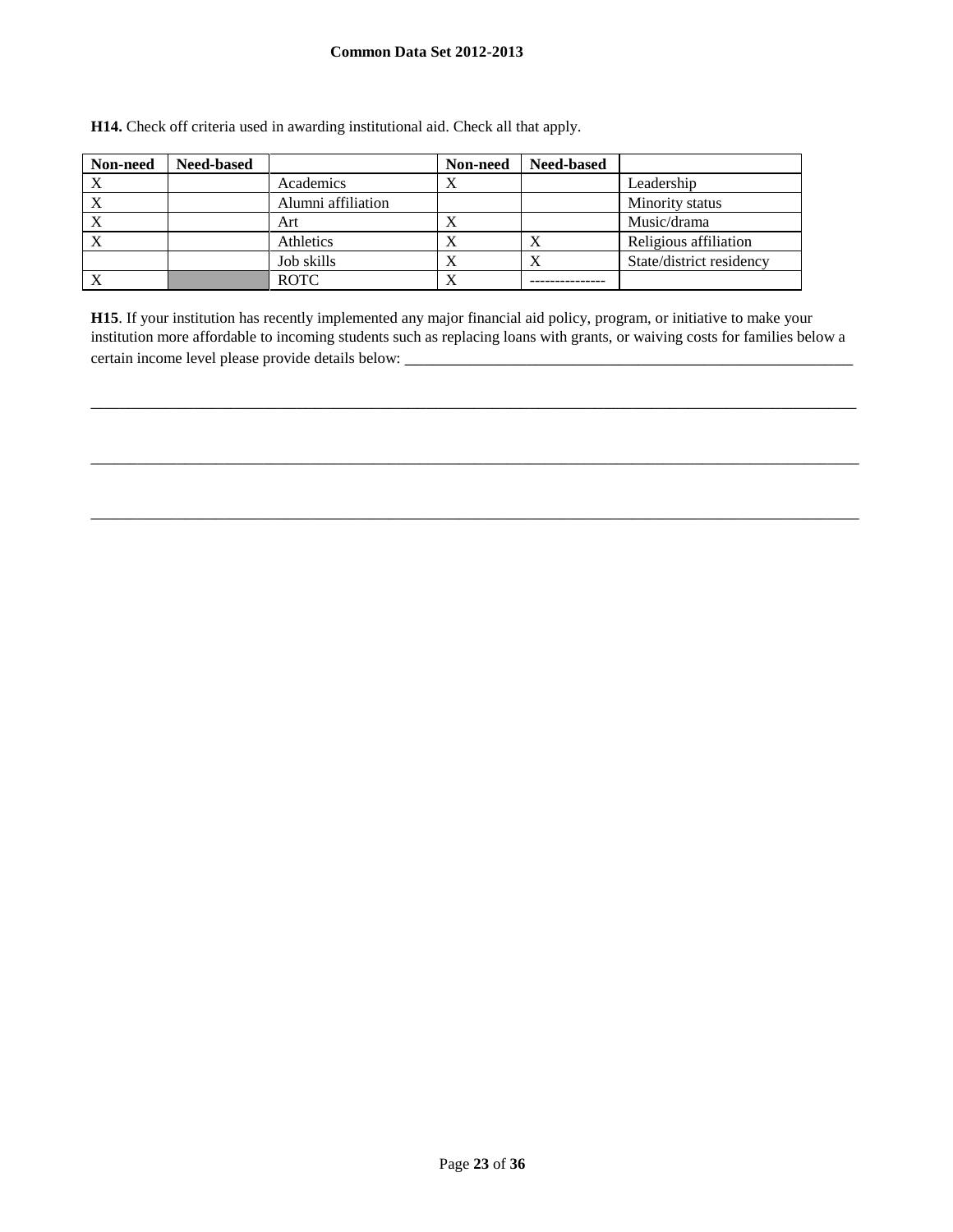# **I. INSTRUCTIONAL FACULTY AND CLASS SIZE**

## **I-1. Please report the number of instructional faculty members in each category for Fall 2012. Include faculty who are on your institution's payroll on the census date your institution uses for IPEDS/AAUP.**

The following definition of full-time instructional faculty is used by the American Association of University Professors (AAUP) in its annual Faculty Compensation Survey (the part time definitions are not used by AAUP). Instructional Faculty is defined as those members of the instructional-research staff whose major regular assignment is instruction, including those with released time for research. Use the chart below to determine inclusions and exclusions:

|                                                                                                                                                                                                                                             | Full-time | Part-time                                                                   |
|---------------------------------------------------------------------------------------------------------------------------------------------------------------------------------------------------------------------------------------------|-----------|-----------------------------------------------------------------------------|
| (a) instructional faculty in preclinical and clinical medicine, faculty<br>who are not paid (e.g., those who donate their services or are in the<br>military), or research-only faculty, post-doctoral fellows, or pre-<br>doctoral fellows | Exclude   | Include only if<br>they teach one or<br>more non-clinical<br>credit courses |
| (b) administrative officers with titles such as dean of students,<br>librarian, registrar, coach, and the like, even though they may devote<br>part of their time to classroom instruction and may have faculty<br>status                   | Exclude   | Include if they<br>teach one or more<br>non-clinical credit<br>courses      |
| (C) other administrators/staff who teach one or more non-clinical<br>credit courses even though they do not have faculty status                                                                                                             | Exclude   | Include                                                                     |
| (d) undergraduate or graduate students who assist in the instruction<br>of courses, but have titles such as teaching assistant, teaching<br>fellow, and the like                                                                            | Exclude   | Exclude                                                                     |
| (e) faculty on sabbatical or leave with pay                                                                                                                                                                                                 | Include   | Exclude                                                                     |
| (f) faculty on leave without pay                                                                                                                                                                                                            | Exclude   | Exclude                                                                     |
| (g) replacement faculty for faculty on sabbatical leave or leave with<br>pay                                                                                                                                                                | Exclude   | Include                                                                     |

*Full-time instructional faculty:* faculty employed on a full-time basis for instruction (including those with released time for research)

*Part-time instructional faculty:* Adjuncts and other instructors being paid solely for part-time classroom instruction. Also includes full-time faculty teaching less than two semesters, three quarters, two trimesters, or two four-month sessions. Employees who are not considered full-time instruction faculty but who teach one or more non-clinical credit courses may be counted as part-time faculty.

*Minority faculty*: includes faculty who designate themselves as Black, non-Hispanic; American Indian or Alaska Native; Asian, Native Hawaiian or other Pacific Islander, or Hispanic.

*Doctorate*: includes such degrees as Doctor of Philosophy, Doctor of Education, Doctor of Juridical Science, and Doctor of Public Health in any field such as arts, sciences, education, engineering, business, and public administration. Also includes terminal degrees formerly designated as "first professional," including dentistry (DDS or DMD), medicine (MD), optometry (OD), osteopathic medicine (DO), pharmacy (DPharm or BPharm), podiatric medicine (DPM), veterinary medicine (DVM), chiropractic (DC or DCM), or law (JD).

*Terminal master's degree*: a master's degree that is considered the highest degree in a field: example, M. Arch (in architecture) and MFA (master of fine arts in art or theater).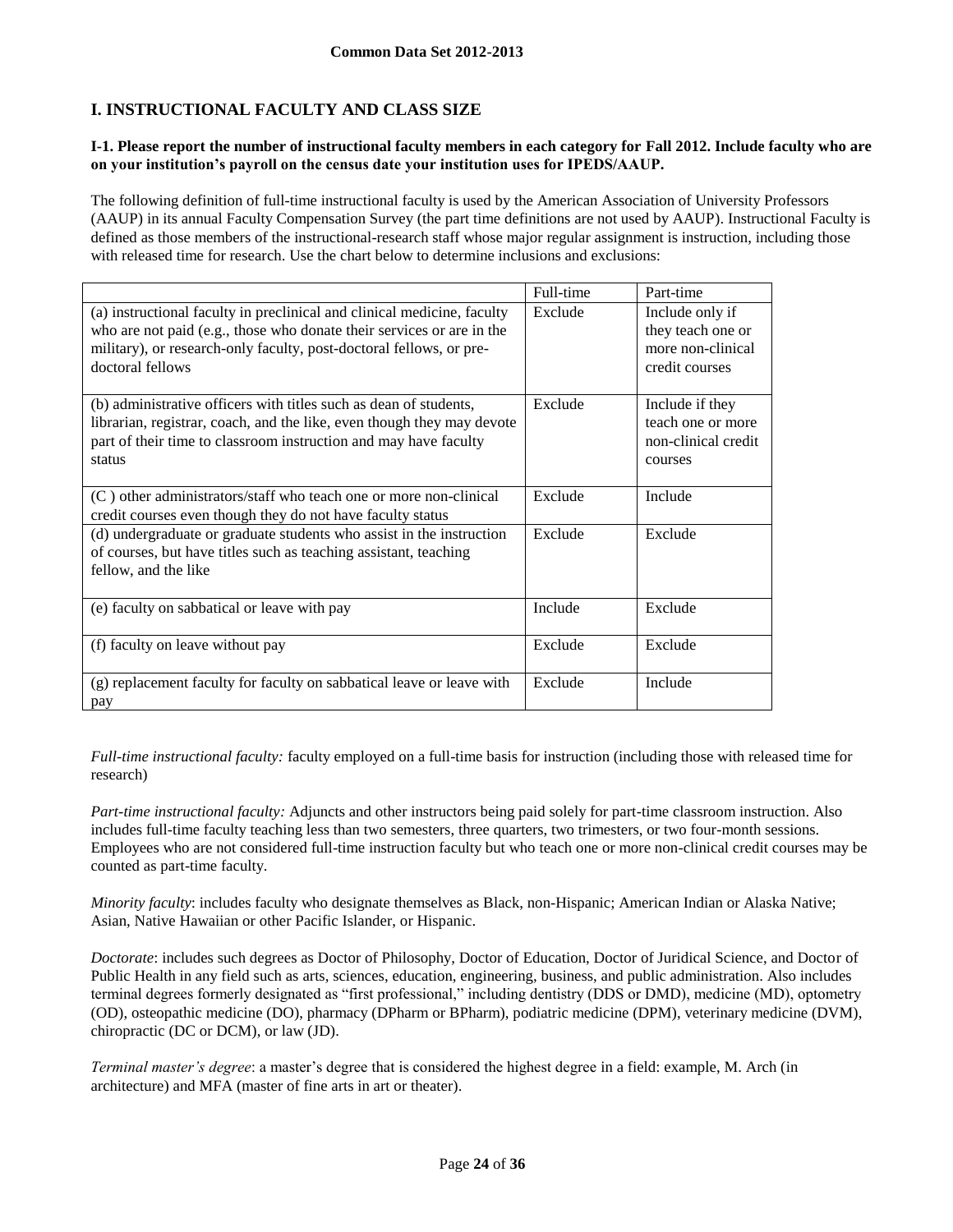|                                                         | <b>Full-time</b> | Part-time | <b>Total</b> |
|---------------------------------------------------------|------------------|-----------|--------------|
| Total number of instructional faculty<br>a.)            | 267              | 113       | 380          |
| Total number who are members of minority<br>b.          |                  |           |              |
| groups                                                  | 21               | 9         | 30           |
| Total number who are women<br>$\mathbf{c}$ .)           | 110              | 65        | 175          |
| Total number who are men<br>d.                          | 157              | 48        | 205          |
| Total number who are nonresident aliens<br>$e$ .        |                  |           |              |
| (international)                                         | 7                |           | 8            |
| Total number with doctorate, or other<br>$f$ .)         |                  |           |              |
| terminal degree                                         | 242              | 29        | 271          |
| Total number whose highest degree is a<br>g.)           |                  |           |              |
| master's but not a terminal master's                    | 25               | 40        | 65           |
| Total number whose highest degree is a<br>h.            |                  |           |              |
| bachelor's                                              | $\Omega$         | 9         | 9            |
| Total number whose highest degree is<br>$i$ .           |                  |           |              |
| unknown or other (Note: Items $f$ , $g$ , $h$ , and $i$ |                  |           |              |
| must sum up to item <b>a</b> .)                         | $\Omega$         | 35        | 35           |
| j.) Total number in stand-alone                         |                  |           |              |
| graduate/professional programs in which faculty         |                  |           |              |
| teach virtually only graduate-level students            | 36               | 22        | 58           |

## **I-2. Student to Faculty Ratio**

Report the Fall 2012 ratio of full-time equivalent students (full-time plus 1/3 part time) to full-time equivalent instructional faculty (full time plus 1/3 part time). In the ratio calculations, exclude both faculty and students in stand-alone graduate or professional programs such as medicine, law, veterinary, dentistry, social work, business, or public health in which faculty teach virtually only graduate level students. Do not count undergraduate or graduate student teaching assistants as faculty.

Fall 2012 Student to Faculty ratio: \_\_13\_\_ to 1 (based on \_3296\_ students and \_261.33\_ faculty).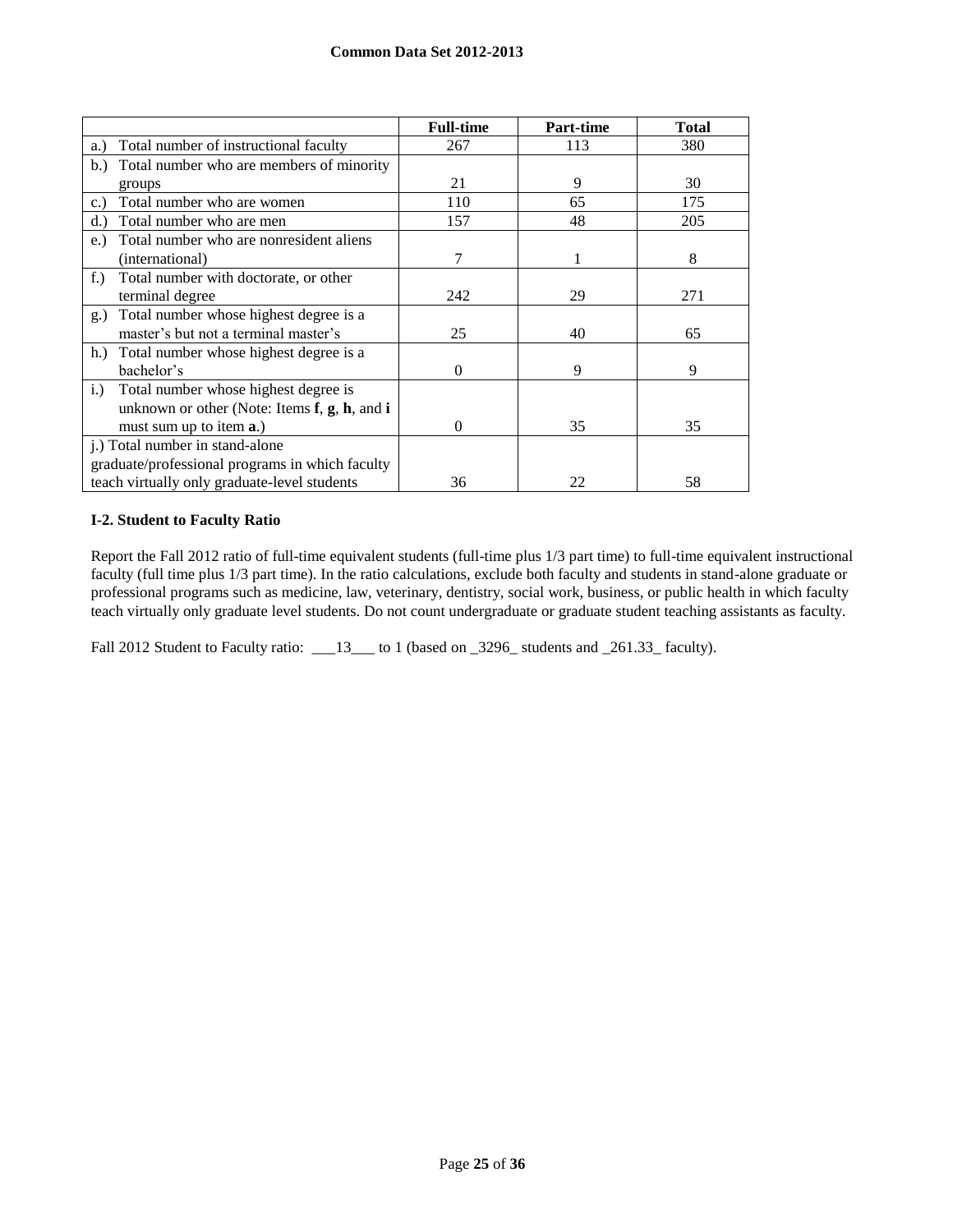## **I-3. Undergraduate Class Size**

In the table below, please use the following definitions to report information about the size of classes and class sections offered in the Fall 2012 term.

*Class Sections:* A class section is an organized course offered for credit, identified by discipline and number, meeting at a stated time or times in a classroom or similar setting, and not a subsection such as a laboratory or discussion session. Undergraduate class sections are defined as any sections in which at least one degree-seeking undergraduate student is enrolled for credit. Exclude distance learning classes and noncredit classes and individual instruction such as dissertation or thesis research, music instruction, or one-to-one readings. Exclude students in independent study, co-operative programs, internships, foreign language taped tutor sessions, practicums, and all students in one-on-one classes. Each class section should be counted only once and should not be duplicated because of course catalog cross-listings.

*Class Subsections:* A class subsection includes any subsection of a course, such as laboratory, recitation, and discussion subsections that are supplementary in nature and are scheduled to meet separately from the lecture portion of the course. Undergraduate subsections are defined as any subsections of courses in which degree-seeking undergraduate students enrolled for credit. As above, exclude noncredit classes and individual instruction such as dissertation or thesis research, music instruction, or one-to-one readings. Each class subsection should be counted only once and should not be duplicated because of cross-listings.

Using the above definitions, please report for each of the following class-size intervals the number of *class sections* and *class subsections* offered in Fall 2012. For example, a lecture class with 800 students who met at another time in 40 separate labs with 20 students should be counted once in the "100+" column in the class section column and 40 times under the "20-29" column of the class subsections table.

## **Number of Class Sections with Undergraduates Enrolled**

| Chuci gruumite Chuss Size (provide humbers) |     |       |       |       |       |       |        |       |
|---------------------------------------------|-----|-------|-------|-------|-------|-------|--------|-------|
|                                             | 2-9 | 10-19 | 20-29 | 30-39 | 40-49 | 50-99 | $100+$ | Total |
| <b>CLASS</b>                                | 68  | 240   | 190   | 83    |       | 26    | 4      | 622   |
| <b>SECTIONS</b>                             |     |       |       |       |       |       |        |       |
|                                             |     |       |       |       |       |       |        |       |
|                                             | 2-9 | 10-19 | 20-29 | 30-39 | 40-49 | 50-99 | $100+$ | Total |
| <b>CLASS SUB-</b>                           | 43  | 43    | 55    |       |       |       |        | 145   |
| <b>SECTIONS</b>                             |     |       |       |       |       |       |        |       |

#### **Undergraduate Class Size (provide numbers)**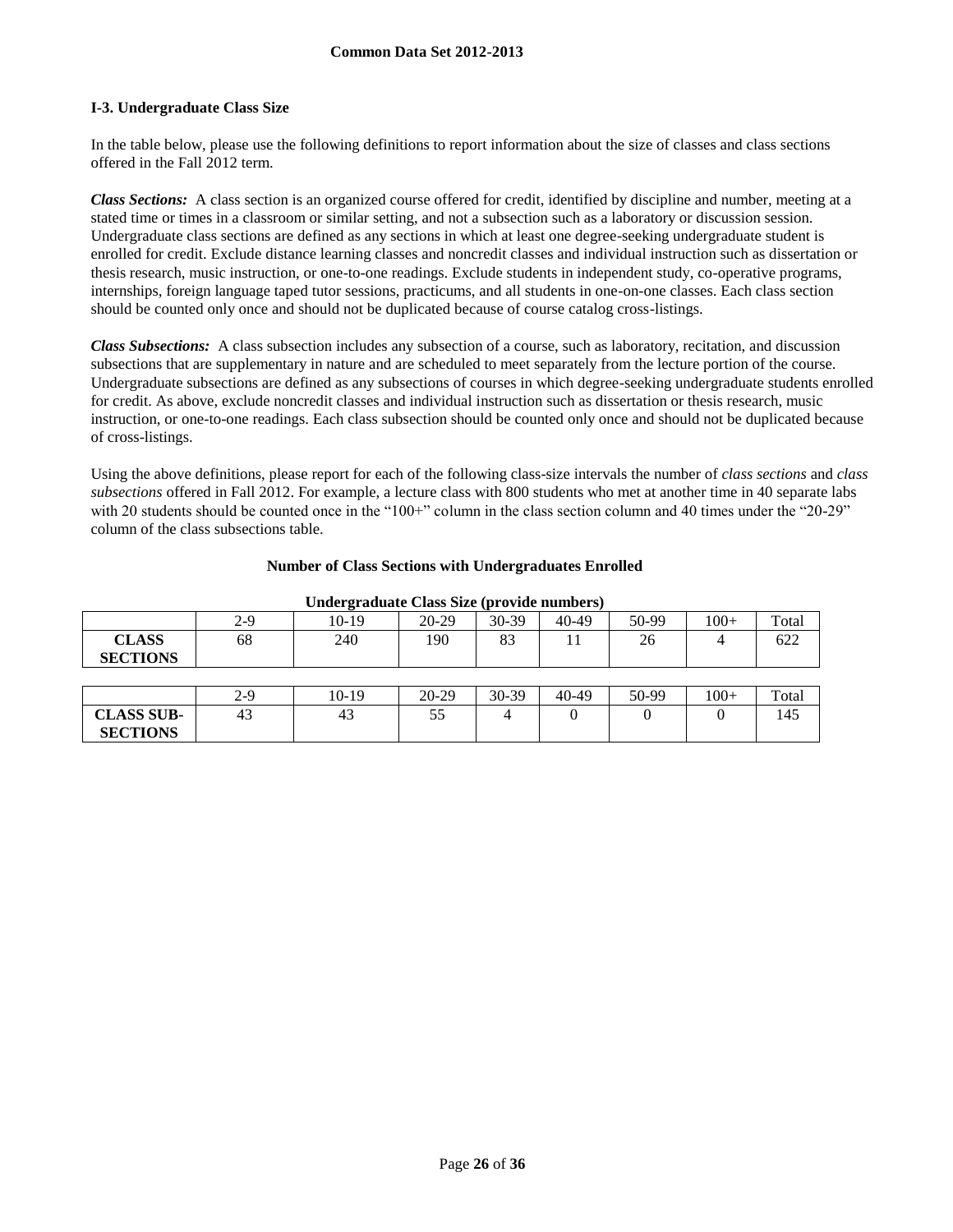# **J. Disciplinary areas of DEGREES CONFERRED**

## **Degrees conferred between July 1, 2011 and June 30, 2012**

For each of the following discipline areas, provide the percentage of diplomas/certificates, associate, and bachelor's degrees awarded. To determine the percentage, use majors, not headcount (e.g., students with one degree but a double major will be represented twice). Calculate the percentage from your institution's IPEDS Completions by using the sum of 1<sup>st</sup> and 2<sup>nd</sup> majors for each CIP code as the numerator and the sum of the Grand Total by 1st Majors and the Grand Total by 2<sup>nd</sup> major as the denominator. If you prefer, you can compute the percentages using 1<sup>st</sup> majors only.

| Category                            | Diploma/            | <b>Associate</b> | <b>Bachelor's</b> | <b>CIP 2010</b>      |
|-------------------------------------|---------------------|------------------|-------------------|----------------------|
|                                     | <b>Certificates</b> |                  |                   | <b>Categories to</b> |
|                                     |                     |                  |                   | <b>Include</b>       |
| Agriculture                         |                     |                  |                   | 1                    |
| Natural resources and               |                     |                  | 0.4               | $\overline{3}$       |
| conservation                        |                     |                  |                   |                      |
| Architecture                        |                     |                  |                   | 4                    |
| Area, ethnic, and gender studies    |                     |                  | 0.7               | 5                    |
| Communication/journalism            |                     |                  | 3.8               | 9                    |
| Communication technologies          |                     |                  |                   | 10                   |
| Computer and information            |                     |                  | 0.9               | 11                   |
| sciences                            |                     |                  |                   |                      |
| Personal and culinary services      |                     |                  |                   | 12                   |
| Education                           |                     |                  | 7.9               | 13                   |
| Engineering                         |                     |                  | 8.6               | 14                   |
| Engineering technologies            |                     |                  |                   | $\overline{15}$      |
| Foreign languages, literatures, and | 100                 |                  | 3.2               | 16                   |
| linguistics                         |                     |                  |                   |                      |
| Family and consumer sciences        |                     |                  |                   | 19                   |
| Law/legal studies                   |                     |                  |                   | 22                   |
| English                             |                     |                  | 3.6               | 23                   |
| Liberal arts/general studies        |                     |                  | 1.2               | 24                   |
| Library science                     |                     |                  |                   | 25                   |
| Biological/life sciences            |                     |                  | 3.3               | $\overline{26}$      |
| Mathematics and statistics          |                     |                  | 2.7               | 27                   |
| Military science and military       |                     |                  |                   | 28 and 29            |
| technologies                        |                     |                  |                   |                      |
| Interdisciplinary studies           |                     |                  | 3.9               | 30                   |
| Parks and recreation                |                     |                  | 3.8               | 31                   |
| Philosophy and religious studies    |                     |                  | 0.3               | 38                   |
| Theology and religious vocations    |                     |                  | 1.0               | 39                   |
| Physical sciences                   |                     |                  | 5.5               | $\overline{40}$      |
| Science technologies                |                     |                  |                   | 41                   |
| Psychology                          |                     |                  | 4.2               | 42                   |
| Homeland Security, law              |                     |                  |                   | 43                   |
| enforcement, firefighting, and      |                     |                  |                   |                      |
| protective services                 |                     |                  |                   |                      |
| Public administration and social    |                     |                  | 2.3               | 44                   |
| services                            |                     |                  |                   |                      |
| Social sciences                     |                     | 100              | 7.7               | 45                   |
| Construction trades                 |                     |                  |                   | 46                   |
| Mechanic and repair technologies    |                     |                  |                   | 47                   |
| Precision production                |                     |                  |                   | 48                   |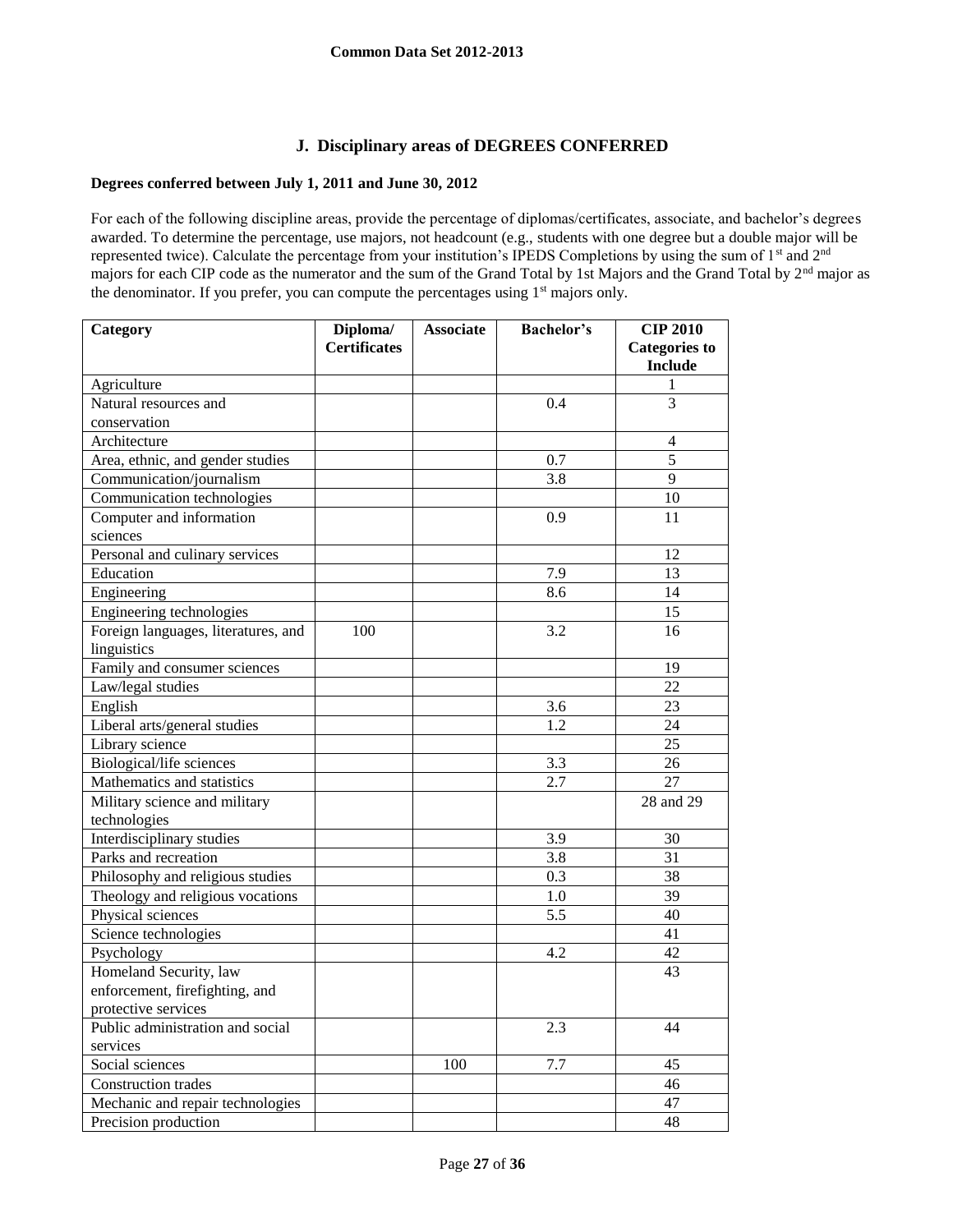| Transportation and materials   |      |      |      | 49 |
|--------------------------------|------|------|------|----|
| moving                         |      |      |      |    |
| Visual and performing arts     |      |      | 5.2  | 50 |
| Health professions and related |      |      | 13.1 | 51 |
| programs                       |      |      |      |    |
| Business/marketing             |      |      | 15.4 | 52 |
| History                        |      |      | 1.3  | 54 |
| Other                          |      |      |      |    |
| <b>TOTAL</b>                   | 100% | 100% | 100% |    |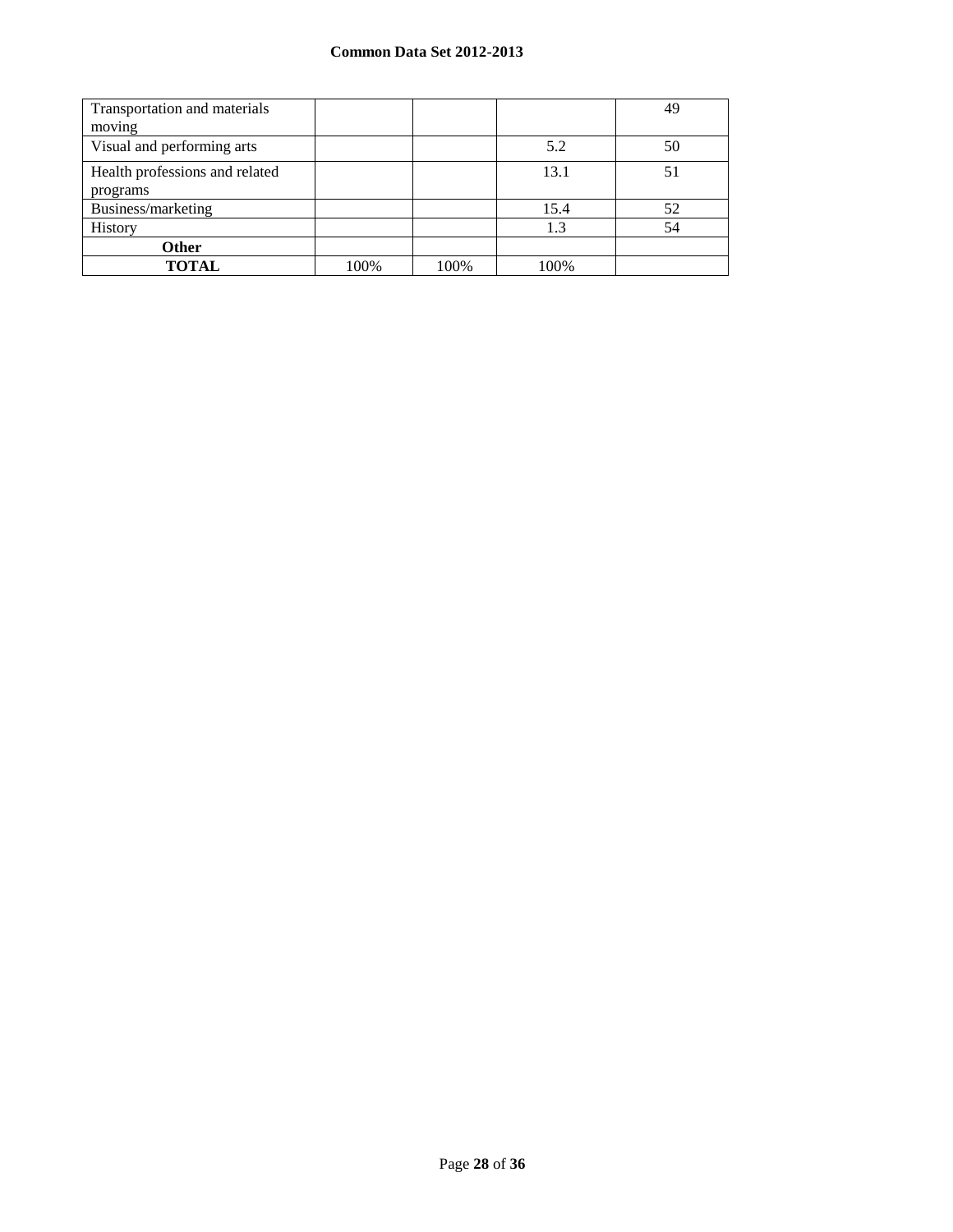# **Common Data Set Definitions**

#### **All definitions related to the financial aid section appear at the end of the Definitions document.**

 $\bullet$  Items preceded by an asterisk (\*) represent definitions agreed to among publishers which do not appear on the CDS document but may be present on individual publishers' surveys.

**\*Academic advisement:** Plan under which each student is assigned to a faculty member or a trained adviser, who, through regular meetings, helps the student plan and implement immediate and long-term academic and vocational goals.

**Accelerated program:** Completion of a college program of study in fewer than the usual number of years, most often by attending summer sessions and carrying extra courses during the regular academic term**.**

**Admitted student:** Applicant who is offered admission to a degree-granting program at your institution.

**\*Adult student services:** Admission assistance, support, orientation, and other services expressly for adults who have started college for the first time, or who are re-entering after a lapse of a few years.

**American Indian or Alaska Native:** A person having origins in any of the original peoples of North and South America (including Central America) who maintains cultural identification through tribal affiliation or community recognition.

**Applicant (first-time, first year):** An individual who has fulfilled the institution's requirements to be considered for admission (including payment or waiving of the application fee, if any) and who has been notified of one of the following actions: admission, nonadmission, placement on waiting list, or application withdrawn (by applicant or institution).

**Application fee:** That amount of money that an institution charges for processing a student's application for acceptance. This amount is *not* creditable toward tuition and required fees, nor is it refundable if the student is not admitted to the institution.

**Asian or Pacific Islander:** A person having origins in any of the original peoples of the Far East, Southeast Asia, the Indian Subcontinent, or Pacific Islands. This includes people from China, Japan, Korea, the Philippine Islands, American Samoa, India, and Vietnam.

**Associate degree:** An award that normally requires at least two but less than four years of full-time equivalent college work.

**Bachelor's degree:** An award (baccalaureate or equivalent degree, as determined by the Secretary of the U.S. Department of Education) that normally requires at least four years but *not* more than five years of full-time equivalent college-level work. This includes ALL bachelor's degrees conferred in a five-year cooperative (work-study plan) program. (A cooperative plan provides for alternate class attendance and employment in business, industry, or government; thus, it allows students to combine actual work experience with their college studies.) Also, it includes bachelor's degrees in which the normal four years of work are completed in three years.

**Black, non-Hispanic:** A person having origins in any of the black racial groups of Africa (except those of Hispanic origin).

**Board (charges):** Assume average cost for 19 meals per week or the maximum meal plan.

**Books and supplies (costs):** Average cost of books and supplies. Do not include unusual costs for special groups of students (e.g., engineering or art majors), unless they constitute the majority of students at your institution.

**Calendar system:** The method by which an institution structures most of its courses for the academic year.

**Campus Ministry:** Religious student organizations (denominational or nondenominational) devoted to fostering religious life on college campuses. May also refer to Campus Crusade for Christ, an interdenominational Christian organization.

**\*Career and placement services:** A range of services, including (often) the following: coordination of visits of employers to campus; aptitude and vocational testing; interest inventories, personal counseling; help in resume writing, interviewing, launching the job search; listings for those students desiring employment and those seeking permanent positions; establishment of a permanent reference folder; career resource materials.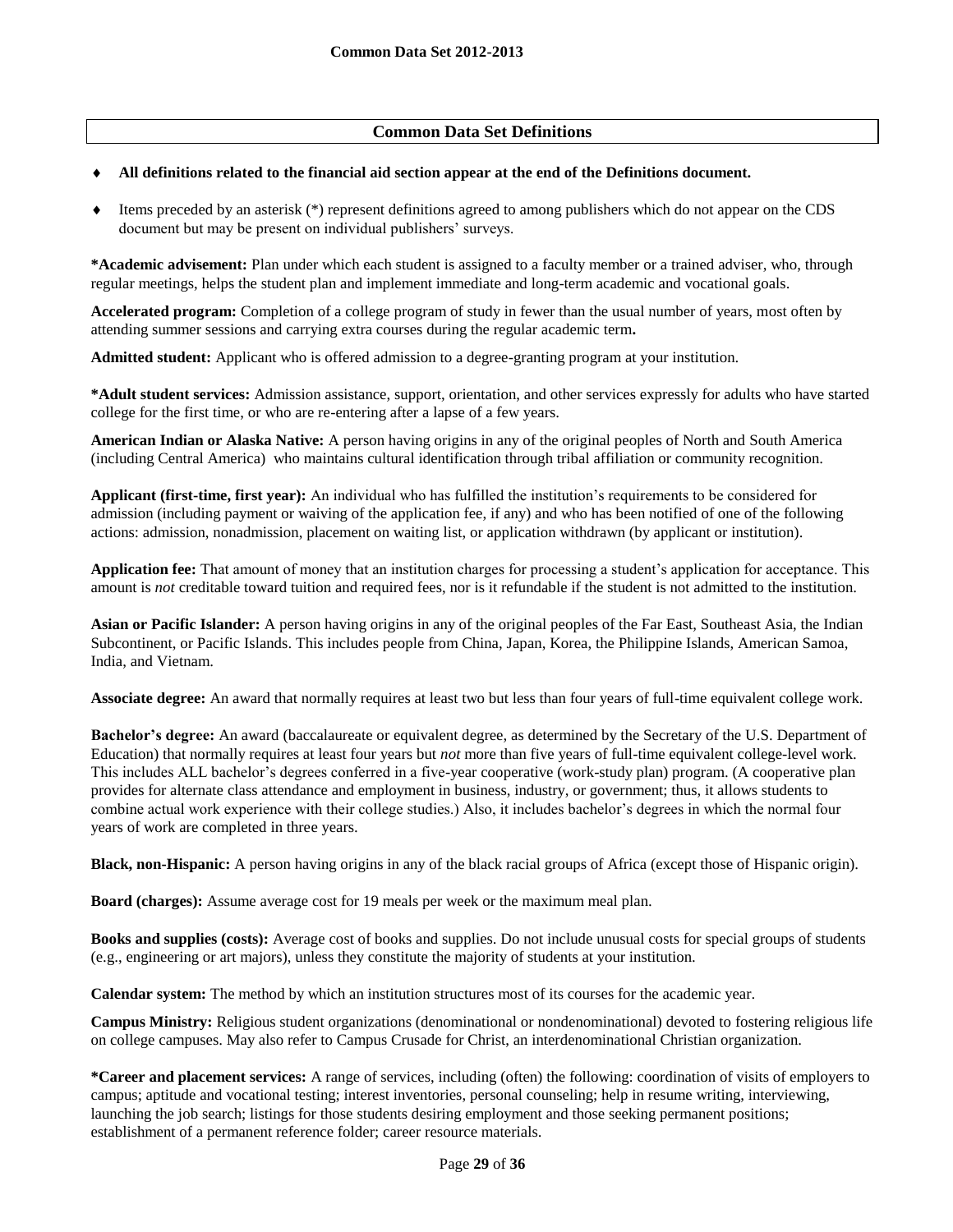**Carnegie units:** One year of study or the equivalent in a secondary school subject.

## **Certificate:** See **Postsecondary award, certificate, or diploma.**

**Class rank:** The relative numerical position of a student in his or her graduating class, calculated by the high school on the basis of grade-point average, whether weighted or unweighted.

**College-preparatory program:** Courses in academic subjects (English, history and social studies, foreign languages, mathematics, science, and the arts) that stress preparation for college or university study.

**Common Application:** The standard application form distributed by the National Association of Secondary School Principals for a large number of private colleges who are members of the Common Application Group.

**\*Community service program:** Referral center for students wishing to perform volunteer work in the community or participate in volunteer activities coordinated by academic departments.

**Commuter:** A student who lives off campus in housing that is not owned by, operated by, or affiliated with the college. This category includes students who commute from home and students who have moved to the area to attend college.

**Contact hour:** A unit of measure that represents an hour of scheduled instruction given to students. Also referred to as clock hour.

**Continuous basis (for program enrollment):** A calendar system classification that is used by institutions that enroll students at any time during the academic year. For example, a cosmetology school or a word processing school might allow students to enroll and begin studies at various times, with no requirement that classes begin on a certain date.

**Cooperative education program:** A program that provides for alternate class attendance and employment in business, industry, or government.

**Cooperative housing:** College-owned, -operated, or -affiliated housing in which students share room and board expenses and participate in household chores to reduce living expenses.

**\*Counseling service:** Activities designed to assist students in making plans and decisions related to their education, career, or personal development.

**Credit:** Recognition of attendance or performance in an instructional activity (course or program) that can be applied by a recipient toward the requirements for a degree, diploma, certificate, or other formal award.

**Credit course:** A course that, if successfully completed, can be applied toward the number of courses required for achieving a degree, diploma, certificate, or other formal award.

**Credit hour:** A unit of measure representing an hour (50 minutes) of instruction over a 15-week period in a semester or trimester system or a 10-week period in a quarter system. It is applied toward the total number of hours needed for completing the requirements of a degree, diploma, certificate, or other formal award.

**Cross-registration:** A system whereby students enrolled at one institution may take courses at another institution without having to apply to the second institution.

**Deferred admission:** The practice of permitting admitted students to postpone enrollment, usually for a period of one academic term or one year.

**Degree:** An award conferred by a college, university, or other postsecondary education institution as official recognition for the successful completion of a program of studies.

**Degree-seeking students:** Students enrolled in courses for credit who are recognized by the institution as seeking a degree or formal award. At the undergraduate level, this is intended to include students enrolled in vocational or occupational programs.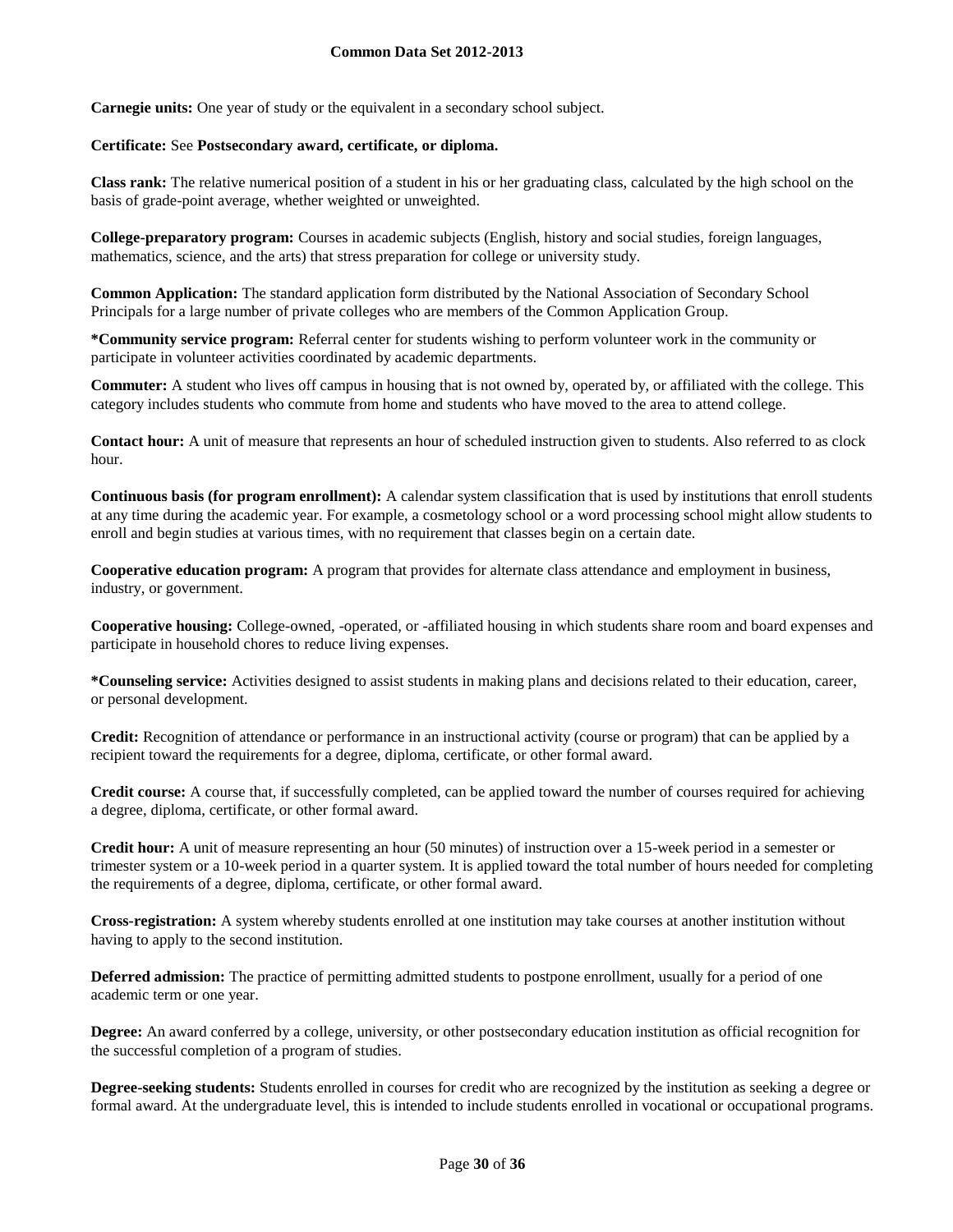**Differs by program (calendar system):** A calendar system classification that is used by institutions that have occupational/vocational programs of varying length. These schools may enroll students at specific times depending on the program desired. For example, a school might offer a two-month program in January, March, May, September, and November; and a three-month program in January, April, and October.

## **Diploma:** See **Postsecondary award, certificate, or diploma.**

**Distance learning:** An option for earning course credit at off-campus locations via cable television, internet, satellite classes, videotapes, correspondence courses, or other means.

**Doctor's degree-research/scholarship**: A Ph.D. or other doctor's degree that requires advanced work beyond the master's level, including the preparation and defense of a dissertation based on original research, or the planning and execution of an original project demonstrating substantial artistic or scholarly achievement. Some examples of this type of degree may include Ed.D., D.M.A., D.B.A., D.Sc., D.A., or D.M, and others, as designated by the awarding institution.

**Doctor's degree-professional practice**: A doctor's degree that is conferred upon completion of a program providing the knowledge and skills for the recognition, credential, or license required for professional practice. The degree is awarded after a period of study such that the total time to the degree, including both pre-professional and professional preparation, equals at least six full-time equivalent academic years. Some of these degrees were formerly classified as "first-professional" and may include: Chiropractic (D.C. or D.C.M.); Dentistry (D.D.S. or D.M.D.); Law (L.L.B. or J.D.); Medicine (M.D.); Optometry (O.D.); Osteopathic Medicine (D.O); Pharmacy (Pharm.D.); Podiatry (D.P.M., Pod.D., D.P.); or, Veterinary Medicine (D.V.M.), and others, as designated by the awarding institution.

**Doctor's degree-other**: A doctor's degree that does not meet the definition of a doctor's degree - research/scholarship or a doctor's degree - professional practice.

**Double major:** Program in which students may complete two undergraduate programs of study simultaneously.

**Dual enrollment:** A program through which high school students may enroll in college courses while still enrolled in high school. Students are not required to apply for admission to the college in order to participate.

**Early action plan:** An admission plan that allows students to apply and be notified of an admission decision well in advance of the regular notification dates. If admitted, the candidate is not committed to enroll; the student may reply to the offer under the college's regular reply policy.

**Early admission:** A policy under which students who have not completed high school are admitted and enroll full time in college, usually after completion of their junior year.

**Early decision plan:** A plan that permits students to apply and be notified of an admission decision (and financial aid offer if applicable) well in advance of the regular notification date. Applicants agree to accept an offer of admission and, if admitted, to withdraw their applications from other colleges. There are three possible decisions for early decision applicants: admitted, denied, or not admitted but forwarded for consideration with the regular applicant pool, without prejudice.

**English as a Second Language (ESL):** A course of study designed specifically for students whose native language is not English.

**Exchange student program-domestic:** Any arrangement between a student and a college that permits study for a semester or more at another college **in the United States** without extending the amount of time required for a degree. **See also Study abroad**.

**External degree program:** A program of study in which students earn credits toward a degree through independent study, college courses, proficiency examinations, and personal experience. External degree programs require minimal or no classroom attendance.

**Extracurricular activities (as admission factor):** Special consideration in the admissions process given for participation in both school and nonschool-related activities of interest to the college, such as clubs, hobbies, student government, athletics, performing arts, etc.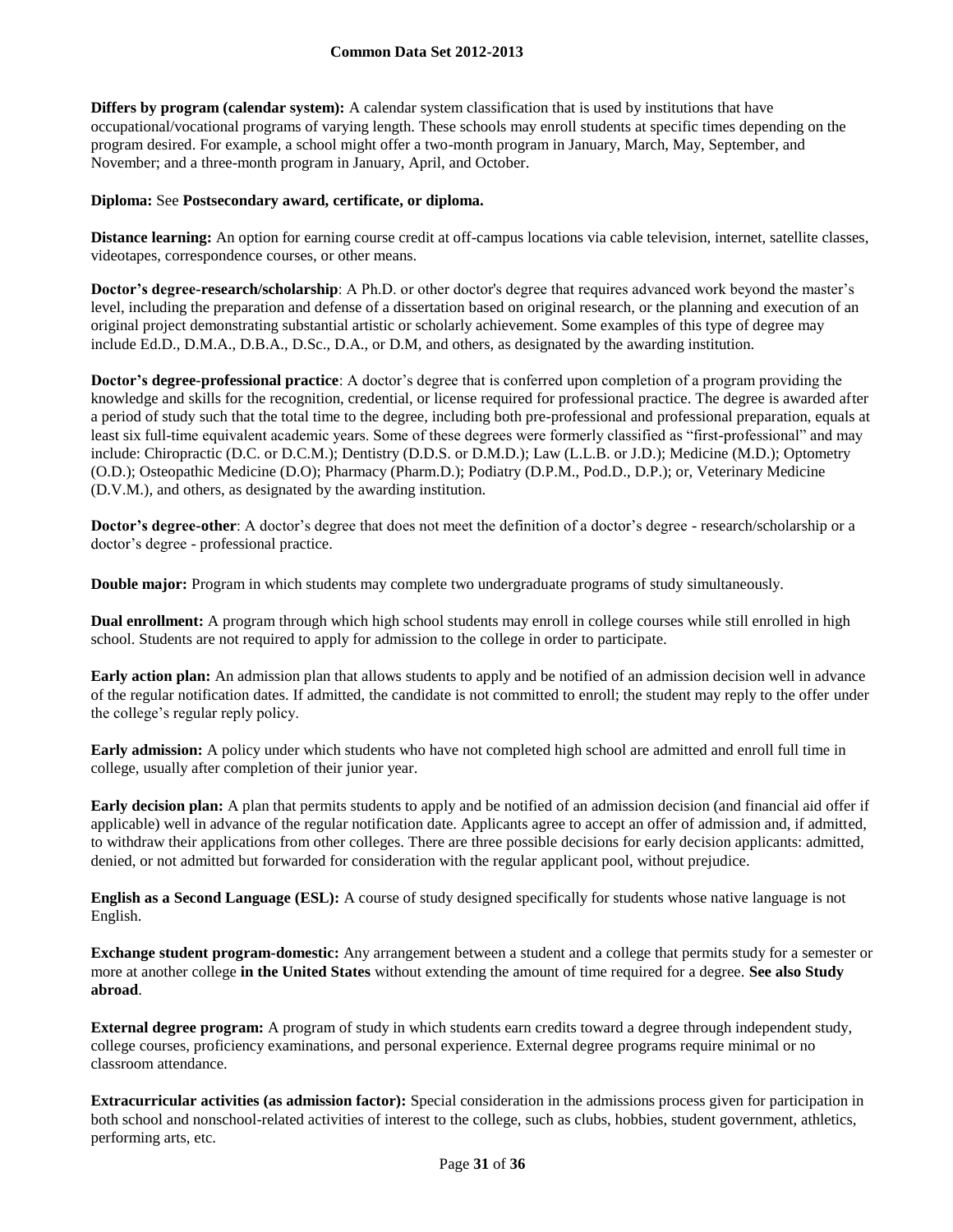First-time student: A student attending any institution for the first time at the level enrolled. Includes students enrolled in the fall term who attended a postsecondary institution for the first time at the same level in the prior summer term. Also includes students who entered with advanced standing (college credit earned before graduation from high school).

**First-time, first-year (freshman) student:** A student attending any institution for the first time at the undergraduate level. Includes students enrolled in the fall term who attended college for the first time in the prior summer term. Also includes students who entered with advanced standing (college credits earned before graduation from high school).

First-year student: A student who has completed less than the equivalent of 1 full year of undergraduate work; that is, less than 30 semester hours (in a 120-hour degree program) or less than 900 contact hours.

**Freshman:** A first-year undergraduate student.

**\*Freshman/new student orientation:** Orientation addressing the academic, social, emotional, and intellectual issues involved in beginning college. May be a few hours or a few days in length; at some colleges, there is a fee.

**Full-time student (undergraduate):** A student enrolled for 12 or more semester credits, 12 or more quarter credits, or 24 or more contact hours a week each term.

**Geographical residence (as admission factor):** Special consideration in the admission process given to students from a particular region, state, or country of residence.

**Grade-point average (academic high school GPA):** The sum of grade points a student has earned in secondary school divided by the number of courses taken. The most common system of assigning numbers to grades counts four points for an A, three points for a B, two points for a C, one point for a D, and no points for an E or F. Unweighted GPA's assign the same weight to each course. Weighting gives students additional points for their grades in advanced or honors courses.

**Graduate student:** A student who holds a bachelor's or equivalent, and is taking courses at the post-baccalaureate level.

**\*Health services:** Free or low cost on-campus primary and preventive health care available to students.

**High school diploma or recognized equivalent:** A document certifying the successful completion of a prescribed secondary school program of studies, or the attainment of satisfactory scores on the Tests of General Educational Development (GED), or another state-specified examination.

**Hispanic:** A person of Mexican, Puerto Rican, Cuban, Central or South American, or other Spanish culture or origin, regardless of race.

**Honors program:** Any special program for very able students offering the opportunity for educational enrichment, independent study, acceleration, or some combination of these.

**Independent study:** Academic work chosen or designed by the student with the approval of the department concerned, under an instructor's supervision, and usually undertaken outside of the regular classroom structure.

**In-state tuition:** The tuition charged by institutions to those students who meet the state's or institution's residency requirements.

#### **International student:** See **Nonresident alien.**

**International student group:** Student groups that facilitate cultural dialogue, support a diverse campus, assist international students in acclimation and creating a social network.

**Internship:** Any short-term, supervised work experience usually related to a student's major field, for which the student earns academic credit. The work can be full- or part-time, on- or off-campus, paid or unpaid.

**\*Learning center:** Center offering assistance through tutors, workshops, computer programs, or audiovisual equipment in reading, writing, math, and skills such as taking notes, managing time, taking tests.

**\*Legal services:** Free or low cost legal advice for a range of issues (personal and other).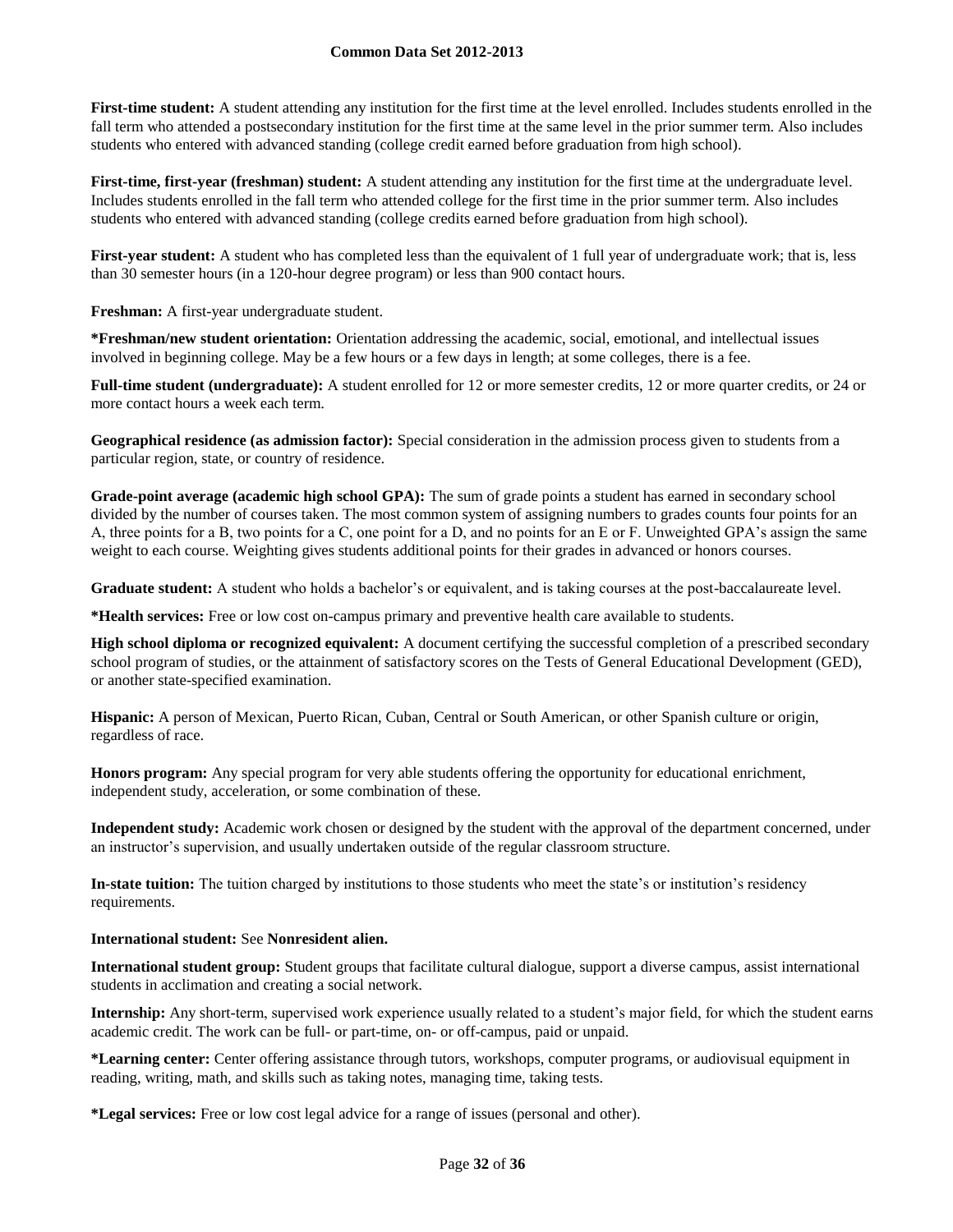**Liberal arts/career combination:** Program in which a student earns undergraduate degrees in two separate fields, one in a liberal arts major and the other in a professional or specialized major, whether on campus or through cross-registration.

**Master's degree**: An award that requires the successful completion of a program of study of generally one or two full-time equivalent academic years of work beyond the bachelor's degree. Some of these degrees, such as those in Theology (M.Div., M.H.L./Rav) that were formerly classified as "first-professional", may require more than two full-time equivalent academic years of work.

**Minority affiliation (as admission factor):** Special consideration in the admission process for members of designated racial/ethnic minority groups.

**\*Minority student center:** Center with programs, activities, and/or services intended to enhance the college experience of students of color.

**Model United Nations:** A simulation activity focusing on conflict resolution, globalization, and diplomacy. Assuming roles as foreign ambassadors and "delegates," students conduct research, engage in debate, draft resolutions, and may participate in a national Model UN conference.

**Nonresident alien:** A person who is not a citizen or national of the United States and who is in this country on a visa or temporary basis and does not have the right to remain indefinitely.

**\*On-campus day care:** Licensed day care for students' children (usually age 3 and up); usually for a fee.

**Open admission:** Admission policy under which virtually all secondary school graduates or students with GED equivalency diplomas are admitted without regard to academic record, test scores, or other qualifications.

**Other expenses (costs):** Include average costs for clothing, laundry, entertainment, medical (if not a required fee), and furnishings.

**Out-of-state tuition:** The tuition charged by institutions to those students who do not meet the institution's or state's residency requirements.

**Part-time student (undergraduate):** A student enrolled for fewer than 12 credits per semester or quarter, or fewer than 24 contact hours a week each term.

**\*Personal counseling**: One-on-one or group counseling with trained professionals for students who want to explore personal, educational, or vocational issues.

**Post-baccalaureate certificate:** An award that requires completion of an organized program of study requiring 18 credit hours beyond the bachelor's; designed for persons who have completed a baccalaureate degree but do not meet the requirements of academic degrees carrying the title of master.

**Post-master's certificate:** An award that requires completion of an organized program of study of 24 credit hours beyond the master's degree but does not meet the requirements of academic degrees at the doctoral level.

**Postsecondary award, certificate, or diploma:** Includes the following three IPEDS definitions for postsecondary awards, certificates, and diplomas of varying durations and credit/contact hour requirements—

*Less Than 1 Academic Year:* Requires completion of an organized program of study at the postsecondary level (below the baccalaureate degree) in less than 1 academic year (2 semesters or 3 quarters) or in less than 900 contact hours by a student enrolled full-time.

*At Least 1 But Less Than 2 Academic Years:* Requires completion of an organized program of study at the postsecondary level (below the baccalaureate degree) in at least 1 but less than 2 full-time equivalent academic years, or designed for completion in at least 30 but less than 60 credit hours, or in at least 900 but less than 1,800 contact hours.

*At Least 2 But Less Than 4 Academic Years:* Requires completion of an organized program of study at the postsecondary level (below the baccalaureate degree) in at least 2 but less than 4 full-time equivalent academic years, or designed for completion in at least 60 but less than 120 credit hours, or in at least 1,800 but less than 3,600 contact hours.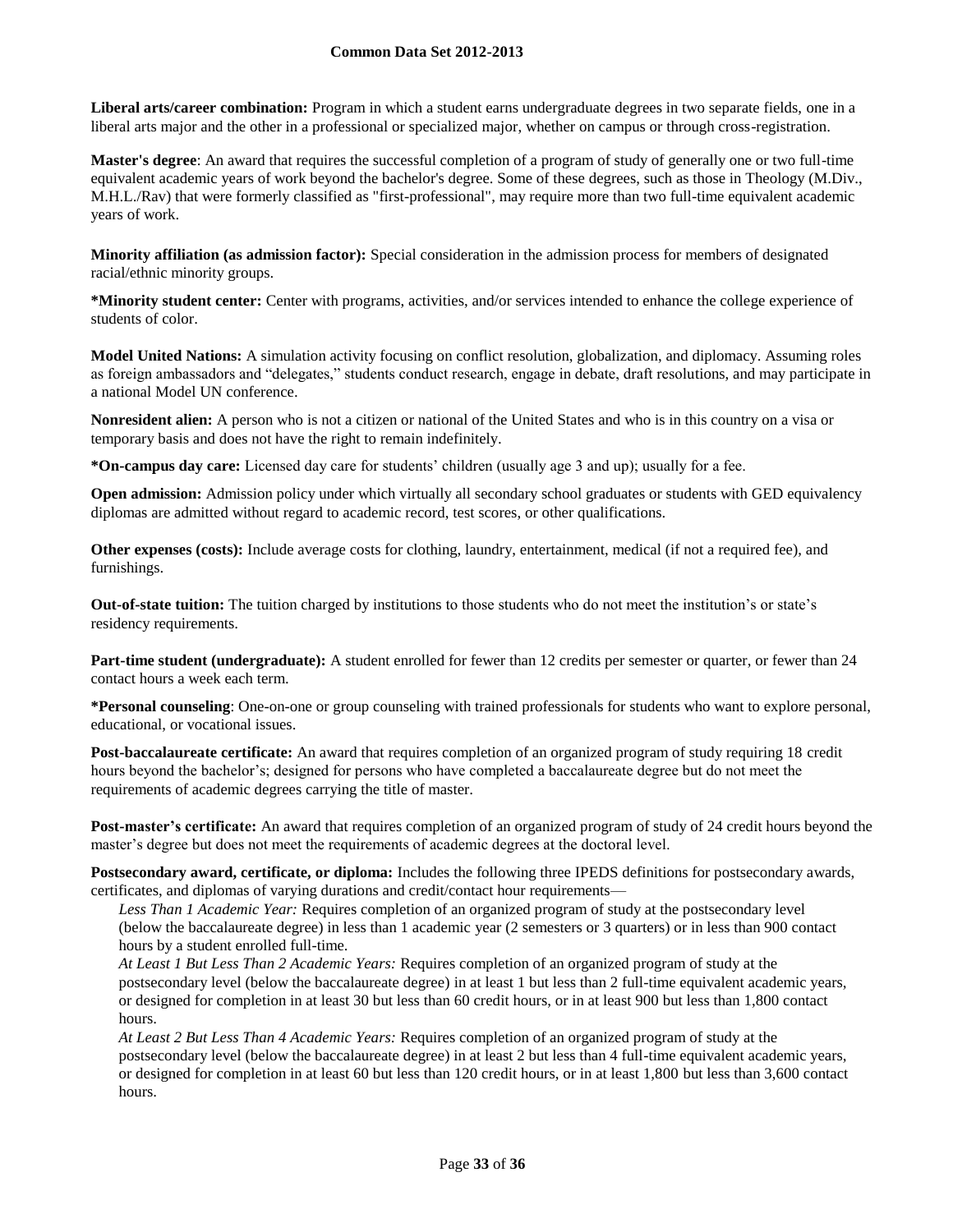**Private institution:** An educational institution controlled by a private individual(s) or by a nongovernmental agency, usually supported primarily by other than public funds, and operated by other than publicly elected or appointed officials.

**Private for-profit institution:** A private institution in which the individual(s) or agency in control receives compensation, other than wages, rent, or other expenses for the assumption of risk.

**Private nonprofit institution:** A private institution in which the individual(s) or agency in control receives no compensation, other than wages, rent, or other expenses for the assumption of risk. These include both independent nonprofit schools and those affiliated with a religious organization.

## **Proprietary institution:** See **Private for-profit institution.**

**Public institution:** An educational institution whose programs and activities are operated by publicly elected or appointed school officials, and which is supported primarily by public funds.

**Quarter calendar system:** A calendar system in which the academic year consists of three sessions called quarters of about 12 weeks each. The range may be from 10 to 15 weeks. There may be an additional quarter in the summer.

**Race/ethnicity:** Category used to describe groups to which individuals belong, identify with, or belong in the eyes of the community. The categories do not denote scientific definitions of anthropological origins. A person may be counted in only one group.

**Race/ethnicity unknown:** Category used to classify students or employees whose race/ethnicity is not known and whom institutions are unable to place in one of the specified racial/ethnic categories.

**Religious affiliation/commitment (as admission factor):** Special consideration given in the admission process for affiliation with a certain church or faith/religion, commitment to a religious vocation, or observance of certain religious tenets/lifestyle.

**\*Religious counseling:** One-on-one or group counseling with trained professionals for students who want to explore religious problems or issues.

**\*Remedial services:** Instructional courses designed for students deficient in the general competencies necessary for a regular postsecondary curriculum and educational setting.

**Required fees:** Fixed sum charged to students for items not covered by tuition and required of such a large proportion of all students that the student who does NOT pay is the exception. Do not include application fees or optional fees such as lab fees or parking fees.

**Resident alien or other eligible non-citizen:** A person who is not a citizen or national of the United States and who has been admitted as a legal immigrant for the purpose of obtaining permanent resident alien status (and who holds either an alien registration card [Form I-551 or I-151], a Temporary Resident Card [Form I-688], or an Arrival-Departure Record [Form I-94] with a notation that conveys legal immigrant status, such as Section 207 Refugee, Section 208 Asylee, Conditional Entrant Parolee or Cuban-Haitian).

**Room and board (charges)—on campus:** Assume double occupancy in institutional housing and 19 meals per week (or maximum meal plan).

**Secondary school record (as admission factor):** Information maintained by the secondary school that may include such things as the student's high school transcript, class rank, GPA, and teacher and counselor recommendations.

**Semester calendar system:** A calendar system that consists of two semesters during the academic year with about 16 weeks for each semester of instruction. There may be an additional summer session.

**Student-designed major:** A program of study based on individual interests, designed with the assistance of an adviser.

**Study abroad:** Any arrangement by which a student completes part of the college program studying in another country. Can be at a campus abroad or through a cooperative agreement with some other U.S. college or an institution of another country.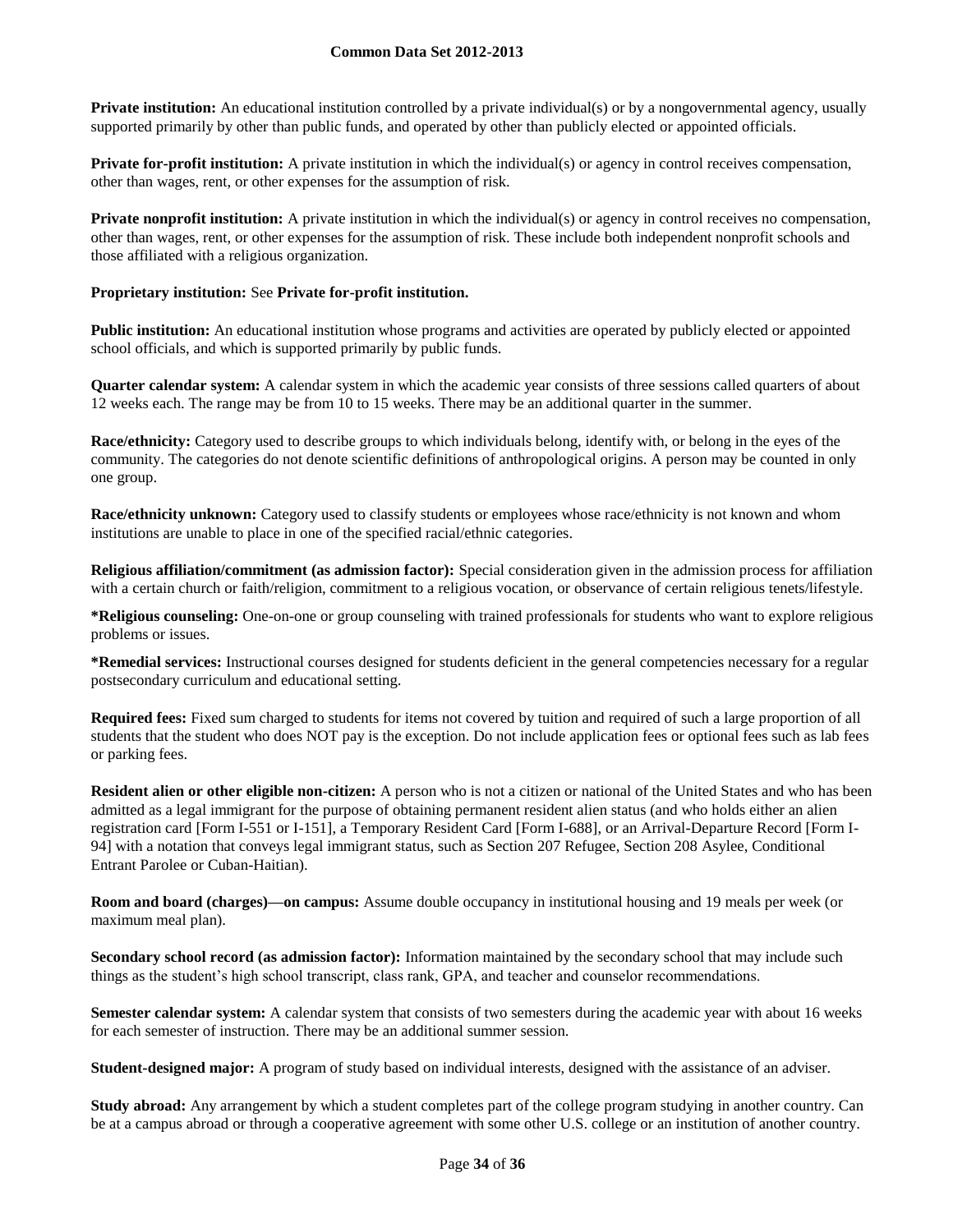**\*Summer session:** A summer session is shorter than a regular semester and not considered part of the academic year. It is not the third term of an institution operating on a trimester system or the fourth term of an institution operating on a quarter calendar system. The institution may have 2 or more sessions occurring in the summer months. Some schools, such as vocational and beauty schools, have year-round classes with no separate summer session.

**Talent/ability (as admission factor):** Special consideration given to students with demonstrated talent/abilities in areas of interest to the institution (e.g., sports, the arts, languages, etc.).

**Teacher certification program:** Program designed to prepare students to meet the requirements for certification as teachers in elementary, middle/junior high, and secondary schools.

**Transfer applicant:** An individual who has fulfilled the institution's requirements to be considered for admission (including payment or waiving of the application fee, if any) and who has previously attended another college or university and earned college-level credit.

**Transfer student:** A student entering the institution for the first time but known to have previously attended a postsecondary institution at the same level (e.g., undergraduate). The student may transfer with or without credit.

**Transportation (costs):** Assume two round trips to student's hometown per year for students in institutional housing or daily travel to and from your institution for commuter students.

**Trimester calendar system:** An academic year consisting of 3 terms of about 15 weeks each.

**Tuition:** Amount of money charged to students for instructional services. Tuition may be charged per term, per course, or per credit.

**\*Tutoring:** May range from one-on-one tutoring in specific subjects to tutoring in an area such as math, reading, or writing. Most tutors are college students; at some colleges, they are specially trained and certified.

Unit: a standard of measurement representing hours of academic instruction (e.g., semester credit, quarter credit, contact hour).

**Undergraduate:** A student enrolled in a four- or five-year bachelor's degree program, an associate degree program, or a vocational or technical program below the baccalaureate.

**\*Veteran's counseling:** Helps veterans and their dependents obtain benefits for their selected program and provides certifications to the Veteran's Administration. May also provide personal counseling on the transition from the military to a civilian life.

**\*Visually impaired:** Any person whose sight loss is not correctable and is sufficiently severe as to adversely affect educational performance.

**Volunteer work (as admission factor):** Special consideration given to students for activity done on a volunteer basis (e.g., tutoring, hospital care, working with the elderly or disabled) as a service to the community or the public in general.

Wait list: List of students who meet the admission requirements but will only be offered a place in the class if space becomes available.

**Weekend college:** A program that allows students to take a complete course of study and attend classes only on weekends.

**White, non-Hispanic:** A person having origins in any of the original peoples of Europe, North Africa, or the Middle East (except those of Hispanic origin).

**\*Women's center:** Center with programs, academic activities, and/or services intended to promote an understanding of the evolving roles of women.

**Work experience (as admission factor):** Special consideration given to students who have been employed prior to application, whether for relevance to major, demonstration of employment-related skills, or as explanation of student's academic and extracurricular record.